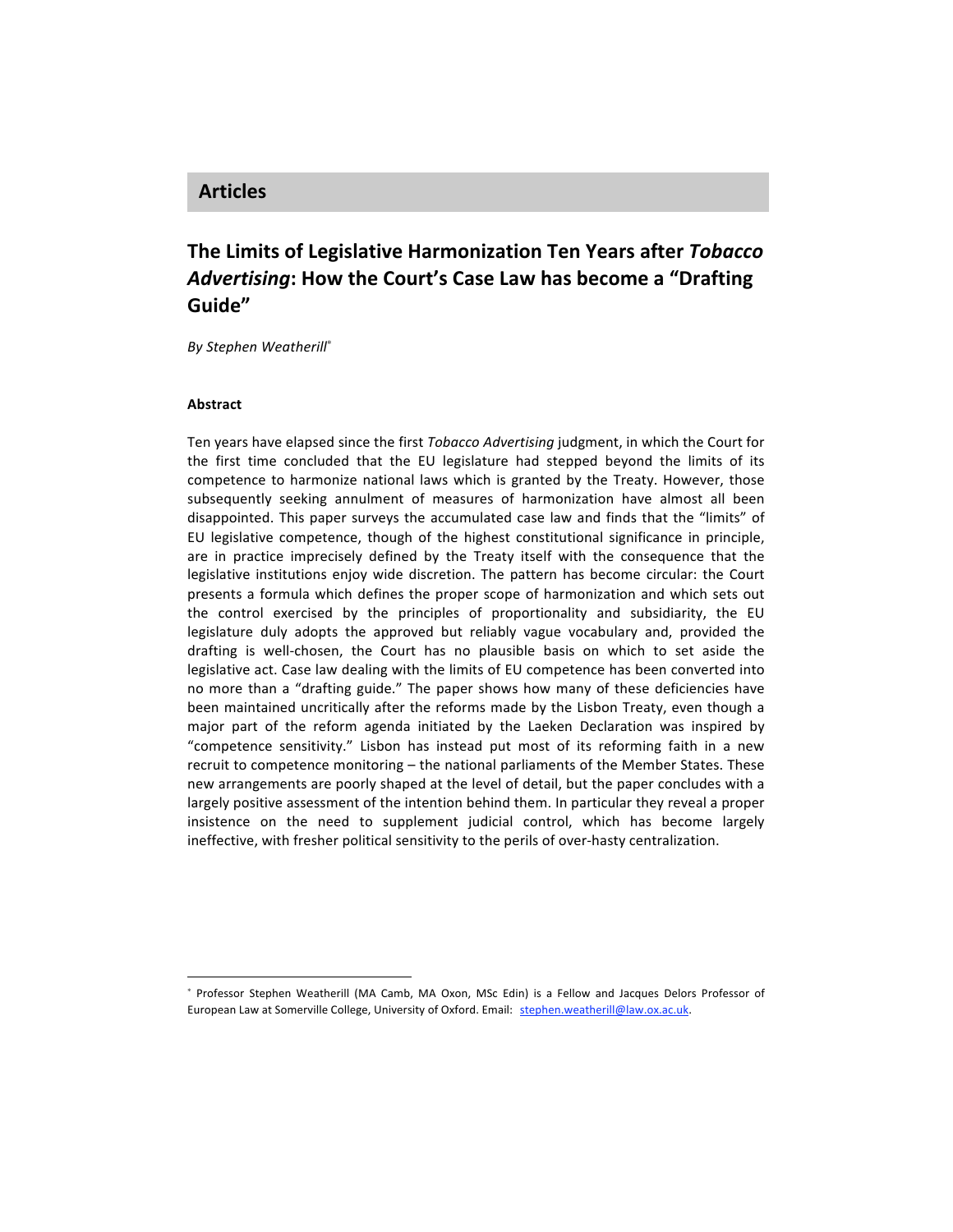#### **A.
Introduction**

Ten years have elapsed since the first Tobacco Advertising judgment – more properly, Germany v. Parliament and Council<sup>1</sup>, in which the Court of Justice for the first time concluded that the European Union (EU) legislature had stepped beyond the limits of the competence
to
harmonize
national
laws
which
is
granted
by
the
Treaty. That
momentous decision was heralded as an important assertion of the Court's constitutional role in controlling political infidelity to the principle that the EU's scope for action is limited to that mandated by the founding Treaties, which are now the Treaty on European Union (TEU) and the Treaty on the Functioning of the European Union (TFEU). However, those subsequently seeking annulment of measures of legislative harmonization before the Court have almost all been disappointed. How now, ten years later, should we assess the first Tobacco Advertising case? This paper begins with a summary of the groundbreaking Tobacco Advertising ruling (B) before expressing doubt that the "limits" of EU legislative competence in the name of harmonization are reliable (C), and reinforces that skepticism with analysis of the more recent case law of the Court (D). The paper finds that the Treaty rules governing EU competence - both its definition and the principles of proportionality and subsidiarity that govern its exercise – are ill-suited *in practice* to give real meaning to the *principle* that the EU has only limited competence granted by its Treaty (E). The pattern is
 circular:
 the
 Court
 presents
 a
 formula
 which
 defines
 the
 proper
 scope
 of
 legislative harmonization and which sets out the control exercised by the principles of proportionality and
subsidiarity,
the
EU
legislature
duly
adopts
the
approved
but
reliably
vague
vocabulary and, provided the drafting is well-chosen, the Court has no plausible basis on which to set aside the legislative act. Case law dealing with the limits of EU competence has been converted into no more than a "drafting guide" for the EU legislature. The paper adds that much
of
the
energy
which
has
propelled
the
spread
of
EU
harmonization
is
attributable
to the slippery character of the Treaty itself, and in this sense there are reasons deeper than mere institutional opportunism to explain why the Court has typically sided with the EU legislature. The paper then shows how many of these deficiencies have been maintained uncritically in the relevant Treaty texts after the reforms made by the Lisbon Treaty, even though a major part of the reform agenda initiated by the Laeken Declaration was inspired by "competence sensitivity." Lisbon has instead put most of its reforming faith in a new recruit to competence monitoring - the national parliaments of the Member States (F). Finding these adjustments poorly shaped at the level of detail, the paper nevertheless offers a largely positive assessment of the intention behind these new arrangements (G). In conclusion (H) the paper finds that ten years after *Tobacco Advertising* the Court's case law has become little more than a "drafting guide" for a legislature which finds it all too easy to assert
compliance
with
Article
5
Treaty
on
European
Union's
(TEU)
principles
of
conferral, subsidiarity and proportionality in a manner which is unreviewable in practice. Beyond judicial control, the need for fresher political sensitivity to the perils of over-hasty centralization is clear – and it is one that afflicts all federal and quasi-federal arrangements.

<sup>&</sup>lt;sup>1</sup> Case C-376/98, Germany v. Parliament and Council, 2000 E.C.R. I-8419.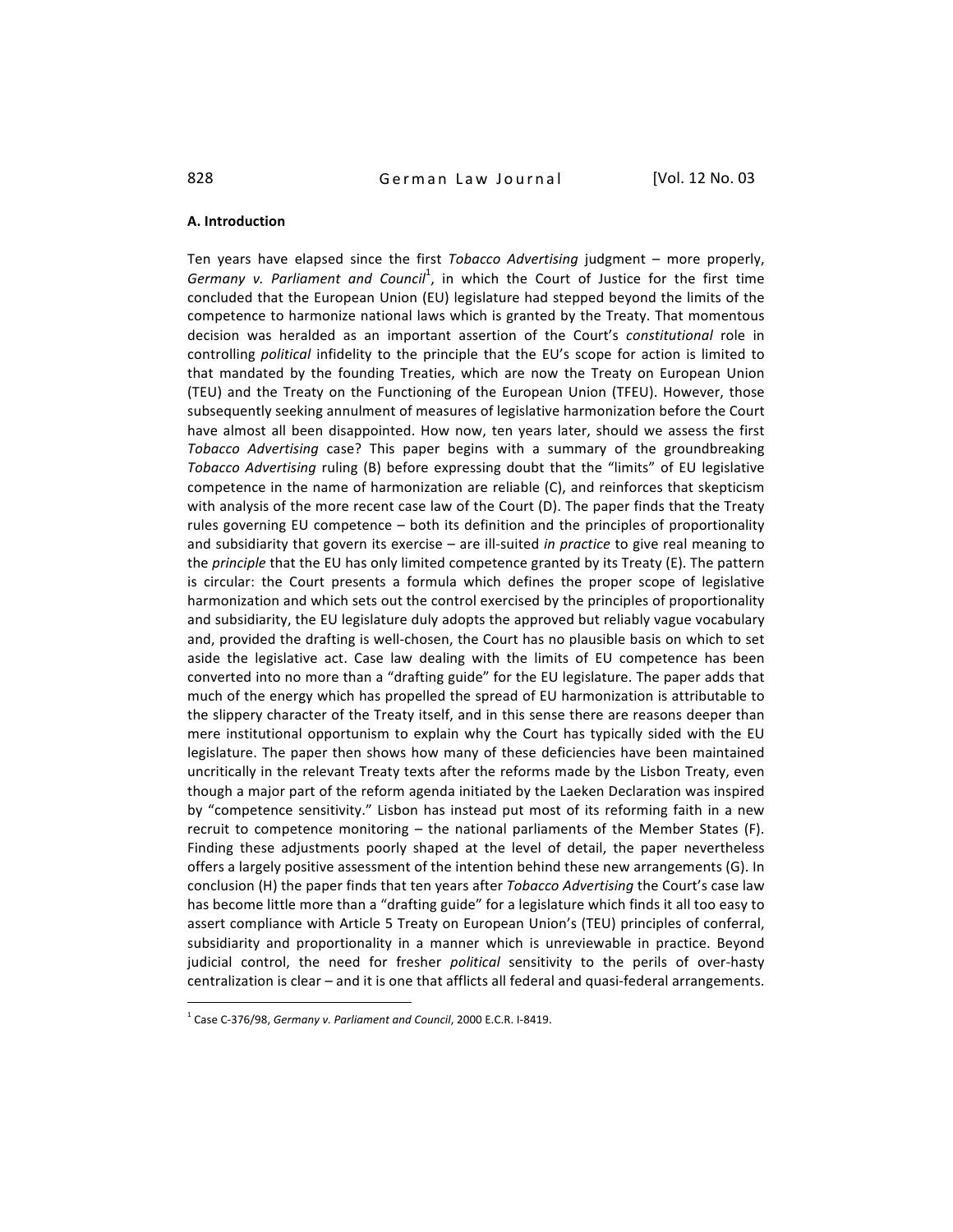# 2011] The Limits of Legislative Harmonization Ten Years after 829 *Tobacco
Advertising*

## **B.
Competence
Review:
The
First***Tobacco
Advertising***Case**

The first Tobacco Advertising case's constitutional significance as the first ever annulment of
a
measure
of
legislative
harmonization
by
the
Court
of
Justice
is
explained
above
in
the Introduction. In it, Directive 98/43 setting harmonized rules on the advertising of tobacco products was annulled by the Court for invalid reliance on what were then Articles 57(2), 66
and
100a
EC
and
are
now
in
amended
form
Articles
53(2),
62
and
114
of
The
Treaty
on the
Functioning
of
the
European
Union
(TFEU).

The Directive was stated in its Preamble to be aimed at opening up the market for products which serve as the media for advertising and sponsorship of tobacco products. Although the Court agreed that obstacles to the free movement of goods or the freedom to provide services arose as a result of disparities between national laws on the advertising of tobacco products, it was persuaded of this only with regard to the likely emergence of diverse national rules on advertising tobacco products in periodicals, magazines and newspapers. Accordingly a Directive prohibiting the advertising of tobacco products in such media could be adopted as a valid measure of harmonization under what was then the EC Treaty, now the Treaty on the Functioning of the European Union, "with a view to ensuring the free movement of press products."<sup>2</sup> Equally the Court was receptive to harmonized prohibition of certain types of sponsorship by tobacco companies because variation in regulatory practice among the Member States led to "sports events being relocated, with considerable repercussions on the conditions of competition for undertakings associated with such events."<sup>3</sup>

But
the
Directive
went
too
far. It
prohibited
advertising
on
posters,
parasols,
ashtrays
and other
articles
used
in
hotels,
restaurants
and
cafés,
and
the
prohibition
of
advertising
spots in cinemas. In the Court's view these prohibitions did not help to facilitate trade in the products
 concerned.
 Furthermore
 the
 generality
 of
 the
 prohibition
 against
 sponsorship went
beyond
the
limits
imposed
by
the
Treaty.

The Court's ruling is confined to finding trespass beyond the limits of (what are now) Article 114 TFEU and its cousins governing harmonization in pursuit freedom of establishment and the provision of services, Articles 53 and 62 TFEU. But by implication, if not explicitly, it was accusing the EU legislature of having used the cover of harmonization to
smuggle
measures
of
public
health
policy
into
the *Official
Journal*.

At one level this judgment was nothing new. The Treaty does not confer, and never has conferred, a competence on the EU to harmonize laws *tout court*. They key provision today Article 114 TFEU - ties legislative harmonization to the establishment and

 $\overline{a}$ 

<sup>&</sup>lt;sup>2</sup> Germany v. Parliament and Council, supra, note 1, at para. 98.

<sup>&</sup>lt;sup>3</sup> Germany v. Parliament and Council, supra, note 1, at para. 110.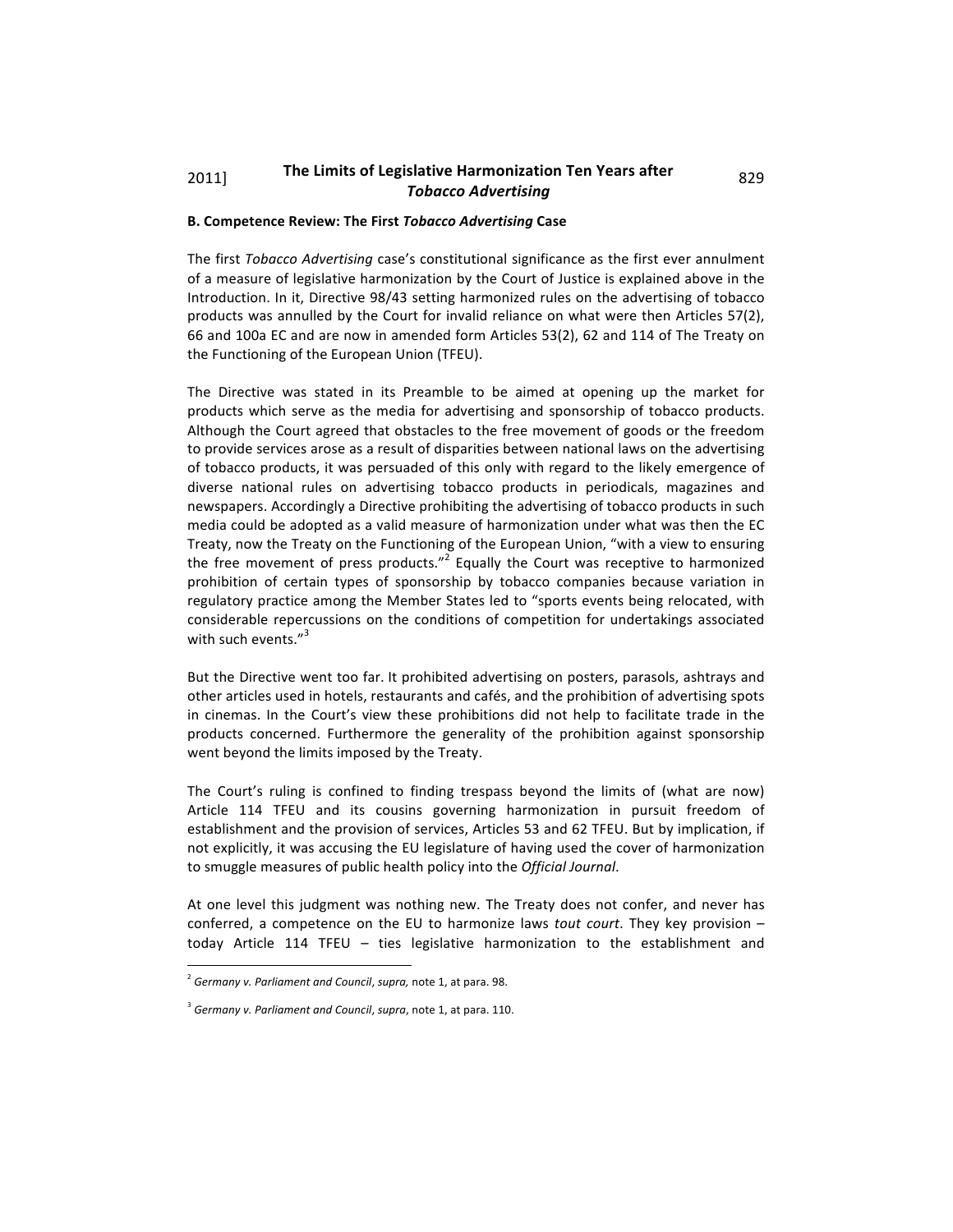functioning of the internal market as defined in Article 26 TFEU. So, as the Court has put it, this means that the Treaty does not authorize a measure which has only the incidental effect of harmonizing market conditions within the Union.<sup>4</sup> Put another way, the EU may intervene to cure diversity between national laws only where that diversity is shown to be harmful to the achievement of the EU's internal market. This is why Directive 98/34 on tobacco
advertising,
which
did
not
cross
that
threshold,
was
annulled.

Though the Tobacco Advertising judgment was in principle not novel, it was the first instance of annulment of this type of EU legislation on these grounds. In part this was because until the entry into force of the Single European Act in 1987 harmonization legislation was adopted by unanimity in Council or not all, with the result that constitutionally
dubious
adventurism
was
 typically
shielded
 from
constitutional
review
by the assembly of political consensus.<sup>5</sup> The rise of qualified majority voting in Council opened up the possibility of Member States responding to political defeat in Council by seeking to persuade the Court that the disputed legislation did not fall within the EU's Treaty mandate. This is precisely the pattern of Germany's successful application to the Court in the case. So the ruling is of landmark significance as an expression of *judicial* defense of the limits of EU legislative competence against *political* preference to slip free of the limits agreed and approved by national constitutional process at the time the Treaty was drafted and subsequently revised. The Court's reading of the Treaty, not a qualified majority in Council allied with Parliamentary support, decides what the EU may and may not do.

So Tobacco Advertising applies what we know today as the "principle of conferral" to the particular case of legislative harmonization. Article 5(2) TEU states that: "Under the principle of conferral, the Union shall act only within the limits of the competences conferred upon it by the Member States in the Treaties to attain the objectives set out therein" and adds (superfluously) that "Competences not conferred upon the Union in the Treaties remain with the Member States." In precisely this vein the Court in Tobacco Advertising had refused to treat legislative harmonization as creating "a general power to regulate the internal market" because this would be incompatible with the principle that "the powers of the Community [now Union] are limited to those specifically conferred on it." 6

<sup>&</sup>lt;sup>4</sup> E.g. Case C-155/91, Commission v. Council, 1993 E.C.R. I-939; Case C-209/97, Commission v. Council, 1999 E.C.R. I‐8067.

<sup>&</sup>lt;sup>5</sup> Private litigation before a national court prompting a preliminary reference raising questions of validity was in principle possible but dauntingly difficult given the absence of any case law suggesting the likelihood of a receptive hearing in Luxembourg. Even the expression of academic disquiet was rare: for a lonely and thoughtful voice see George Close, The Legal Basis for the Consumer Protection Programme of the EEC and Priorities for Action, 8 EUROPEAN LAW REVIEW 8 (1983).

<sup>&</sup>lt;sup>6</sup> Germany v. Parliament and Council, supra, note 1, at para. 83.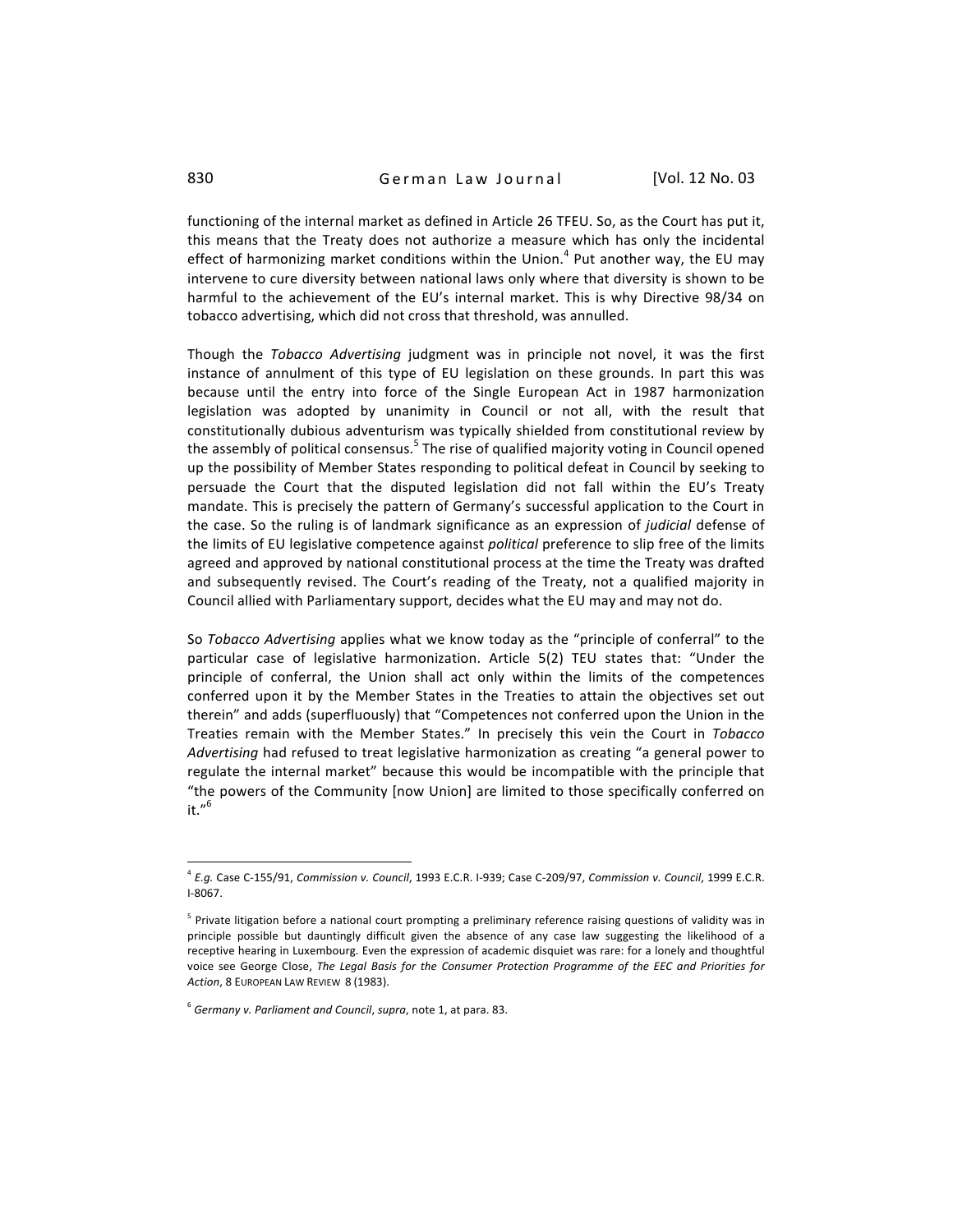# 2011] The Limits of Legislative Harmonization Ten Years after 831 *Tobacco
Advertising*

## **C.
Limits,
what
Limits?**

But what really are the "limits of the competences conferred" upon the EU by the Member States, as envisaged by Article 5 TEU? To grasp those limits one must engage with the detail of the Treaties and, in particular, one must map the cascade of legislative competences scattered throughout the text of the TFEU. Many of those provisions are sector-specific and confer a relatively clear-cut and tightly-defined competence to legislate on the EU. For example, Article 168 TFEU permits the EU to act in the field of public health but in its fifth paragraph it carefully excludes the harmonization of such laws – which is why the ill-fated Directive 98/43 on Tobacco Advertising was not adopted under it. By contrast Article 114 TFEU is not of this confined type. It is functionally driven: any national measure may be harmonized provided that leads to an improvement in the functioning of the internal market envisaged by Article 26 TFEU, and nothing is placed off the EU's limits, excepting only that Article 114(2) TFEU excludes harmonization of fiscal provisions, those relating to free movement of persons, and those relating to the rights and interests of employed persons. Fixing the limits of Article 114 TFEU - which was Article 95 EC and before that Article 100a EC/EEC - has become the preoccupation of the Court as inevitably – the annulment in the first *Tobacco Advertising* case has been followed by further attempts to deploy litigation to attack EU legislation that has succeeded in securing adequate political support to reach the *Official Journal* but which challenges (minority) State
preferences
and/or
private
commercial
interests.

From the first Tobacco Advertising decision we know that a measure may be validly adopted on the basis of Article 114 TFEU provided that it genuinely has as its object the improvement of the conditions for the establishment and functioning of the internal market. It may aim to eliminate an appreciable distortion of competition or it may aim to prevent the emergence of future obstacles to trade resulting from multifarious development of national laws where the emergence of such obstacles is likely and where the measure in question is designed to prevent them. In Tobacco Advertising these criteria were scattered throughout the judgment in relatively unsystematic fashion<sup>7</sup> but lately the Court has moved towards a more consistently expressed formula. In its most recent ruling on the scope of Article 114 TFEU, Vodafone, O2 et al v. Secretary of State, it explained that:

"According to consistent case-law the object of measures adopted on the basis of Article 95(1) EC [now 114(1) TFEU] must genuinely be to improve the conditions for the establishment and functioning of the internal market.... While a mere finding of disparities between national rules and the abstract risk of infringements of fundamental freedoms or distortion of competition is not sufficient to justify the choice of Article 95 EC [114 TFEU] as a legal basis, the Community [Union] legislature may have recourse to it in particular where there are differences between national rules which are such as to obstruct the

<sup>&</sup>lt;sup>7</sup> Germany v. Parliament and Council, supra, note 1, at paras. 84, 106, 86 respectively.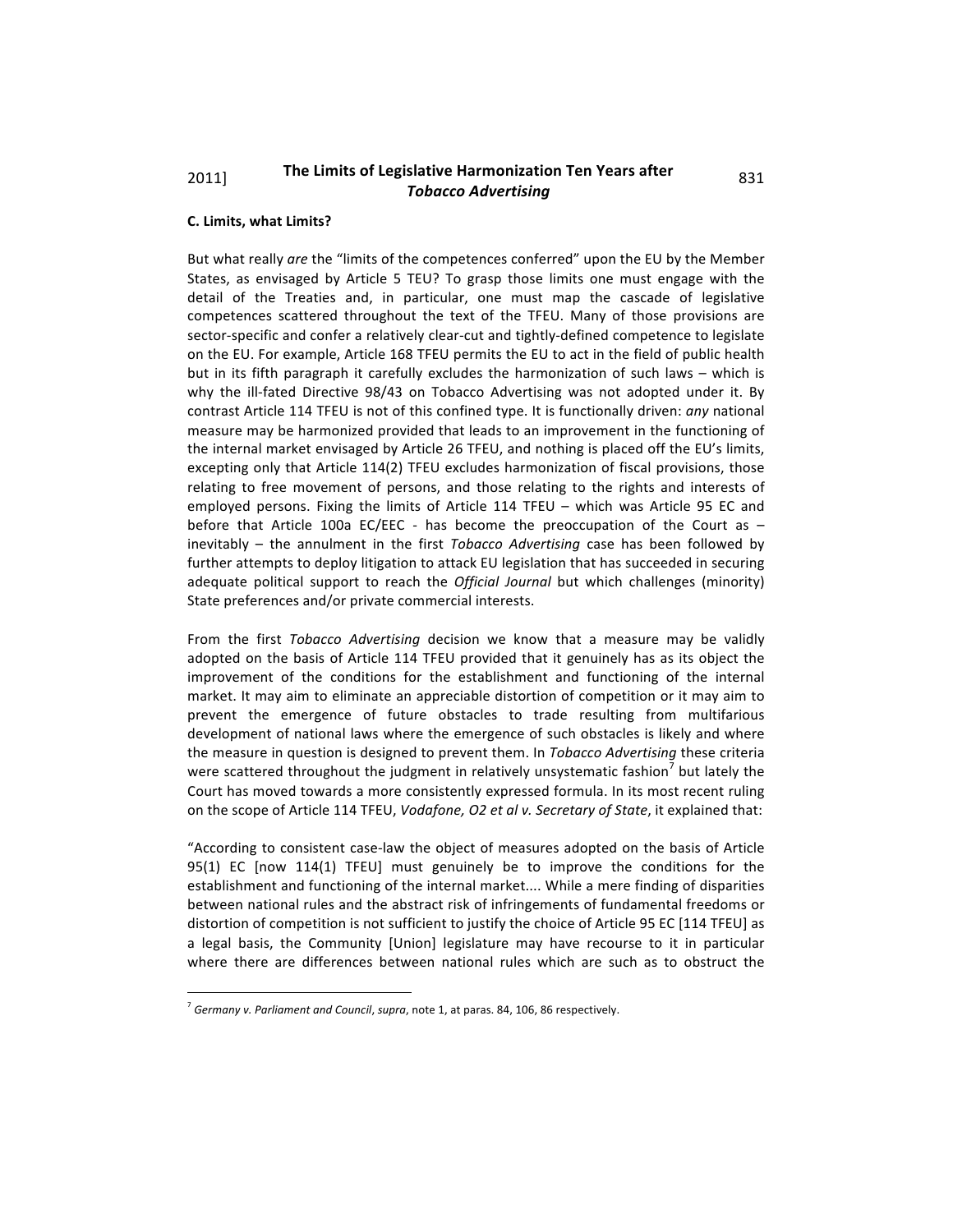fundamental freedoms and thus have a direct effect on the functioning of the internal market.... Recourse to that provision is also possible if the aim is to prevent the emergence of such obstacles to trade resulting from the divergent development of national laws. However, the emergence of such obstacles must be likely and the measure in question must be designed to prevent them...."<sup>8</sup>

The point – made explicitly in the first Tobacco Advertising case itself<sup>9</sup> – is that effective judicial monitoring of the limits dictated by the Treaty would be impossible were a mere finding of disparities between national rules or of the abstract risk of obstacles to the exercise of fundamental freedoms or of distortions of competition enough to justify reliance on Article 114 TFEU. The Court insists on defining and policing a threshold for fear that without one the powers of the EU legislature "would be practically unlimited."<sup>10</sup> In similar vein the Court chose to avoid judging the challenged measure with reference to its legislative history. The measure had been re-drafted on more than one occasion by the Commission to assert more strongly an internal market aim and to downplay the public health dimension which, one may readily suspect, was the driving motivation. This background was something of which the Court was made fully aware in the hearings.<sup>11</sup> But it is certainly important that the Court chose not to place any reliance on the subjective views of the political institutions in drafting and ultimately adopting the measure. Instead it preferred its own objectively presented inquiry into the contribution made by the Directive to the functioning of the internal market.

On one level this seems to promise a constitutionally proper standard of review. It seems to wrest from the political institutions and into judicial hands the ultimate source of authoritative ruling on the lawful scope of the Treaty mandate. This, however, is deceptive. The Court places enormous weight on slippery adjectives and adverbs in its attempt to define
the
limits
of
Article
114
TFEU
in
a
more
sophisticated
manner
than
does
the
Treaty. The object of a measure must *genuinely* be to improve the conditions for the establishment and functioning of the internal market. Conversely an abstract risk of infringements of fundamental freedoms or distortion of competition is not sufficient to justify reliance on Article 114 TFEU; differences must have a *direct* effect on the functioning of the internal market or cause an *appreciable* distortion of competition. Preventive harmonization – targeted at obstacles to trade resulting from future divergent development of national law - is allowed but emergence of such obstacles must be likely.

 $\overline{a}$ 

<sup>&</sup>lt;sup>8</sup> Case C-58/08, *Vodafone, O2 et al v. Secretary of State*, judgment of 8 June 2010, paras. 32-33.

<sup>&</sup>lt;sup>9</sup> See especially Germany v. Parliament and Council, supra, note 1, at paras. 84 & 106.

<sup>&</sup>lt;sup>10</sup> Germany v. Parliament and Council, supra, note 1, at para. 107.

<sup>&</sup>lt;sup>11</sup> And it is considered in the opinion of A.G. Fennelly, *Germany v. Parliament and Council*, supra, note 1, at paras. 14‐20,
74‐77.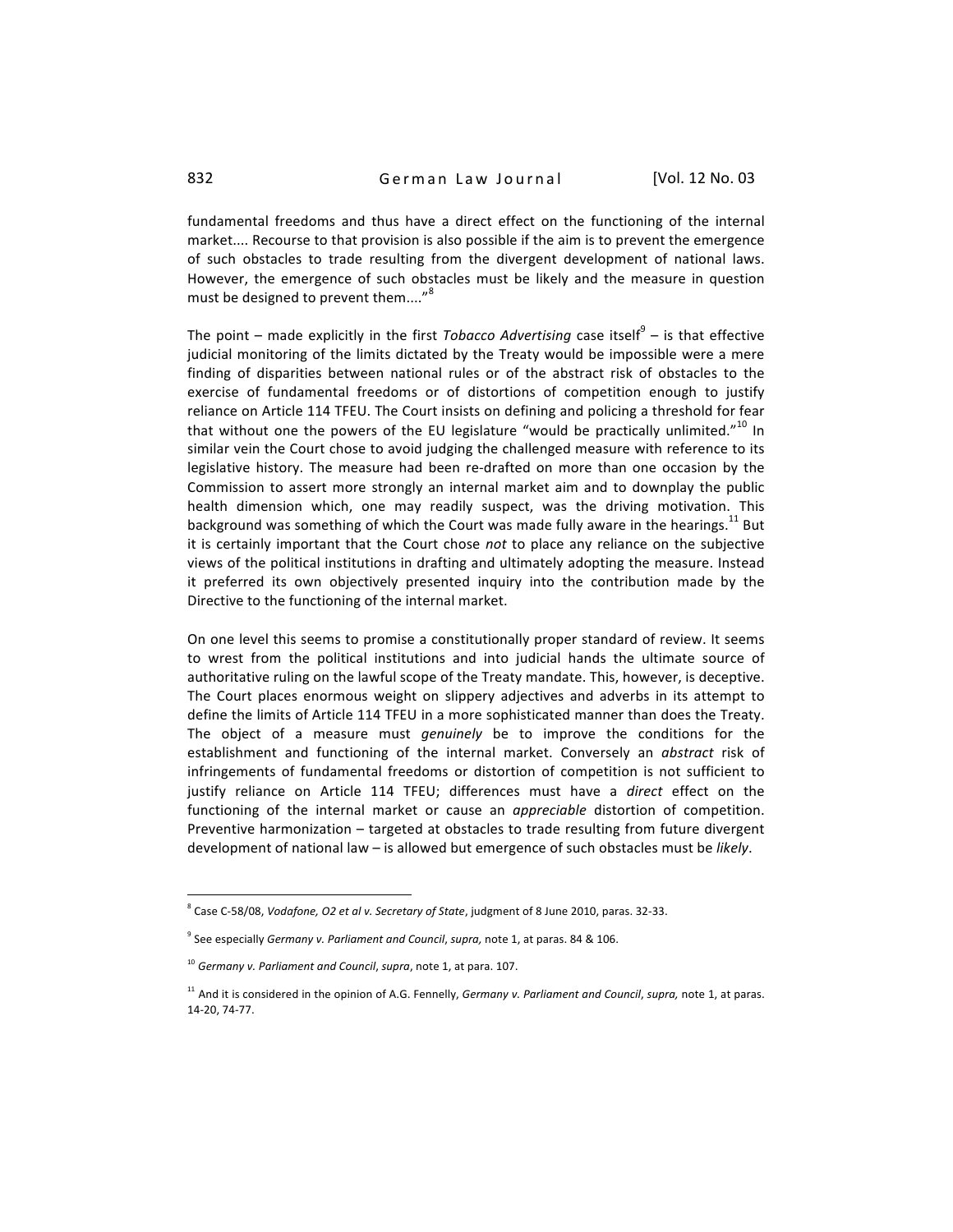# 2011] The Limits of Legislative Harmonization Ten Years after 833 *Tobacco
Advertising*

These words carry immense constitutional weight. Find that an effect on the market is direct, a distortion of competition *appreciable* or emergence of obstacles likely and the diversity between national laws is of sufficient magnitude to impact on the functioning of the internal market: the matter falls within the limits of Article 114 TFEU in particular and of the EU generally. Take away that crucial quality of directness or appreciability or likelihood and the matter rests with the Member States, for it is legislative diversity of a type that does not harm the EU's market-making project.

But how to measure this? How  $-$  thinking about the role in practice of the Court  $-$  to check whether the criteria are truly met when the legislature - as it surely will - conscientiously uses the vocabulary that the Court tells it is constitutionally necessary? "Preventive harmonization," for example, is permitted only where the emergence of future obstacles is likely: but how in practice can a legislative claim to respond to such likelihood be falsified? $12$ <sup>2</sup> The anxiety is that the Court has failed to address the problem and has instead concocted a set of phrases which merely serve as a "drafting guide" which readily enables the legislative institutions to comply with the principle of conferral.

The anxiety that the threshold is low is deeply sensitive given the scope of what may be achieved by the legislature once it is crossed. Provided that the conditions for recourse to Article 114 TFEU are fulfilled, the Union "legislature cannot be prevented from relying on that legal basis on the ground that public health protection is a decisive factor in the choices to be made."<sup>13</sup> Logically too, in the light of the commitment of Articles 114(3), 12 and 168(1) TFEU to public health and consumer protection concerns, the Court concluded that a harmonized rule "may consist in requiring all the Member States to authorize the marketing of the product or products concerned, subjecting such an obligation of authorization to certain conditions, or even provisionally or definitively prohibiting the marketing of a product or products."<sup>14</sup> There is plainly no objection in principle to a harmonized ban on goods - provided that the generally applicable criteria for reliance on Article 114 are met, which will typically mean that the ban must form part of a regime dealing
with
a
wider
category
of
products
than
simply
those
subjected
to
the
harmonized ban. So although the Treaty is littered with sector-specific bases for legislation which are commonly drafted with circumspection, Article 114's functionally broad mandate for legislative harmonization goes a long way to set aside such caution in legislative practice. There is no circumvention of Article 168(5)'s exclusion of harmonization in the field of public health if the criteria of Article 114 are satisfied; similarly Article 169(2)(b) TFEU

<sup>&</sup>lt;sup>12</sup> Cf. Martin Seidel, Präventive Rechtsangleichumg im Bereich des gemiensamen Marktes, 41 EUROPARECHT 25 (2006).

<sup>&</sup>lt;sup>13</sup> Cases C-154/04 & C-155/04, Alliance for Natural Health v. Secretary of State for Health, 2005 E.C.R. I-6451, at para.
30.

<sup>&</sup>lt;sup>14</sup> Case C-210/03, Swedish Match, 2004 E.C.R. I-11893, at para. 34; Cases C-154/04 & C-155/04, supra, note 13, at para. 33; Case C-380/03, Germany v. Parliament and Council, 2006 E.C.R. I-11573, at para. 43.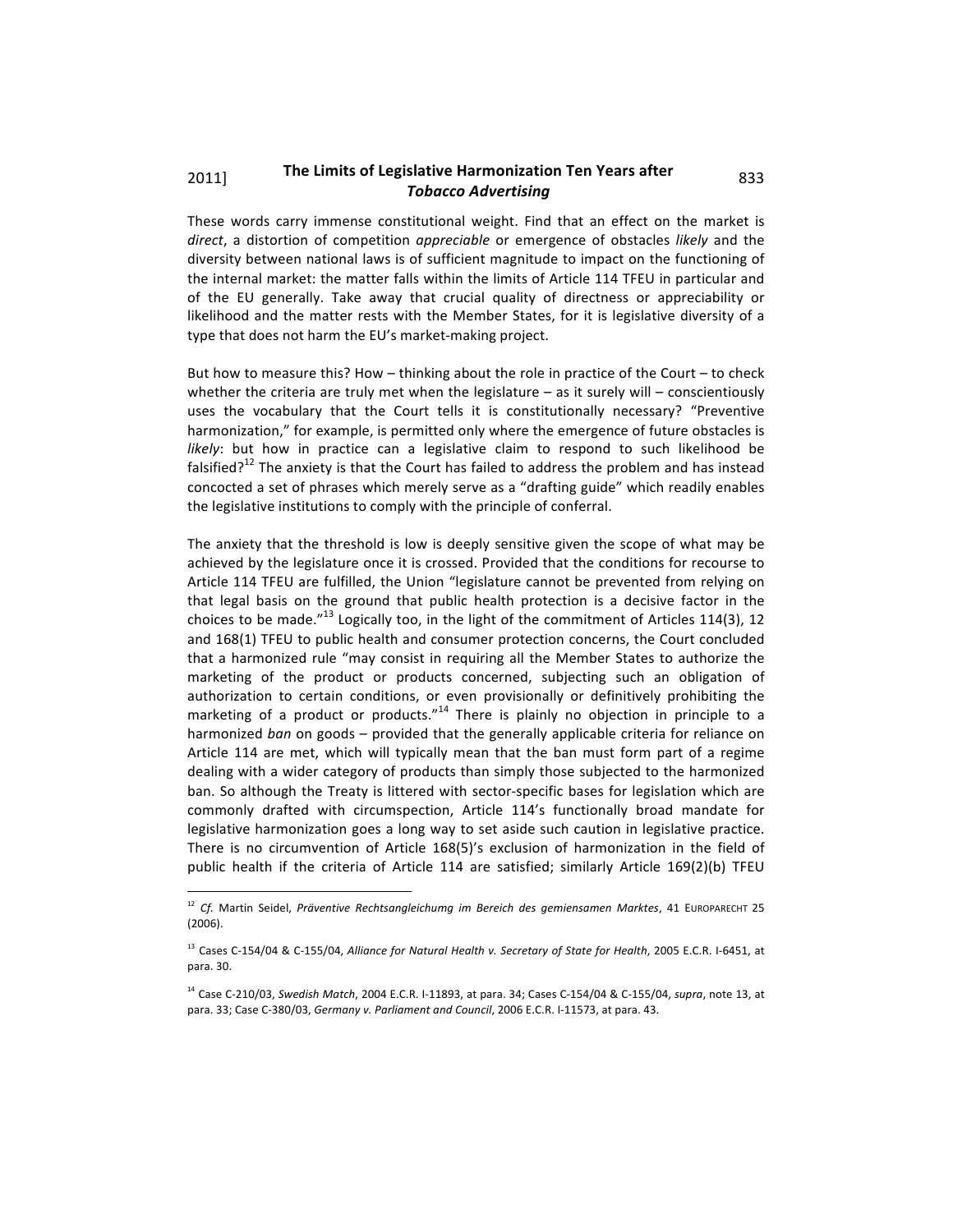# 834 **German Law Journal** [Vol. 12 No. 03]

confines the EU to "measures which support, supplement and monitor" national consumer law but harmonization of consumer law pursuant to Article 114 readily proceeds in so far as divergences between national laws obstruct the functioning of the internal market. Equally the opening caution of Article 114 TFEU that it shall apply for the achievement of the internal market "save where otherwise provided in the Treaties" does not subordinate it to provisions such Articles 168 or 169 because they are not dedicated to the achievement of the internal market. Accordingly harmonization in pursuit of the internal market creates a discrete EU layer of regulation affecting the harmonized sector in question:
environmental
protection,
consumer
law,
public
health
policy,
culture,
and
so
on have all acquired a legislative dimension contributed by the EU in the name of marketmaking.<sup>15</sup> This is the true energy of Article 114. The EU legislature need not seek to disguise the re-regulatory dimension of its harmonization initiatives. It needs only to tie that re-regulatory dimension sufficiently tightly to the market-making function of harmonization. But that is not difficult to achieve, partly because the Court is generous in its interpretation of the scope of the legislative grant but mainly because the Treaty, and the
concept
of
internal
market
in
particular,
simply
is
broad.

#### D. The Nature of the Court's Inquiry pursued in the Case Law

The key question is what is it that the Court is objectively reviewing in order to patrol the limits of the Treaty, and in particular those of Article 114 TFEU. A close inspection of the case
law
is
needed.

#### *I.
Directive
2001/37:
R.
v.
Secretary
of
State
ex
parte
BAT
and
Imperial
Tobacco*

R. v. Secretary of State ex parte BAT and Imperial Tobacco concerned a different element in the EU's (anti) tobacco policy from that at stake in the first Tobacco Advertising case.<sup>16</sup> Directive 2001/37 deals principally with labeling (in particular health warnings) and tar yields rather than advertising. The Directive was aimed at improving the functioning of the internal
 market
 for
 tobacco
 products,
 not
 media
 carrying
 advertisements
 for
 tobacco products. The Directive was based on Articles 95 and 133 EC. The Court, asked to deliver a preliminary ruling by an English court before which questions of validity had been raised in proceedings initiated by tobacco companies,<sup>17</sup> found that use of Article 95 EC was valid, and that although the addition of Article 133 was erroneous, that defect was purely formal

<sup>&</sup>lt;sup>15</sup> For an introductory survey see SYBE DE VRIES, TENSIONS WITHIN THE INTERNAL MARKET: THE FUNCTIONING OF THE INTERNAL MARKET AND THE DEVELOPMENT OF HORIZONTAL AND FLANKING POLICIES 274-297 (2006).

<sup>&</sup>lt;sup>16</sup>Case C-491/01, R v. Secretary of State ex parte BAT and Imperial Tobacco, 2002 E.C.R. I-11543.

<sup>&</sup>lt;sup>17</sup> Not so daunting once they had the vocabulary: see, supra, note 5.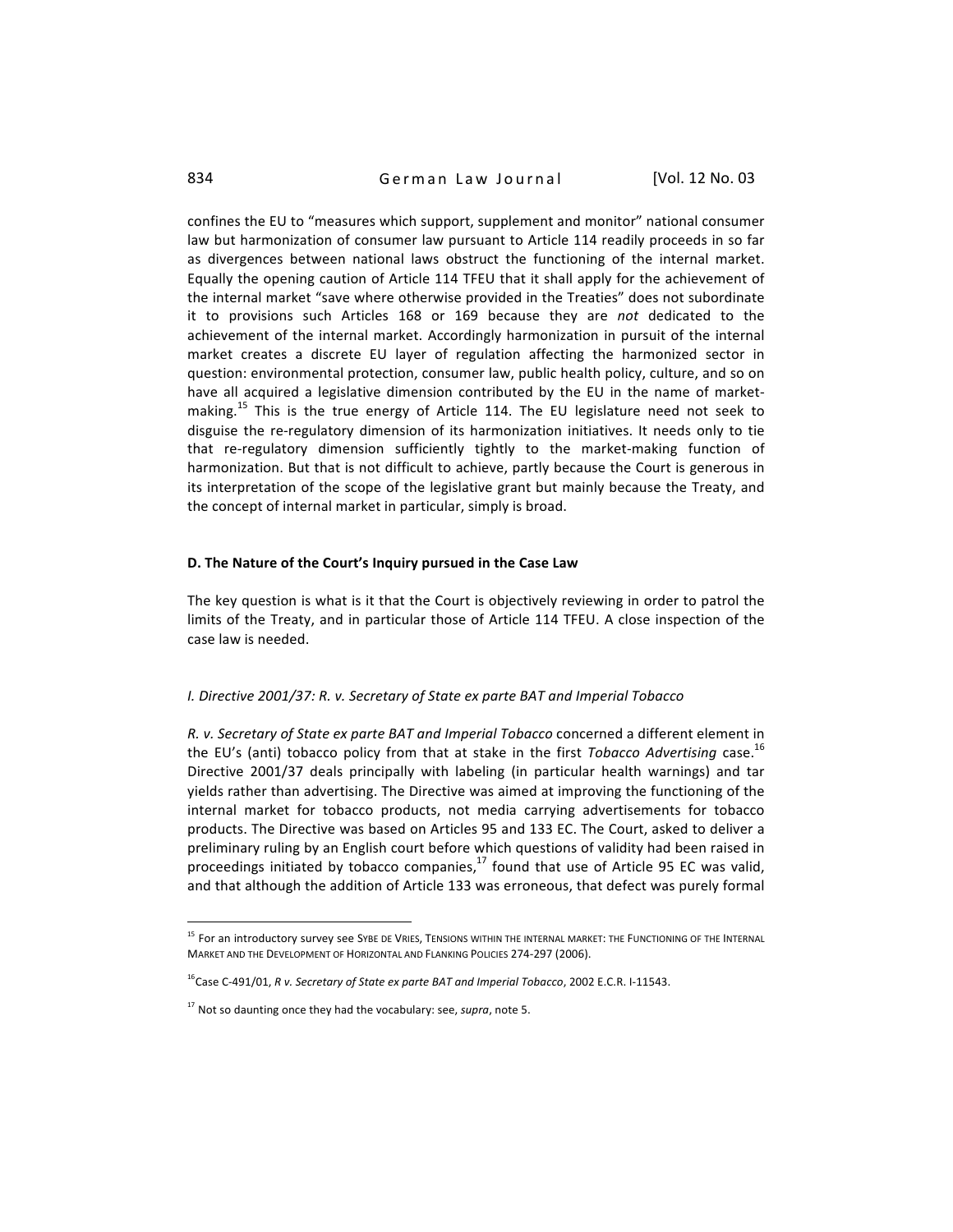## 2011] The Limits of Legislative Harmonization Ten Years after 835 *Tobacco
Advertising*

and did not affect the overall validity of the measure. So the Directive survived the challenge.

In its ruling the Court considered that in view of public concern about the health risks caused by consuming tobacco products it was "likely" that obstacles to the free movement of such products would arise as Member States adopted new and stricter and, crucially, divergent rules.<sup>18</sup> This was confirmed by the Court by virtue of a wholly uncritical regurgitation of the content of the recitals in the preamble to the Directive which - as one would have readily expected - cited divergences and imminent divergences in national practice. The Court was also sustained in its favorable view of the Directive's validity by the observations
submitted
during
the
procedure
which
confirmed
national
practice.
This
too was hardly a surprise. The governments of the United Kingdom, Belgium, Finland, France, Ireland, Italy, the Netherlands and Sweden, together with the Parliament, the Council and the Commission, had taken the view that the Directive was valid, whereas only the Greek and the Luxembourg governments had taken the opposite view. Their portrayal of legislative divergence and a consequent competence and need to harmonize was hardly prepared
on
an
impartial
footing.

The Court, finding that this was a valid measure of legislative harmonization, was heavily influenced by the views of those who had participated in the adoption of the measure. To an extent this is unavoidable. Recital 7 to Directive 2001/37 states that:

"several Member States have indicated that, if measures establishing maximum carbon monoxide yields for cigarettes are not adopted at Community level, they will adopt such measures
at
national
level.
Differences
in
 rules
concerning
carbon
monoxide
are
likely
 to constitute barriers to trade and to impede the smooth operation of the internal market."

The Court embarks on an objective review of the impact of regulatory diversity in the internal market but the subjective political preferences and declared intentions of the Member States intimately affect that assessment. Still, there were significant arguments to the effect that the size required under the Directive for the health warning labels precluded a trader labeling effectively in compliance with the (multilingual) rules of more than a small number of Member States. This practical objection to the plausibility of the claim that this measure not only aimed to protect public health but also truly served to improve the functioning of the internal market was pressed on the Court, but simply ignored in its judgment.<sup>19</sup>

<sup>&</sup>lt;sup>18</sup> R. v. Secretary of State, supra, note 16, at para. 67.

<sup>&</sup>lt;sup>19</sup> For a careful explanation see Derrick Wyatt, Community Competence to Regulate the Internal Market, in 50 YEARS OF THE EUROPEAN TREATIES: LOOKING BACK AND THINKING FORWARD, 93 (Michael Dougan and Samantha Currie eds., 2009).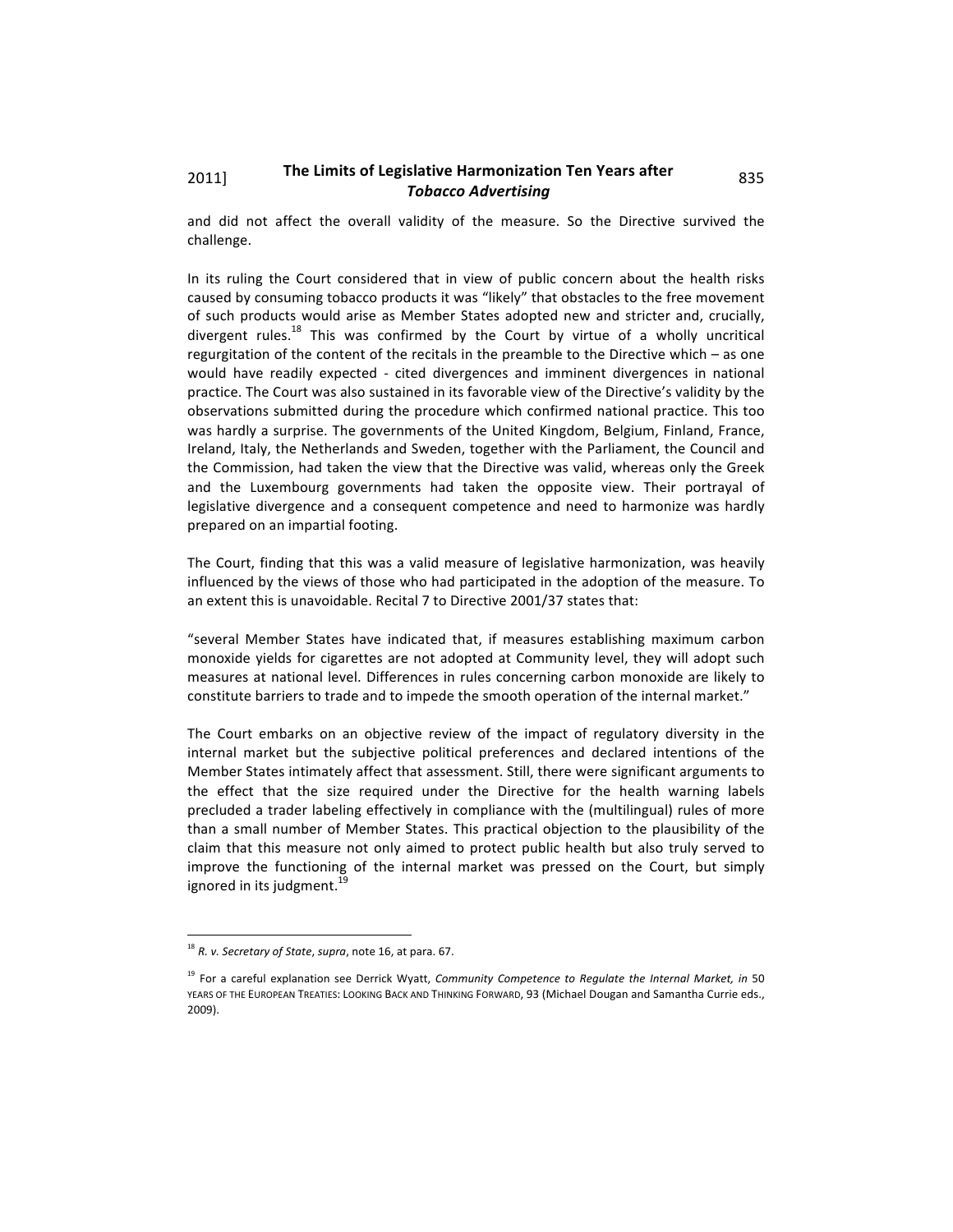#### *II.
Directive
2001/37:
Swedish
Match*

Swedish Match, like ex parte BAT, involved an attack on Directive 2001/37, but it concerned one particular provision of it, Article 8.<sup>20</sup> This provision, originally introduced in Directive
92/41,
provides
that
the
Member
States
are
to
prohibit
the
placing
on
the
market of tobacco for oral use. This targets snus, which is tobacco sold loose or in small sachets and intended to be consumed by placing between the gum and the lip. The litigation was driven by a Swedish producer of *snus* unable to sell the product anywhere in the EU except in Sweden itself where a derogation contained in the Swedish act of accession protected it from the ban. A preliminary reference was made by an English court. There was, the Court stated, evidence of legislative diversity. This the Court knew by reading the recitals to Directive 2001/37. Given the relatively large amount of inter-State trade in this market, "those prohibitions of marketing contributed to a heterogeneous development of that market and were therefore such as to constitute obstacles to the free movement of goods"; and it was "likely" that obstacles to the free movement of those products would arise by reason of the adoption by the Member States of new rules reflecting growing public anxiety.<sup>21</sup> Reliance on Article 95 EC – now Article 114 TFEU - was justified.

The judgment in Swedish Match is terse and unsatisfactory, yet revealing. In declaring that even a ban on a product may fall within the legitimate scope of legislative harmonization the Court cited Directive 92/59 on general product safety.<sup>22</sup> That Directive demonstrates that unsafe products may the subject of a harmonized ban in order to improve the functioning of the market for safe products. A more recent example would be Directive 2005/29, which bans unfair business-to-consumer commercial practices in order to establish a common regime within which fair practices are allowed.<sup>23</sup> So Directive 2001/37 would fit this model were *snus* banned as one element in a regulatory scheme covering a broader
range
of
permitted
tobacco
products.
The
problem
is
that
there
is
no
explanation of the existence of any such wider scheme in either the Directive or in the Court's judgment. This seems to be a free-standing ban on snus - and to permit such a freestanding ban seems to contradict the Court's refusal to accept the suppression of advertising on ashtrays and parasols in the first Tobacco Advertising case.<sup>24</sup> An alternative more benevolent reading of Swedish Match, and one which would conform to Tobacco Advertising, was that the Court's ruling, though regrettably compressed,<sup>25</sup> views the ban

<sup>20</sup>Case
C‐210/03, *Swedish
Match*,
2004
E.C.R.
I‐11893.

<sup>&</sup>lt;sup>21</sup> Swedish Match, supra, note 20, at paras. 38, 39.

 $^{22}$  O.J. 1992 L 228/24, now replaced by Directive 2001/95 O.J. 2002 L 11/4.

<sup>23</sup>O.J.
2005
L
149/22.

<sup>&</sup>lt;sup>24</sup> See powerfully in this vein Wyatt, *supra*, note 19.

<sup>&</sup>lt;sup>25</sup> Swedish Match, supra, note 20, paras. 35-42 are the culprits.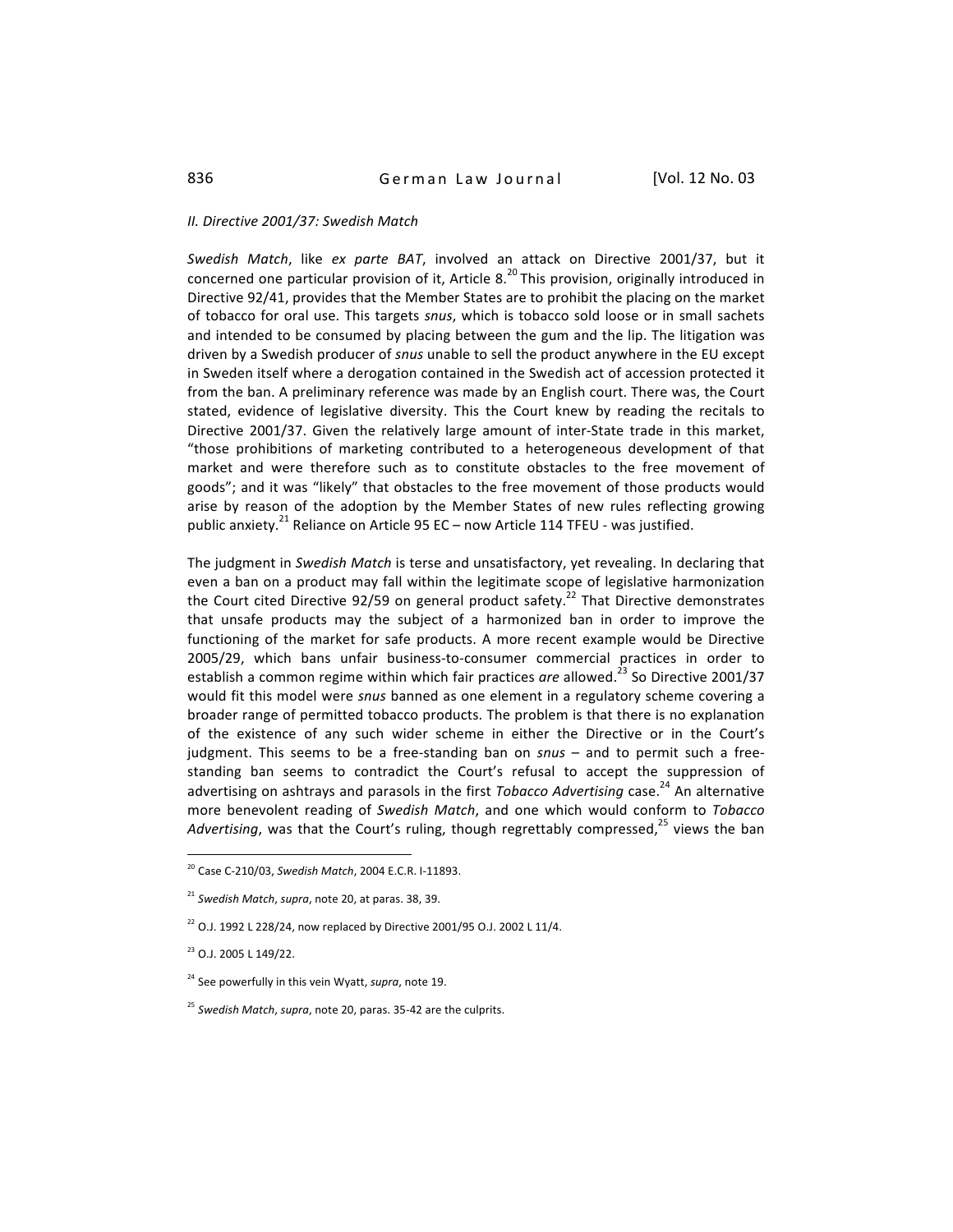## 2011] The Limits of Legislative Harmonization Ten Years after 837 *Tobacco
Advertising*

on
 oral
 tobacco
 products
 as
 an
 element
 in
 a
 wider
 regime
 establishing
 a
 harmonized scheme
for
regulating
tobacco
products,
involving
bans
on
some
products
and
restrictions (such as labeling requirements) on others. This interpretation finds some support in the Opinion
 of
 Advocate
 General
 Geelhoud,
 who
 took
 the
 view
 that
 a
 product
 ban
 could improve the functioning of the internal market by diminishing enforcement costs, including the costs of the enforcement of regulations applying to related products. So he did not treat the ban on *snus* as free-standing and, like the Court but according to more subtle reasoning, he held the Directive to be validly based on Article 95 EC, now Article 114 TFEU.

But even if one takes the interpretation that is most generous to judicial consistency Swedish Match is still troubling. The benevolent reading of the ruling holds that the Court treated the ban on *snus* as part of a wider regime dedicated to freeing trade in other kinds of products which were regarded as less harmful by the legislature. This may fit with existing case law and legislative practice, but it is still extraordinarily permissive of legislative discretion. It invites strategic drafting. Worse: it encourages the drafting of legislative measures that are broad not targeted. A régime that is meant to patrol the limits of the EU's competences tends in practice to push them ever wider in circumstances where judicial control is in practice sorely lacking.

## III. Regulation 1007/2009: Inuit Tapiriit Kanatami et al v. Parliament and Council

A similar anxiety emerges from inspection of Regulation 1007/2009. It is based on Article 95 EC and establishes harmonized rules concerning the placing on the market of seal products.<sup>26</sup> This is permitted only where the seal products result from hunts traditionally conducted by Inuit and other indigenous communities and contribute to their subsistence. With narrow exceptions,<sup>27</sup> no other seal products are allowed on the EU market. The Recitals to the Regulation refer to the European Parliament's resolution on a Community action plan on the Protection and Welfare of Animals and to the Parliamentary assembly of the Council of Europe's recommendation to ban all cruel hunting methods, while also referring to existing or intended diverse national regulatory responses in the EU to public concern
about
animal
welfare.
The
internal
market
therefore
requires
common
rules
–
and they "take fully into account considerations of the welfare of animals."<sup>28</sup> An application for interim measures suspending the operation of the measure was rejected by the Court for want of the required degree of urgency, after recitation of the familiar principles governing the scope of Article 114 TFEU.<sup>29</sup> The matter seems likely to be pursued only at WTO level

<sup>&</sup>lt;sup>26</sup> O.J. 2009 L 286/36.

 $27$  Article 4(2) Regulation 1007/2009.

<sup>&</sup>lt;sup>28</sup> Recital 9 to the Regulation.

<sup>&</sup>lt;sup>29</sup> Case T-18/10R, Inuit Tapiriit Kanatami et al v. Parliament and Council, order of 30 April 2010.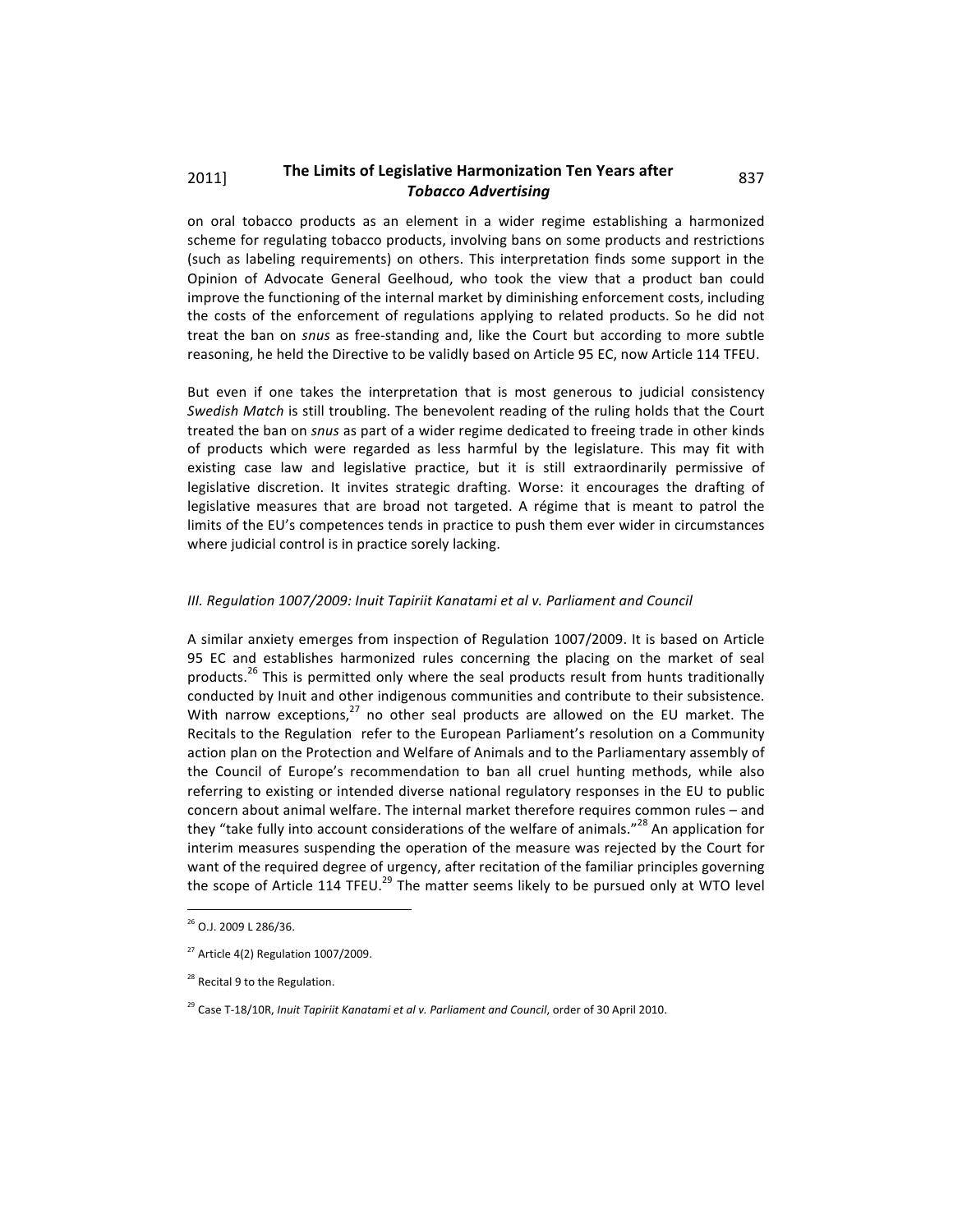(in proceedings initiated by Canada against the EC), $^{30}$  not within the EU. As a matter of EU law the problem for the challenger is that this measure, although shutting down a large part of the market for seal products, seems once again to fit the logic of Article 114. One bans
unsafe
products
as
part
of
a
scheme
to
secure
free
movement
of
safe
products:
one bans seal products that are not the product of (in short) a traditional hunt in order to secure free movement of seal products which are so sourced. There is nothing in the wording of Article 114 nor in the Court's elaboration of its pre-conditions which excludes such an approach. Doubtless the "decisive factor" in selecting the control exercised by the Regulation was animal welfare combined with preservation of the "culture" of the Inuit hunt, but this is no constitutional objection to use of Article 114, provided that an element of market-making be achieved. To close down a large part of the market (for seal products) to release only a small part of it might be thought to constitute a disproportionate exercise of the legislative competence conferred by Article 114, but, as elaborated below in Section E.I, one would have little expectation of success in persuading the Court to intervene in the name of proportionality once competence to legislate in the first place is successfully established.

## IV. Directive 2002/46: Alliance for Natural Health v Secretary of State for Health

In *Alliance for Natural Health* Directive 2002/46 on food supplements was held valid.<sup>31</sup> The Directive,
 another
 Article
 95
 measure, harmonizes
 national
 rules
 governing
 foods containing concentrated sources of nutrients on the basis that legislative diversity at national level harms the functioning of the internal market. Once again the Court relied on the Directive's Recitals and the observations of the Parliament and the Council in finding that the claim to disruptive legislative diversity was made good. It also referred to "a substantial number of complaints from economic operators" made to the Commission about such variation,  $32$  though it does not appear to have looked at any of these. And, without more, reliance on Article 95 EC, now Article 114 TFEU, is accepted.

As was already observed in connection with ex parte BAT, the Court's purportedly objective review of the impact of regulatory diversity in the internal market is immediately and unavoidably tied to what Member States do and are likely to do and is here shown to be connected to apparently unverified private complaints. The competence conferred by Article 114 TFEU is not static, but rather dynamic, depending on regulatory practices, actual and likely, at national level and the reported impact on economic operators. The easy manipulation of these threshold criteria by those politically responsible for their

<sup>&</sup>lt;sup>30</sup> DS400, http://www.wto.org/english/tratop\_e/dispu\_e/cases\_e/ds400\_e.htm.

<sup>&</sup>lt;sup>31</sup>Cases C-154/04 & C-155/04, Alliance for Natural Health v. Secretary of State for Health, 2005 E.C.R. I-6451.

<sup>&</sup>lt;sup>32</sup> Alliance for Natural Health, supra, note 31, at para. 37.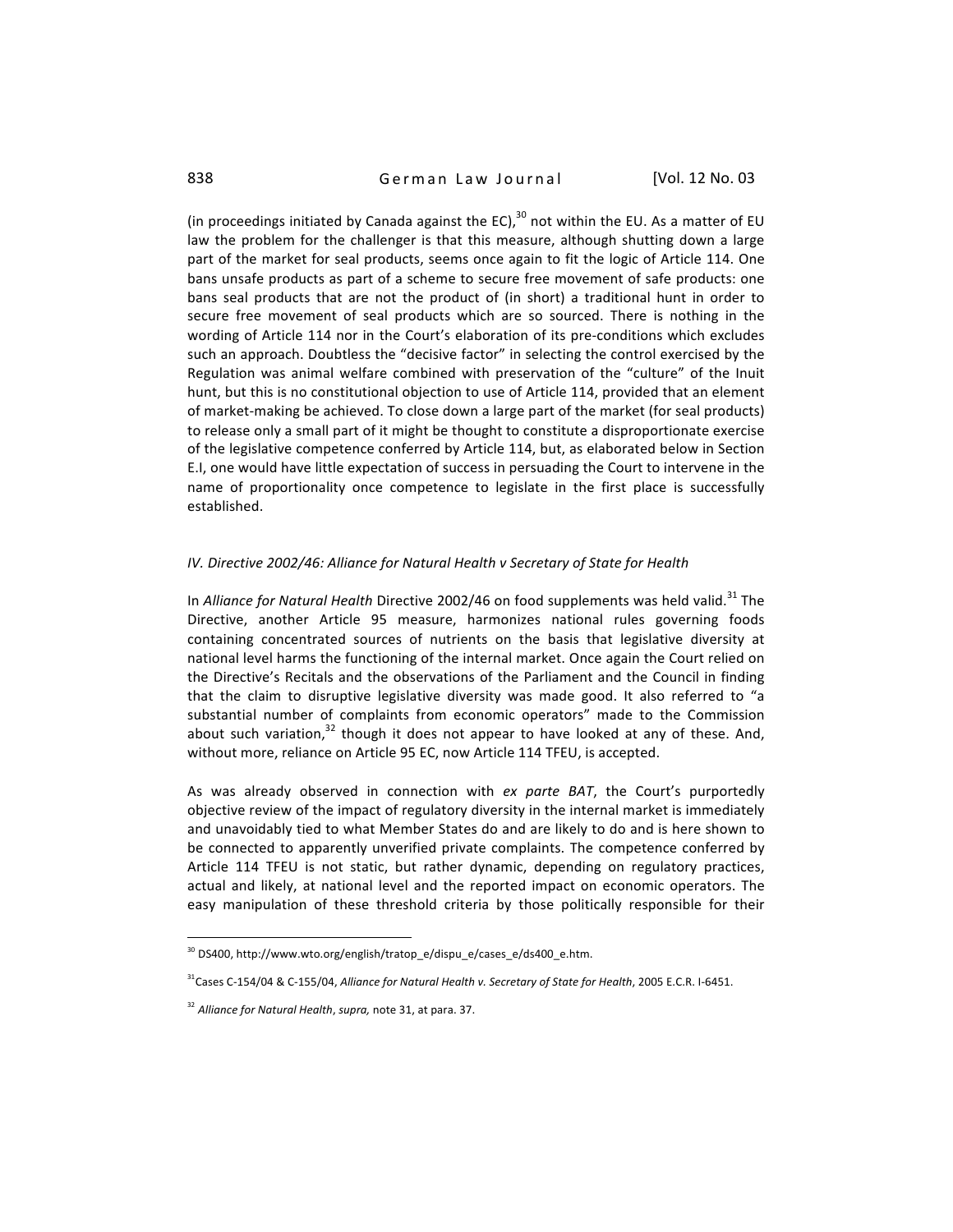# 2011] The Limits of Legislative Harmonization Ten Years after 839 *Tobacco
Advertising*

application stands in stark contrast to the practical difficulty faced by the Court in finding any means to find independent evidence for claimed appreciable distortions or likely emergence of new obstacles. Whether the Court can really do more, given the breadth and ambiguity of the guiding Treaty provisions, will be addressed further below, once the case law
has
been
fully
considered.

#### *V.

Directive
2003/33:
Tobacco
Advertising
II*

After Directive 98/34 was annulled in the first Tobacco Advertising case the legislature responded by adopting Directive 2003/33 on the harmonization of laws relating to advertising and sponsorship of tobacco products. Not surprisingly this was prepared with a close eye on what the Court in its earlier ruling had indicated would receive the green light. Accordingly Directive 2003/33 was carefully confined to rules affecting the advertising and promotion of tobacco products in the press and other printed publications, radio broadcasting, information society services and tobacco related sponsorship.<sup>33</sup> Equally unsurprisingly it survived judicial scrutiny. In Germany v. Parliament and Council - the second *Tobacco Advertising* case – the Court referred to its earlier judgment, the recitals to Directive 2003/33 and to the Commission's submitted observations, as well as noting the high level of cross-border trade in the relevant market, and concluded that use of Article 95 EC was valid.<sup>34</sup>

The judgment confirms a further expansionist element in the case law. One complaint was that aspects of the Directive affected media with no connection to the cross-border market. But the Court did not insist that "an actual link with free movement between the Member States in every situation covered by the measure" be demonstrated.<sup>35</sup> The test is that the measure must actually be intended to improve the conditions for the establishment and functioning of the internal market. Probably it is logical that the purely internal situation is rare and becoming rarer in an increasingly integrated EU-wide market and that therefore an EU measure cannot sensibly be targeted at issues affecting only cross-border trade, for that category is not static. In any event the virtue of certainty of application militates in favor of an EU measure which exerts an impact in some instances on situations internal to a Member State, rather than basing its reach on an unclear and shifting "inter-State" criterion. But the consequent dynamic in favor of an EU regulatory competence that is *in principle* limited but *in practice* truly broad is evident. Expansionism

<sup>&</sup>lt;sup>33</sup> The legislative impulse to go further (and to address e.g. ashtrays) was not abandoned but recycled in nonbinding form: see Council Recommendation on the prevention of smoking and on initiatives to improve tobacco control,
O.J.
2003
L
22/31,
based
on
Article
152(4)
EC.

<sup>&</sup>lt;sup>34</sup> Case C-380/03, Germany v. Parliament and Council, 2006 E.C.R. I-11573.

<sup>&</sup>lt;sup>35</sup> Germany v. Parliament and Council, supra, note 34, at para. 80. See also Joined Cases C-465/00, C-138/01 & C-139/01, *Rechnungshof v.
Österreichischer
Rundfunk*,
2003
E.C.R.
I‐4989,
para.
41.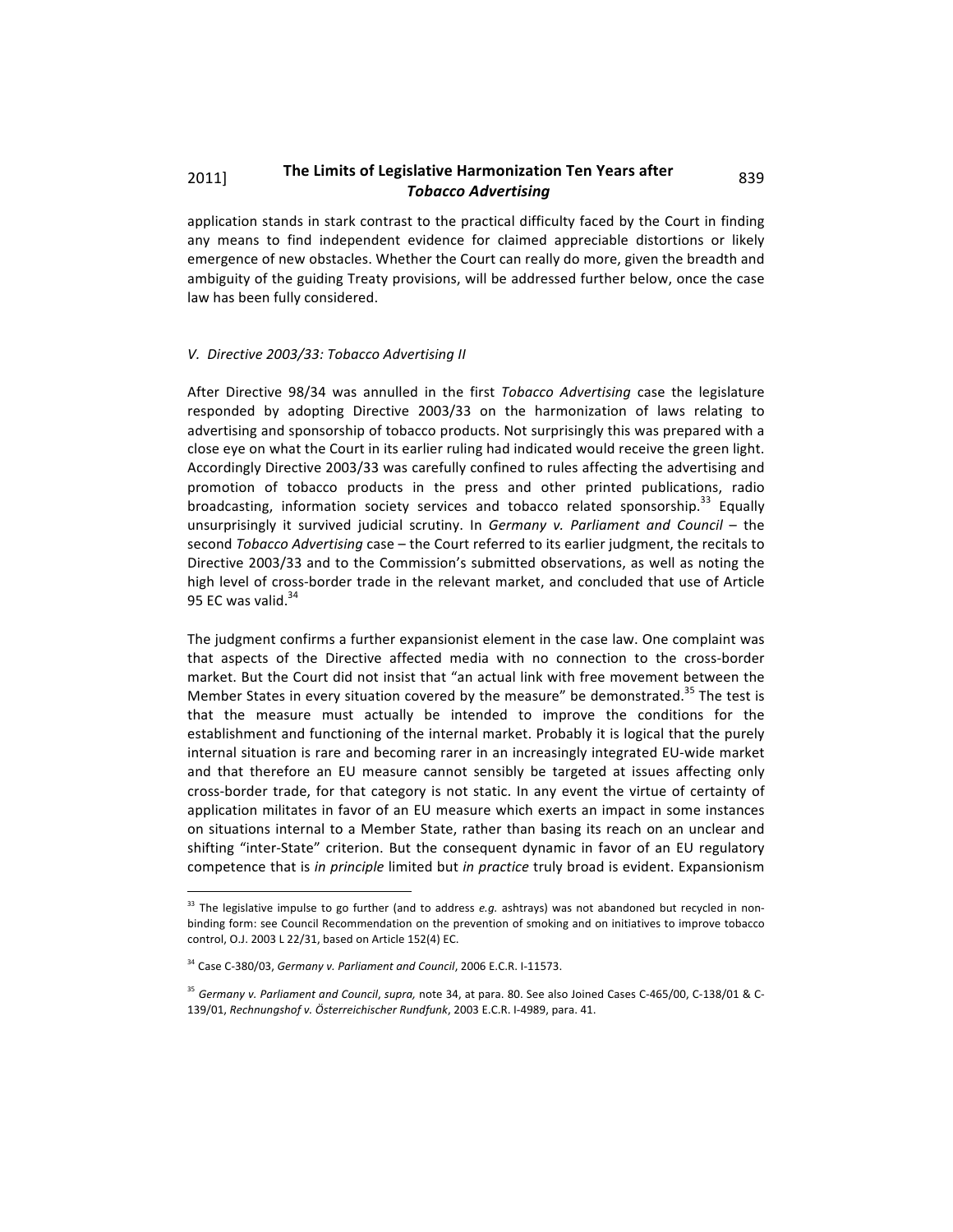is very much the key trend. The Court's acceptance that legislative harmonization may validly empower the Commission to take individual measures with respect to particular products, which may entail the creation of an EU-level body responsible for contributing to the implementation of a process of harmonization, $36$  has further emphasized the wide scope
of
Article
114
TFEU.

## VI. Directive 2006/24: Ireland v. Parliament and Council & Decision 2004/496: Parliament v. *Council*

Ireland v. Parliament and Council concerned Directive 2006/24 on data retention.<sup>37</sup> The Court found it found to be validly adopted under Article 95 EC, for there is variation between national practices, likely to grow more serious over time. Ireland's unsuccessful application was largely motivated by a concern to show that the "third pillar" should have been used for a measure which it argued was primarily a measure to fight crime - this dimension of the case is now overtaken by the reforms made by the Treaty of Lisbon.<sup>38</sup> But the decision's illumination of the rubbery texture of Article 95 EC, now Article 114 TFEU, endures. The Court cited its familiar principles and then proceeded to refer to evidence submitted to it about divergent national practice in the matter of retention of data relating to electronic communications as part of anti-crime strategies. Moreover it was foreseeable that States without rules would introduce them. This justified the adoption of harmonized rules in order to safeguard the proper functioning of the internal market. Once again, the Court's inquiry has a weary feel and it scarcely extends beyond the perfunctory. It draws on the evidence of those directly and partially implicated in the adoption of the measure in the first place – the Commission, the Council and States who had voted in favour of the measure
 in
 Council,
 the
 Parliament,
 and
 the
 European
 Data
 Protection
 Supervisor.
 The Court skips lightly over the legal threshold and the factual appraisal: the Directive is valid.

The principal interest in the ruling in *Ireland v. Parliament and Council* lies in its difference from that in *Parliament v. Council*, which is a rare example of the Court refusing to accept legislative reliance on Article 95 EC, now Article 114 TFEU.<sup>39</sup> The Court annulled a Council Decision (2004/496) on the conclusion of an agreement between the EC and the USA on

 $\overline{a}$ 

<sup>&</sup>lt;sup>36</sup> Case C-359/92, Germany v. Council, 1994 E.C.R. 1-3681; Case C-66/04, UK v. Parliament and Council, 2005 E.C.R. I-10553; Case C-217/04, UK v. Parliament and Council, 2006 E.C.R. I-3771 (annotated in this vein by Vincenzo Randazzo, 44 COMMON MARKET LAW REVIEW 155 (2007). See also Robert Schütze, From Rome to Lisbon: "Executive Federalism" in the (new) European Union, 47 COMMON MARKET LAW REVIEW 1385 especially 1394-96, 1406-08 (2010).

<sup>&</sup>lt;sup>37</sup> Case C-301/06, Ireland v. Parliament and Council, 2009 E.C.R. I-593.

<sup>&</sup>lt;sup>38</sup> On this aspect (and others) see Ester Herlin-Karnell, Annotation, 46 COMMON MARKET LAW REVIEW 1667 (2009).

<sup>&</sup>lt;sup>39</sup> Cases C-317/04 & C-318/04, Parliament v. Council, 2006 E.C.R. I-4721.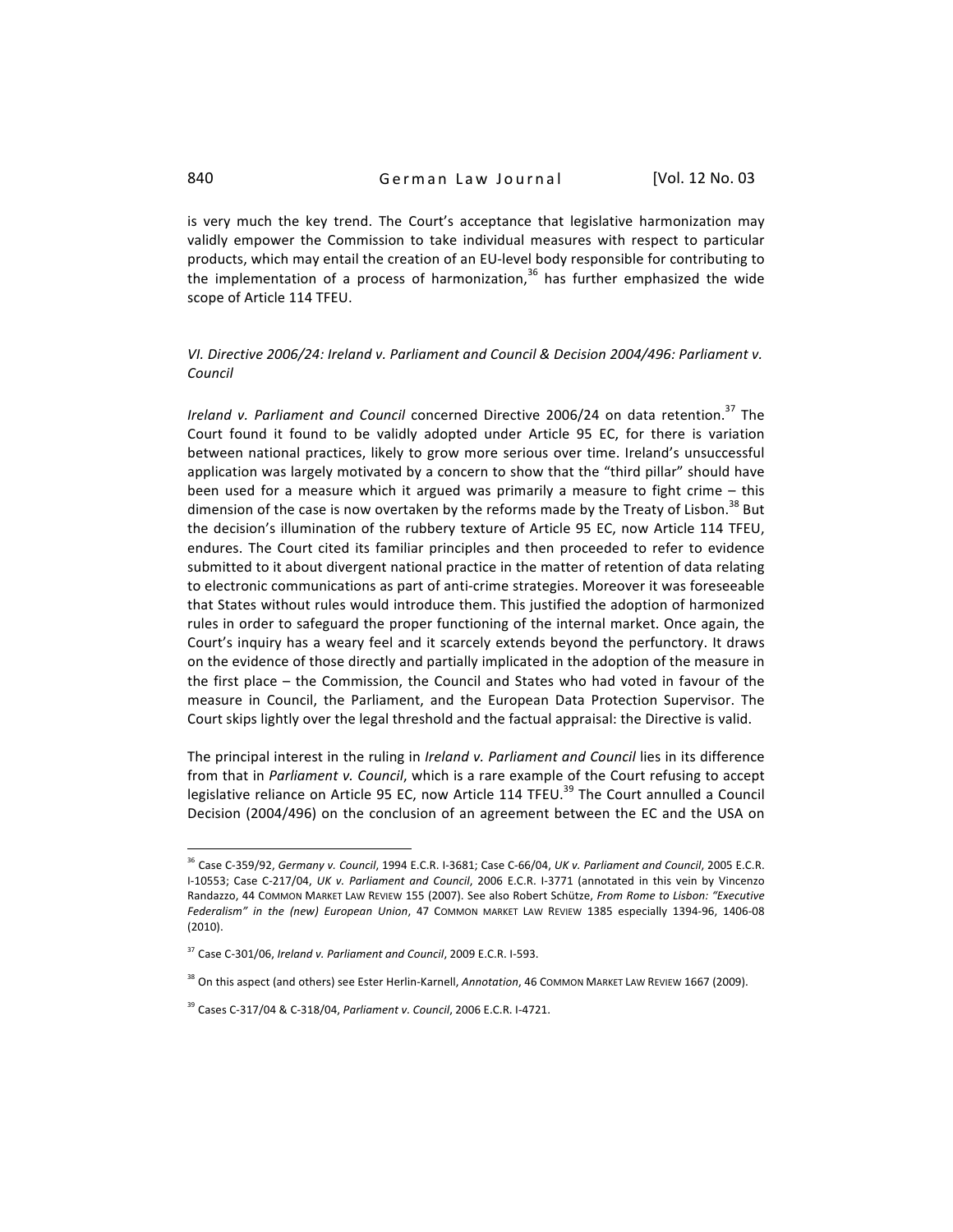## 2011] The Limits of Legislative Harmonization Ten Years after 841 *Tobacco
Advertising*

the
processing
and
 transfer
of
passenger
data
by
air
carriers
 to
 the
American
authorities. The Decision was based on a parent Directive (95/46) based on Article 100a (subsequently Article
95
EC,
now
Article
114
TFEU).
The
Court
once
again
did
not
investigate
beyond
the recitals but on this occasion it found that they revealed that the transfer of data "constitutes processing operations concerning public security and the activities of the State in areas of criminal law."<sup>40</sup> Decision 2004/496 concerned a transfer of personal data within a framework instituted by the public authorities in order to ensure public security, whereas Directive 2006/24 on data retention, upheld in *Ireland v. Parliament and Council*, covers the activities of service providers in the internal market and does not contain any rules governing the activities of public authorities for law-enforcement purposes. So the limits of Article
114
TFEU
are
glimpsed.
But
this
is
rare.

#### *VII.
Regulation
717/2007:
Vodafone,
O2
et
al
v.
Secretary
of
State*

The most recent judgment in this vein is Vodafone, O2 et al v. Secretary of State.<sup>41</sup> This, another challenge directed through English courts by a trader seeking to set aside EU regulatory intervention in the market, was an attack on the validity of the so-called "Roaming
Regulation,"
Regulation
717/2007.
The
Regulation
caps
the
wholesale
and
retail charges
 terrestrial
mobile
operators
may
charge
 for
 the
provision
of
 roaming
 services
on public mobile networks for voice calls between Member States. It is based on Article 95 EC. Advocate General Maduro's Opinion is full of interesting ideas: and he did not think the Court's criteria for valid "preventive harmonization" were satisfied in the case. But by contrast the Court found the case no different from most of those summarized above and it
held
the
measure
valid.

The measure appeared to be addressed at *private* practices under an assumption that the market was malfunctioning because of intransparency leading to excessive prices that were not curtailed by the exercise of consumer choice. In short the Regulation seemed to be an attempt to cure the uncompetitive operation of the market by fixing (harmonized) prices. This would have seemed to be a very significant stretch of Article 95 (though not a wholly unprecedented one<sup>42</sup>). But the Court wrenched the matter back into the mainstream. It declared that the Regulation had been adopted in response to the likelihood that national price control measures of divergent type would be adopted aiming

<sup>40</sup> *Parliament
v.
Council*, *supra,*note
39,
at
para.
56.

<sup>&</sup>lt;sup>41</sup> Case C-58/08, *Vodafone, O2 et al v. Secretary of State*, judgment of 8 June 2010.

 $42$  Regulation 2560/01 on cross-border payments in euros, O.J. 2001 L 344/13, based on Article 95 EC, requires that bank charges for cross-border payments in euro be the same as charges for payments made in euro within a Member State. Regulation 2560/01 is now replaced by Regulation 924/2009 O.J. 2009 L 266/11 but it maintains the
model
of
legislative
harmonization
of
private
commercial
practices.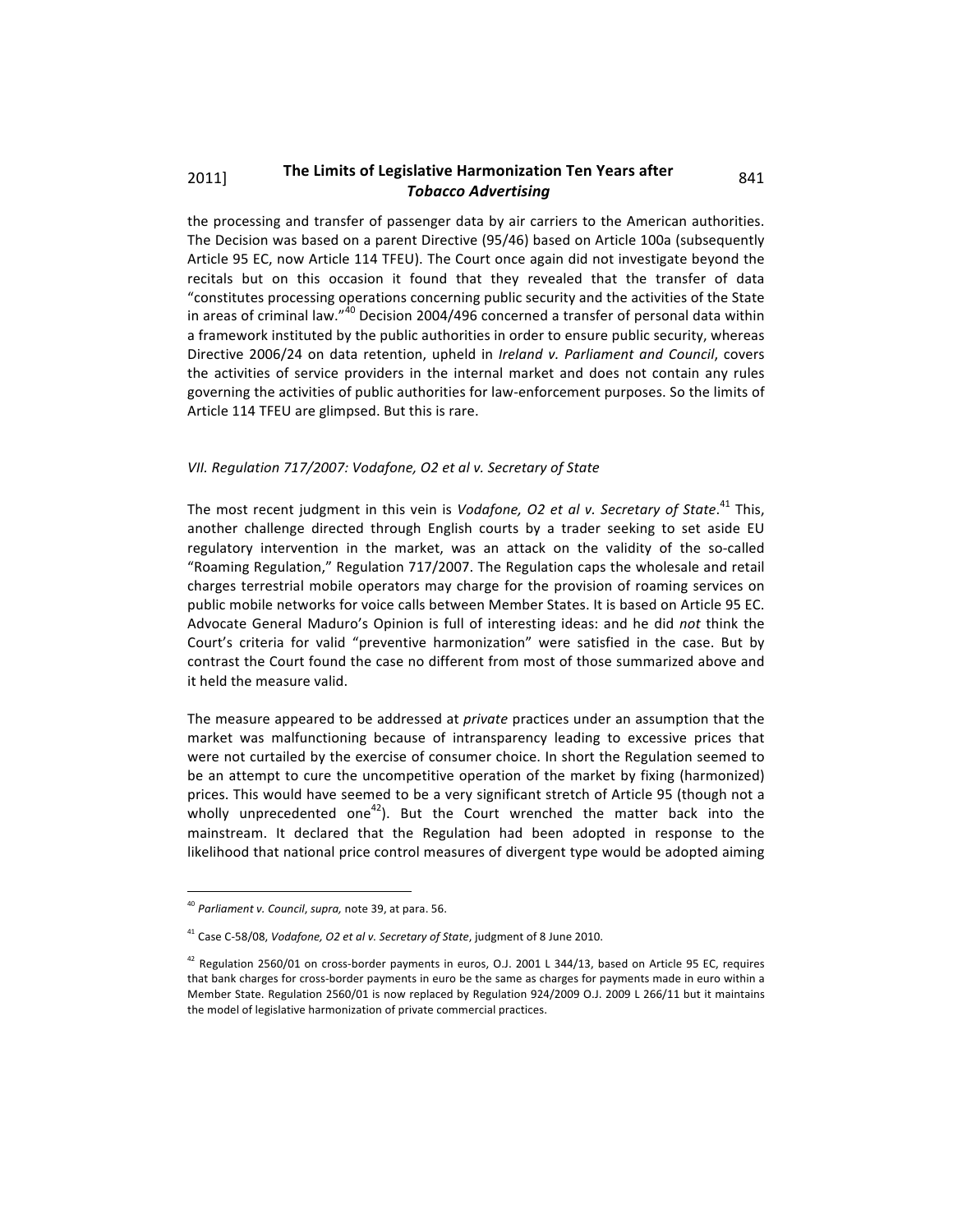to address the problem of the high level of retail charges for EU-wide roaming services. So this was treated as classic preventive harmonization aimed at improving the conditions for the functioning of the internal market. In similarly evasive vein the Court did not address the argument that national measures capping the cost of roaming were *unlikely* to be adopted because they would have the perverse effect of harming the competitive position of companies based on the regulator's territory while protecting only out-of-state consumers.<sup>43</sup> The conditions for resort to Article 114 TFEU are not met where diverse national measures are unlikely because no problem requiring regulatory intervention can be identified; probably they *are* met where a problem requiring regulatory attention is identified but national measures are unlikely because of want of incentives to act and/or lack of aptitude to tackle the problem.<sup>44</sup> In such circumstances there is, in short, a deficiency in the internal market foreseen by Article 26 TFEU which the EU legislature may remedy. The point is, however, novel, and such exploration of the limits of Article 114 would have been intriguing. Regrettably this twist was completely ignored in a judgment which takes at face value the claims of the EU legislature.

The Court conspicuously reached its conclusions in *Vodafone* by reference only to the observations presented by the EU's own institutions and those found in the recitals attached to the measure. It drew on both the explanatory memorandum to the proposal and the impact assessment to substantiate the finding that there was a likelihood of divergent development of national laws. The recital stated there was pressure for Member States to take measures to address the problem of the high level of retail charges for roaming services, and the Court adds that this was moreover confirmed by the Commission at the hearing.<sup>45</sup> This is yet another Mandy Rice-Davies moment: the Commission, having piloted the measure through the EU legislative process, then advises the Court it is constitutionally justified – *well, it would, wouldn't it*.<sup>46</sup> The Court did not stand outside the legislative choice that had been made. Instead it aligned itself uncritically with the institutions
whose
choices
were
being
challenged
by
the
applicants.

<sup>&</sup>lt;sup>43</sup> Cf. Martin Brennke, Annotation, 47 Common market Law Review 1793 especially at 1804-06 (2010). The same author pursued this interesting inquiry well in advance of the judgment: Martin Brennke, The EU Roaming Regulation and its Non-Compliance with Article 95, BEITRÄGE ZUM TRANSNATIONALEN WIRTSCHAFTSRECHT HEFT 79 (October 2009), http://www2.jura.uni-halle.de/INSTITUT/Heft\_79.pdf, last accessed 2 March 2011.

<sup>&</sup>lt;sup>44</sup> Contra Brennke id., who treats Article 114 as inadequate and argues Article 352 is the correct legal base.

<sup>45</sup> *Vodafone*, *supra,*note
41,
at
para.
44.

<sup>&</sup>lt;sup>46</sup> The reference is specific to a political scandal of the 1960s in the UK but the phrase is apt nonetheless to pierce self-serving attitudes more generally: http://en.wikipedia.org/wiki/Mandy Rice-Davies, last accessed 2 March 2011.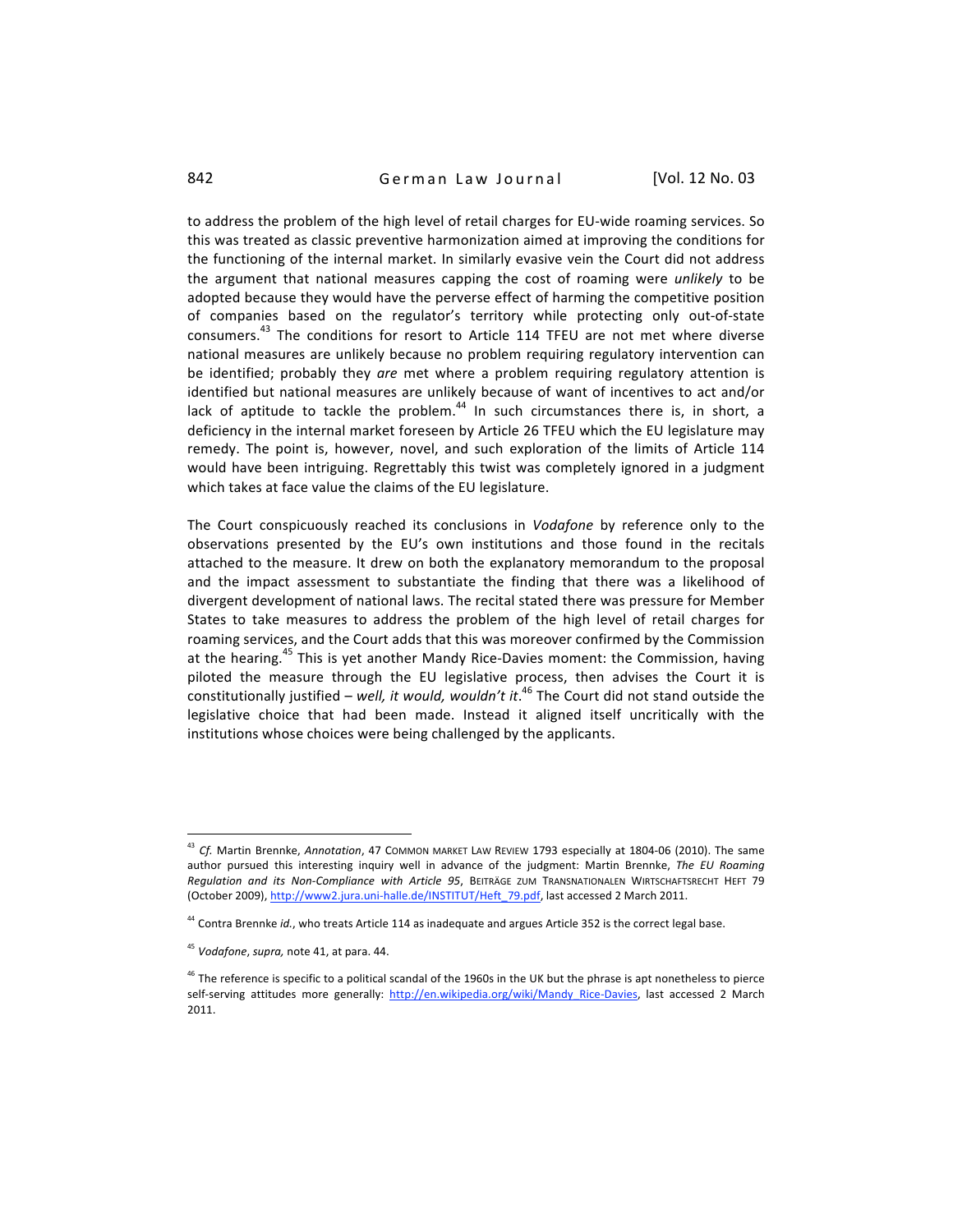## 2011] The Limits of Legislative Harmonization Ten Years after 843 *Tobacco
Advertising*

## *VIII.
Ten
Years
Later:
The
Case
Law
as
"Drafting
Guide"*

There is circularity. The legislative institutions draw on the Court's case law as a drafting guide when they agree the legislation and rely on it again when called upon to defend it before the Court. And the Court has nowhere to go to in reviewing the plausibility of the claims. Placing a *formal* limit on the EU's conferred competences is central to the constitutional character of the whole project, but the problem lies in slippage which is in practice conducive to the inflation of centralized authority. Article 114 TFEU is a predominant source of such slippage.<sup>47</sup> In practice its limits are easily met by intelligent drafting. Even when the drafting is *not* so intelligent – as in *Swedish Match*<sup>48</sup> – the Court generously finds an adequate contribution to the functioning of the internal market. Ten years
on,
the
first *Tobacco
Advertising*case
looks
like
an
anomaly.

## **E.
Legislative
Discretion:
The
Limits
of
EU
Competence
in
Principle
and
in
Practice**

## I. Legislative Discretion in Principle: Choice of Methods, Proportionality and Subsidiarity

The choice of measure used to harmonize involves a high measure of discretion granted to the legislative institutions. The Court consistently states that Treaty intends to confer on the
legislature
a
discretion
in
selecting
the
method
of
harmonization
most
appropriate
for achieving the desired result, in particular in fields with complex technical features.<sup>49</sup> This broad legislative discretion extends also to some extent to the finding of basic facts.<sup>50</sup> Equally although the exercise of a competence that exists requires compliance with the principles
of
proportionality
and
subsidiarity,
the
application
of
both
principles
involves
the grant of discretion to the legislative institutions. In ex parte BAT, for example, the Court insisted that the legislature "must be allowed a broad discretion in an area such as that involved in the present case, which entails political, economic and social choices on its part, and in which it is called upon to undertake complex assessments."<sup>51</sup> In consequence a measure must be manifestly inappropriate having regard to its objective before the legislative choice will be regarded as disproportionate and therefore invalid. Proportionality may have bite where administrative decisions affecting the individual are at

<sup>&</sup>lt;sup>47</sup> For a sustained critique, taking EU tobacco regulation as its principal case study, see, ALEXANDER SOMEK, INDIVIDUALISM: AN ESSAY ON THE AUTHORITY OF THE EUROPEAN UNION (2008).

<sup>48</sup>Case
C‐210/03, *supra*,
note
20.

<sup>&</sup>lt;sup>49</sup> E.g. Case C-66/04, supra, note 36, at para. 45; Case C-217/04, supra, note 36, para. 43; Case C-380/03, supra, note
34, at
para.
42;
Case
C‐58/08, *supra,* note
41, at
para.
35.

<sup>&</sup>lt;sup>50</sup> Case C-343/09, Afton Chemical Limited v. Secretary of State for Transport, judgment of 8 July 2010, at para. 33.

<sup>51</sup>Case
C‐491/01, *supra,* note
16,
at
para.
123.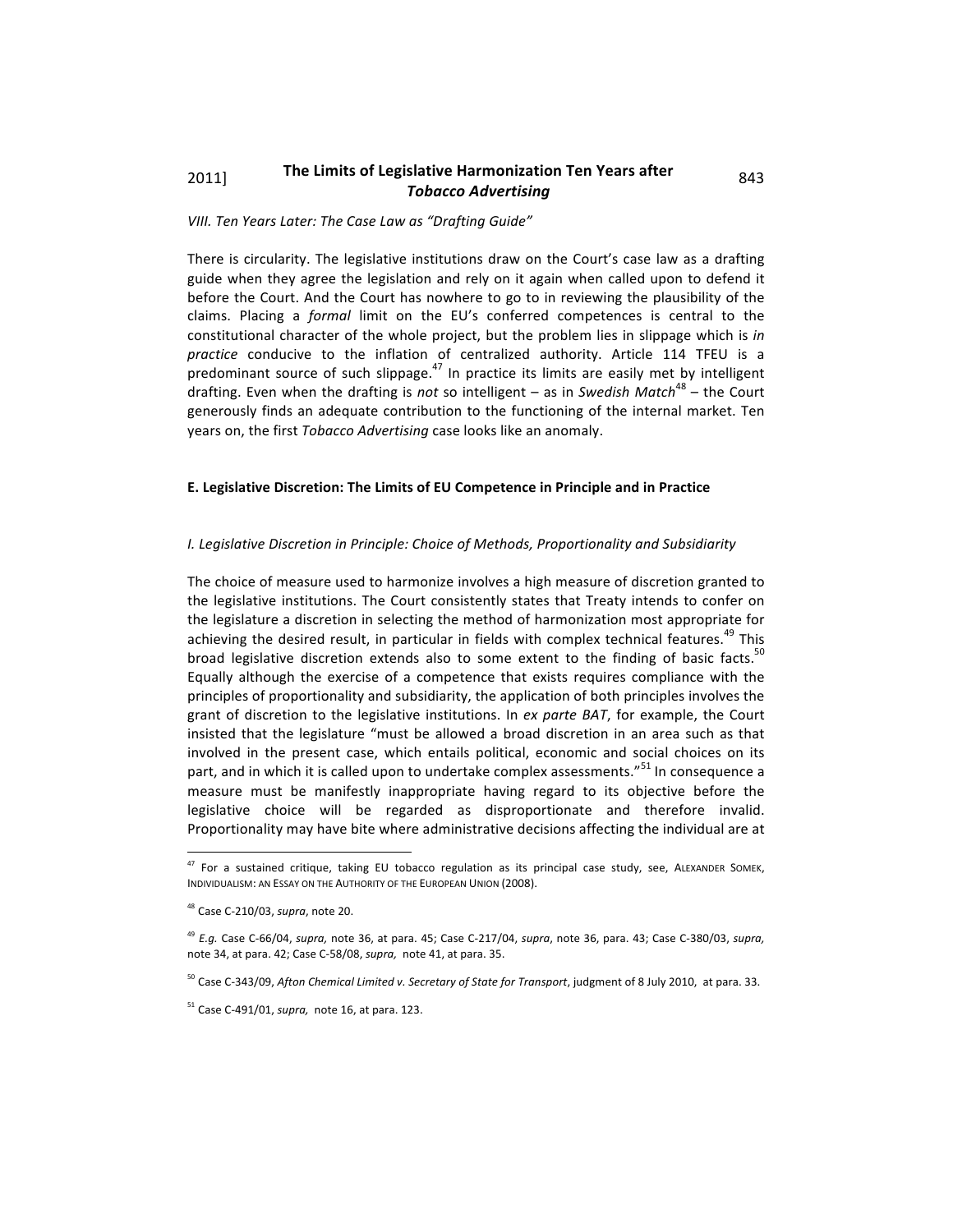## 844 **German Law Journal** [Vol. 12 No. 03

stake but the broader the measure's scope, the less likely that proportionality will trip up the legislature.<sup>52</sup> Only legislative choices that verge on the absurd are likely to be condemned as manifestly inappropriate. So a clean bill of health was awarded in ex parte BAT and in all the other cases mentioned above. In *Alliance for Natural Health* the applicants attacked the use of "positive lists" - lists specifying exhaustively which additives may be used. It would be enough, they argued, to based the EU's nutrients régime on negative lists – stipulating less dictatorially what may *not* be included, But for the Court the authors of Directive 2002/46 could "reasonably take the view that an appropriate way of reconciling the objective of the internal market, on the one hand, with that relating to the protection of human health, on the other, was" to opt for a positive list.<sup>53</sup> Such perfunctory review is typical.<sup>54</sup>

Subsidiarity too has been all but neutered as a basis for judicial intervention. Ex parte BAT was the first case in which the Court ruled that subsidiarity even applies to Article 95: it did so by finding that there is no exclusive competence at stake. But it then readily found compliance with the subsidiarity principle by observing that given that the Directive's objective was to eliminate the barriers caused by inter-State regulatory divergence while also ensuring a high level of health protection, it followed that since such an objective could not be sufficiently achieved by the Member States individually but rather was better achieved at EU level, the dictates of subsidiarity were satisfied.<sup>55</sup> This approach has become the Court's norm<sup>56</sup> and it entails that whenever the EU sets common rules then by definition it has complied with the principle of subsidiarity. *Principle* – that these are rules of constitutional significance which place reviewable limits on EU action - differs from *practice*.

Accordingly a measure of harmonization has never been found to violate the principle of proportionality or the principle of subsidiarity. The Court's interpretation of these principles governing the permitted exercise of Treaty-conferred legislative competence is immensely
respectful
of
legislative
discretion.

It is notorious that the legislature frequently inserts a Recital into measures asserting compliance with these principles without the slightest elaboration of why this is so. For

s2 On the different contexts in which proportionality is applied see TAKIS TRIDIMAS, THE GENERAL PRINCIPLES OF EU LAW Chapters
3‐5
(2006).

<sup>&</sup>lt;sup>53</sup> Cases C-154/04 & C-155/04, supra, note 31, at para. 68.

<sup>&</sup>lt;sup>54</sup> For an egregious example see Case C-103/01, *Commission v. Germany*, 2003 E.C.R. I-5369 para. 48.

<sup>55</sup>Case
C‐491/01, *supra,*note
16,
at
paras.
181‐183.

<sup>&</sup>lt;sup>56</sup> Cf. Case C-103/01, supra, note 54, at para. 47; Cases C-154/04 & C-155/04, supra, note 31, at paras. 104-07.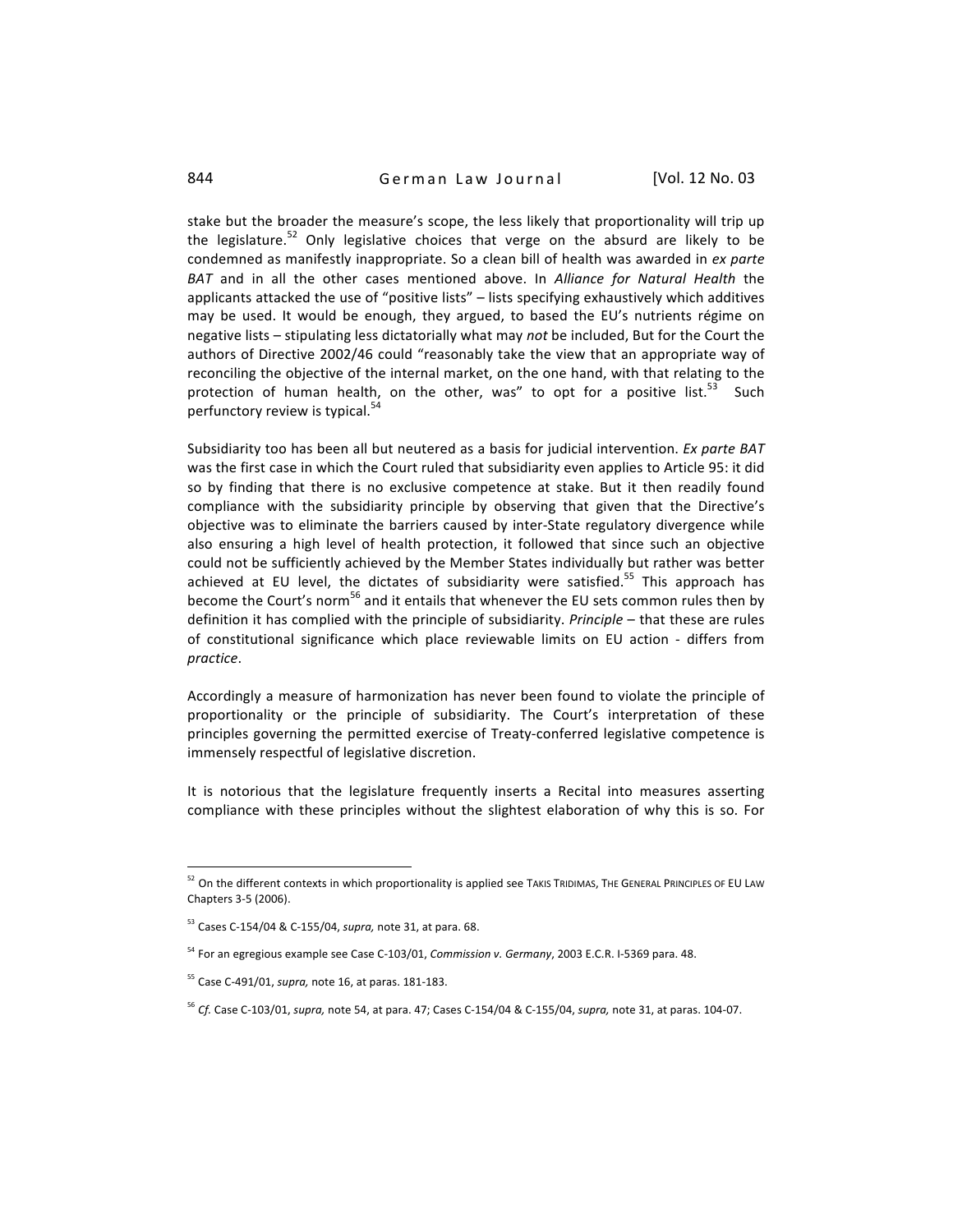# 2011] The Limits of Legislative Harmonization Ten Years after 845 *Tobacco
Advertising*

example Recital 21 of Regulation 1007/2009 on seal products, mentioned above,<sup>57</sup> provides
that:

"since the objective of this Regulation, namely the elimination of obstacles to the functioning of the internal market by harmonizing national bans concerning the trade in seal products at Community level, cannot be sufficiently achieved by the Member States and can therefore be better achieved at Community level, the Community may adopt measures, in accordance with the principle of subsidiarity as set out in Article 5 of the Treaty. In accordance with the principle of proportionality, as set out in that Article, this Regulation does not go beyond what is necessary in order to achieve that objective."

This is assertion rather than demonstration. As with the existence of legislative competence, so too its exercise: the legislature is evidently simply using the Court's case law as a drafting guide. Such mechanical recitation has become commonplace.<sup>58</sup>

One could certainly encourage the Court to be more aggressive and to demand fuller elaboration of just why the legislature has concluded that the measure in question is compatible with the dictates of proportionality and subsidiarity. In 1997 it held that an "express reference" to subsidiarity was not a necessary pre-condition of a measure's validity.<sup>59</sup> That decision pre-dated the entry into force of the Protocol added by the Amsterdam Treaty, and it is probable that since 1999 no such leniency would be accorded to acts that fail to include express recognition of the place of subsidiarity. The problem, however, ultimately lies in the nature of the principles themselves, not in lenient judicial review. Subsidiarity is potentially helpful in so far as it directs an engagement with relevant learning such as that exploring the economics of federalism as a basis for calculating the virtues and vices of centralized rule-making as opposed to local autonomy.<sup>60</sup> Nor should

 $\overline{a}$ 

<sup>57</sup> *Supra,*note
26.

<sup>&</sup>lt;sup>58</sup> There are countless examples! See e.g. Recital 12 of Directive 2006/7 on bathing water quality, O.J. 2006 L 64/37; Recitals 6 and 10 of Directive 2000/31 on electronic commerce O.J. 2000 L 178/1; Recital 22 of Regulation 924/2009, supra, note 42. It is not only binding acts which commonly attract unsubstantiated assertion of compliance with the principles of proportionality and subsidiarity: see e.g. the Council Conclusions on the Work Plan for Culture 2011-2014, O.J. 2010 C 325/1; Council Conclusions on the role of sport as a source and a driver for active social inclusion, O.J. 2010 C 326/5.

<sup>&</sup>lt;sup>59</sup> Case C-233/94 Germany v Parliament and Council [1997] ECR I-2405 para. 28.

<sup>&</sup>lt;sup>60</sup> The literature is vast, the concepts contested, the restraining influence of subsidiarity (if any) controversial. For helpful introductions to the debate in a European context (not necessarily using the language of subsidiarity explicitly) see e.g. Emanuela Carbonara, Barbara Luppi and Francesco Parisi, Self-Defeating Subsidiarity, 5/1 REVIEW OF LAW AND ECONOMICS 742 (2009); Roger Van den Bergh and Wolfgang Kerber, Mutual Recognition Revisited: Misunderstandings, Inconsistencies, and a Suggested Reinterpretation, 61/3 KYKLOS 447 (2008); Simon Deakin, Legal Diversity and Regulatory Competition: Which Model for Europe?, 12 EUROPEAN LAW JOURNAL 440 (2006); Jukka Snell, Who's Got the Power? Free Movement and Allocation of Competences in EC Law, 22 YEARBOOK OF
EUROPEAN
LAW
323
(2003);
Jacques
Pelkmans, *Subsidiarity
between
Law
and
Economics*,
1/2005 *College
of*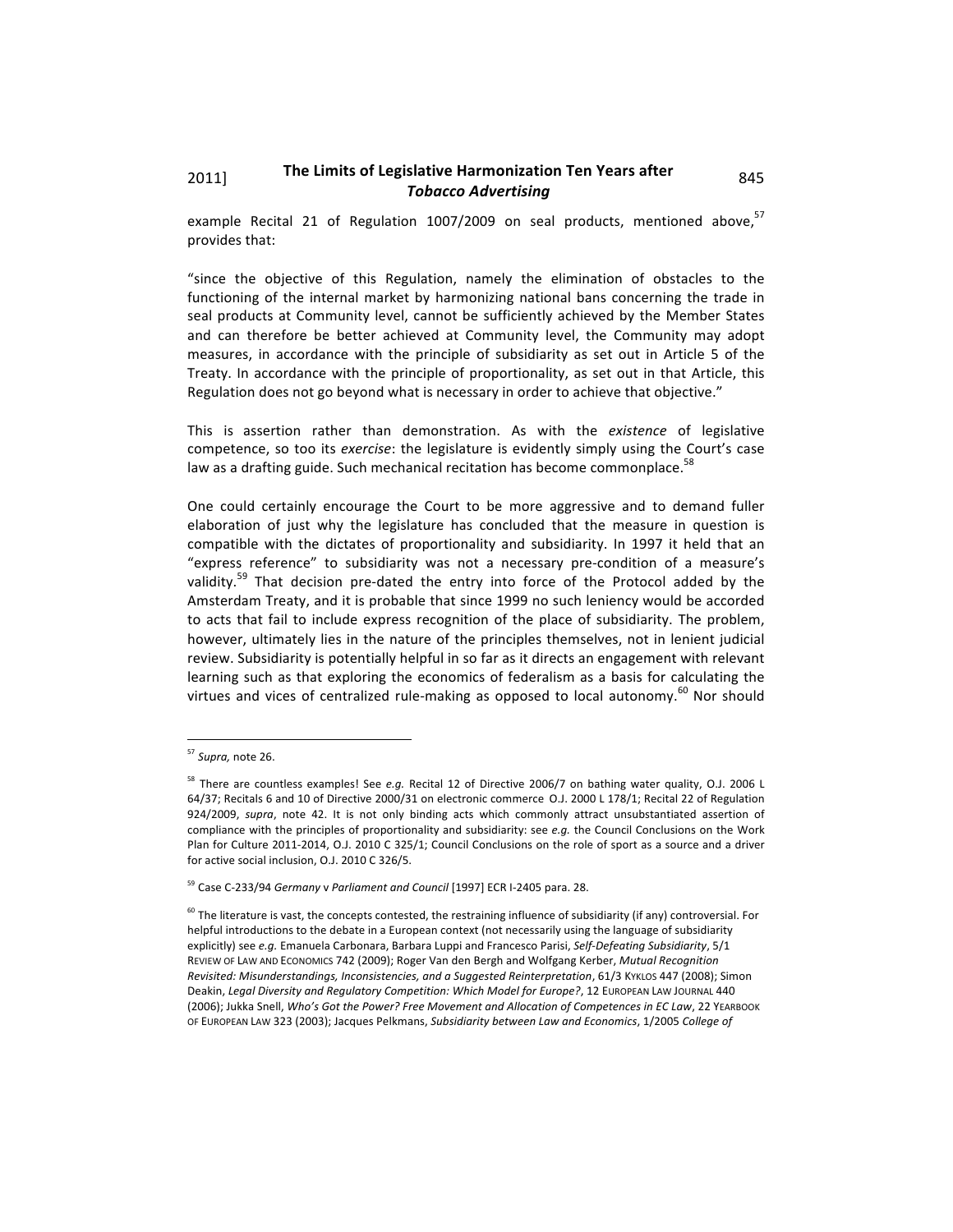846 **German Law Journal** [Vol. 12 No. 03

such salient inquiry engage economics alone: there is evidently a sensitive and historically deep-rooted cultural context to the European debate about uniformity *versus* diversity.<sup>61</sup> Subsidiarity as antidote to blind pursuit of "more Europe" could serve a worthwhile purpose. But this is remote from legal rules of the type apt to form the basis of judicial review of legislation. None of the economic or cultural literature serves up cast-iron conclusions
on
whether
and,
if
so,
how
to
pursue
central
rules.
There
are
instead
multiple relevant factors, varying in weight sector by sector, marking out a broad terrain within which political choices need to be made and priorities established. In this sense the principle of subsidiarity is to be understood as providing a framework within which to debate whether the EU should exercise a conferred competence and, if so (and in conjunction with the principle of proportionality), then how. The heart of subsidiarity - in a broader sense than that in view in the confined context of judicial review - is an inquiry into whether even if the EU's objectives are advanced by and best achieved by the proposed measure, it is nevertheless important enough to override objections rooted in the worth of national diversity and autonomy.<sup>62</sup> This type of inquiry could hardly be more important in exploring what sort of "Europe" is being created but these are matters of political judgment. One might quarrel with legislative choices made about whether to pursue problem-solving collectively at EU level or instead to tolerate the costs of unsolved or inadequately solved problems while enjoying greater scope for local diversity, but it is hard to see how such a decision could be treated as wrong in law.<sup>63</sup> This does not make subsidiarity (or proportionality) useless but it does point to the need to move beyond the Court in favor of a wider and more vibrant institutional culture in which the risk that the EU
operates
in
a
manner
that
is
structurally
biased
in
favor
of
centralization
is
confronted and its implications are critically debated - especially where the relevant legal base which imperils the operational utility of Article 5 TEU's principle of conferral is the functionally broad
 Article
 114
 TFEU.
 A
 heavier
 emphasis
 on
 procedural
 openness
 might
 usefully
 be demanded by the Court, so that measures must explain more fully just what calculations inform the conclusion that a conferred competence should be exercised in the manner selected - and one could at least expect the Court to invalidate acts that ignore the

*Europe
Research
Papers
in
Law*, http://www.coleurop.be/content/studyprogrammes/law/studyprog/pdf/ResearchPaper\_1\_2005\_Pelkmans.pdf.

<sup>61</sup> Here too the literature is rich and (appropriately!) diverse: for a helpful starting-point see e.g. PETER A. KRAUS, A UNION OF DIVERSITY: LANGUAGE, IDENTITY AND POLITY-BUILDING IN EUROPE (2008).

<sup>62</sup> Convincingly examined in this vein, albeit expecting the Court to exercise more controlling influence than does this paper, by Gareth Davies, Subsidiarity: The Wrong Idea, in the Wrong Place, at the Wrong Time, 43 COMMON MARKET LAW REVIEW 63 (2006) and by Matthias Kumm, Constitutionalising Subsidiarity in Integrated Markets: The Case of Tobacco Regulation in the European Union, 12 EUROPEAN LAW JOURNAL 503 (2006). See also Gerard Conway, Conflicts of Competence Norms in EU Law and the Legal Reasoning of the ECJ, 11 GERMAN LAW JOURNAL 966 especially at 988-990 (2010); and SOMEK, *supra*, note 47, especially Chapter 8.

<sup>63</sup> Cf. emphasizing the political/ procedural character of subsidiarity ROBERT SCHÜTZE, FROM DUAL TO COOPERATIVE FEDERALISM: THE CHANGING STRUCTURE OF EUROPEAN LAW Chapter 5 (2009); Daniel Halberstam, Of Power and Responsibility: The Political Morality of Federal Systems, 90 VIRGINIA LAW REVIEW 731, especially 827-832 (2004).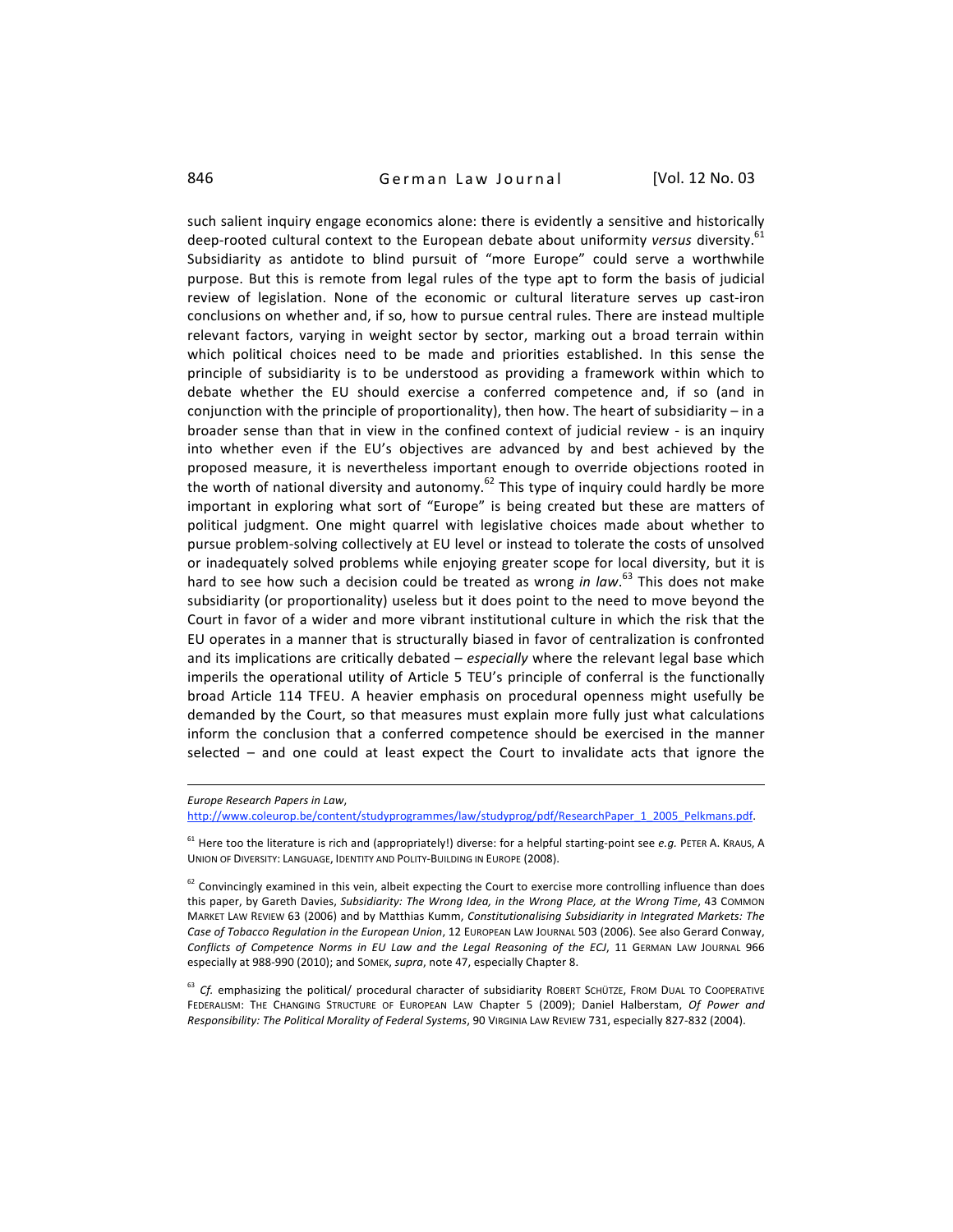## 2011] The Limits of Legislative Harmonization Ten Years after 847 *Tobacco
Advertising*

expectations of consultation and reasoning set out in the Protocol on the principles of subsidiarity and proportionality. But a more aggressive procedural push is likely to do little more than induce the legislative institutions to find more decorative ways to say what they say now – that the political decision to act has been taken in an area of complex choices, that it has been agreed that it is better that action be taken by the EU than by the Member States and that the means used are in compliance with proportionality. If qualitative and quantitative indicators favoring EU action are recited in a legislative act<sup>64</sup> then, absent manifest miscalculation or illogicality, it is hard to see how a court could or should intervene.

The connecting thread in the reticent case law dealing with judicial review in the name of proportionality
and
(especially)
subsidiarity
is
the
concern
of
the
Court
not
to
trespass
on the
exercise
of
legislative
discretion.
Occasionally
judges
come
clean.
In
an
address
given
in 2002 the then President of the Court, Gil Carlos Rodriguez Iglesias, argued that "subsidiarity is a principle of an essentially political nature" and he asserted a concern to purge the Court's diet of "political hot potatoes."<sup>65</sup> That job has been done! Provided the matter falls within the Treaty mandate conferred on the EU by the Member States, the legislative act is immune from judicial invalidation in the name of subsidiarity or proportionality unless the legislature has committed a manifest error.

#### II. Legislative Discretion in Practice: The Principle of Conferral

l

By sharp contrast with the discretion admitted with regard to choice of method used to harmonize, it is a matter of constitutional principle that the identification of a competence to legislate in the first place is *not* in the gift of the legislature. Here there must be no discretion, but rather a firm constitutional defense of the limits on which Article 5 TEU's principle of conferral insists. Defense of the principle of conferral in general and the limits of legislative harmonization in particular is, as a matter of constitutional purity, foundationally important. The EU's formal legitimacy is rooted in its Treaties, which were duly authorized by approved constitutional procedures in all the Member States. That authorization was a limited grant of competence. The Court was doubtless correct to update its early observation that "... the Member States have limited their sovereign rights, albeit within limited fields"<sup>66</sup> to instead accept that "the States have limited their sovereign rights, in ever wider fields"<sup>67</sup> but the existence of *limits*, even if now wider, remains

<sup>&</sup>lt;sup>64</sup> Article 5 of the Protocol on the Application of the Principles of Subsidiarity and Proportionality attached to the TEU
and
the
TFEU.

<sup>&</sup>lt;sup>65</sup> The Court of Justice, Principles of EC Law, Court Reform and Constitutional Adjudication, 15 EUROPEAN BUSINESS LAW REVIEW 1115, 1117 (2004).

<sup>&</sup>lt;sup>66</sup> Case 6/64, Costa v. ENEL, 1964 E.C.R. 585, Case 26/62, Van Gend en Loos, 1963 E.C.R. 1.

<sup>&</sup>lt;sup>67</sup> Opinion 1/91, Draft Treaty on the establishment of a European Economic Area, 1991 E.C.R. I-6079.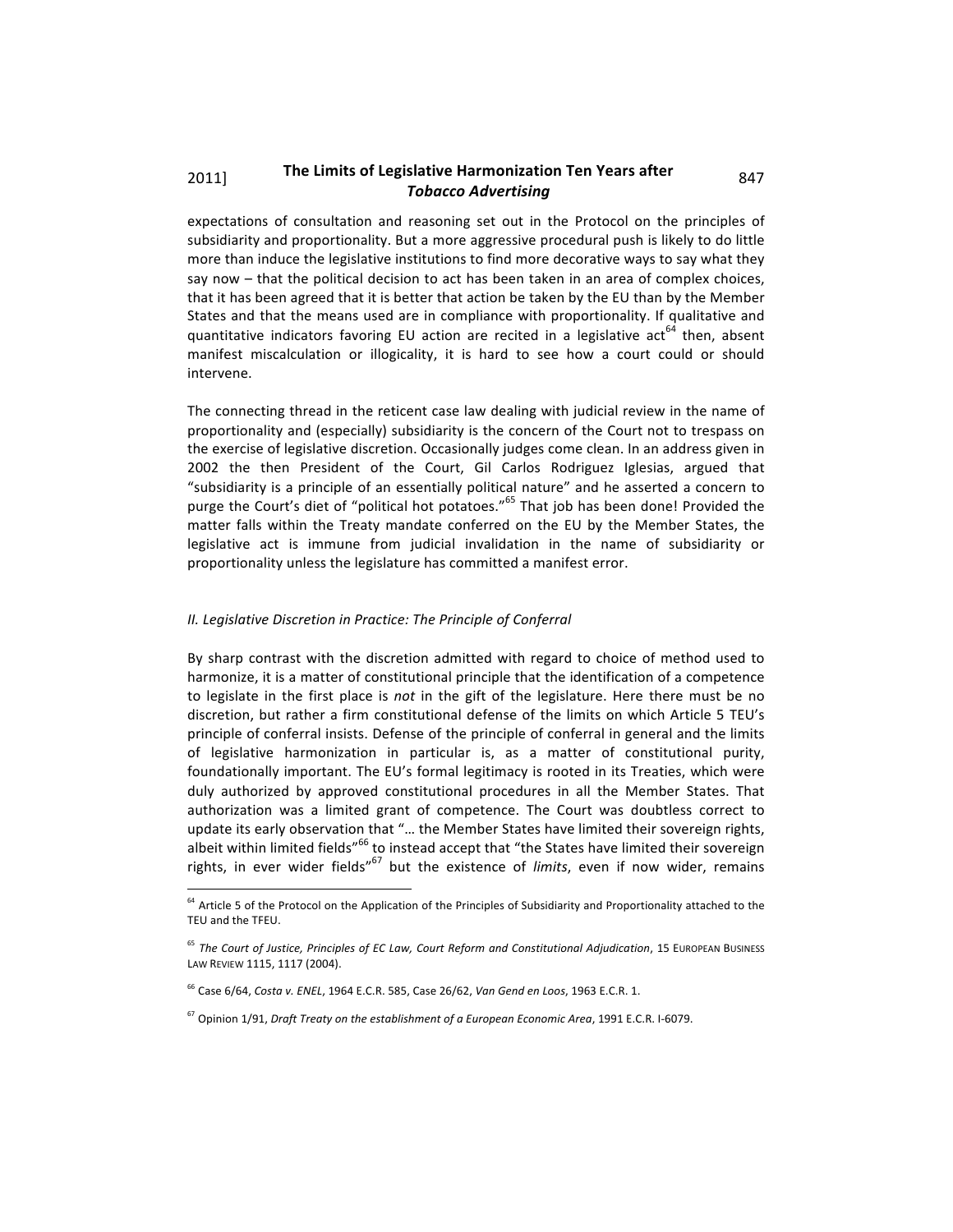constitutionally inescapable. The Union may not extend its own competences. To trespass beyond the Treaty-defined limits is to destroy the foundations of the compact: it is certainly not for the EU legislature to adjust those limits for reasons of political convenience.

Practice does not coincide with principle. The problem is that the Treaty denies the Court an operationally useful role in checking the limits of Article 114 TFEU. The problem is therefore that the legislature in practice enjoys discretion here too. It is able to exploit the broad
and
 fuzzy
contours
of
Article
114
TFEU
to
convert
compliance
with
the
principle
of conferral into little more than a drafting exercise. In fact, the two go together: the Court has striven to provide a more concrete shape to the limits of Article 114 TFEU than does the terms of the Treaty, but in doing so it has simply offered up an invitation to the legislature to enjoy the protection of its slipstream. The case law serves as a drafting guide.

In the first *Tobacco Advertising* case, examined above in Section (B), the annulled Directive 98/43 purported to harmonize laws governing advertising or sponsorship of tobacco products
in
order
to
improve
the
functioning
of
the
internal
market
in
products
that
serve as media for such messages. The Recitals claimed a need to counter circumvention of the rules by covering all forms and means of advertising (apart from television advertising which was already covered by Directive 89/552) but, beyond this, it offered no explanation of why the material scope was so extraordinarily broad, banning "all forms of advertising and sponsorship" in the EU, according to Article 3(1). It is in fact a very short legislative text, occupying just four pages of the *Official Journal*. So the Court fixed on "static" advertising media such as posters, cinema advertising and advertising via parasols and ashtrays, none of which are explicitly mentioned in the measure at all, and commented that trade between Member States was not facilitated by the ban<sup>68</sup> which appears to be based on the German submission that trade is "practically non-existent and has to date not been subject to any restrictions."<sup>69</sup>

By contrast in *ex parte BAT*<sup>70</sup> and Swedish Match<sup>71</sup> (which concern the same measure) and in *Alliance for Natural Health*<sup>72</sup> the legislative explanation was much fuller. In Directive 2002/46, the measure at stake in Alliance for Natural Health, the recitals identify a "direct" impact on the functioning of the internal market as a result of legislative diversity. In the

 $\overline{a}$ 

<sup>&</sup>lt;sup>68</sup> Case C-376/98, supra, note 1, at para. 99.

<sup>69</sup> *Id.*,
para.
16.

<sup>70</sup>Case
C‐491/01, *supra,*note
16.

<sup>71</sup>Case
C‐210/03, *supra,*note
20.

<sup>72</sup>Cases
C‐154/04
&
C‐155/04, *supra,*note
31.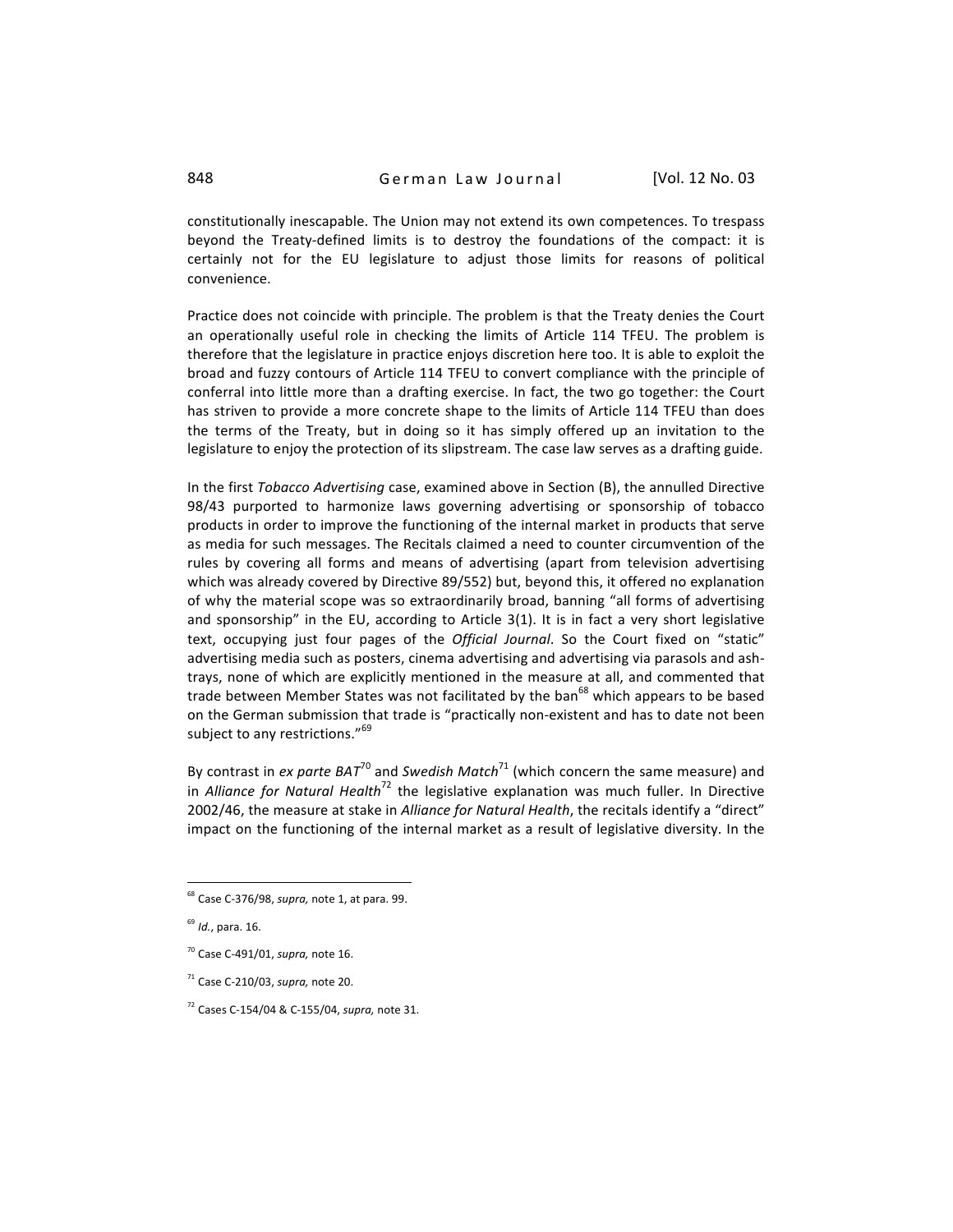# 2011] The Limits of Legislative Harmonization Ten Years after 849 *Tobacco
Advertising*

second *Tobacco Advertising* case<sup>73</sup> Directive 2003/33 was naturally more carefully presented than its annulled predecessor: as explained, it was tied to the advertising of tobacco products on a much more narrowly drawn range of media. Moreover the recitals to Directive 2003/33 dutifully claim there is an "appreciable" risk of distortion of competition; "likely" increase in future barriers is asserted. The legislature learns to draft measures
 with
 a
 good
 deal
 more
 care,
 relying
 heavily
 on
 the
 constitutionally
 approved vocabulary with which the Court supplied it in the first *Tobacco Advertising* case and those that have followed. And - crucially - there is minimal scope for the Court to do more than accept
that
the
constitutional
boxes
have
been
ticked.

The question now is whether the first Tobacco Advertising case was really a constitutionally significant assertion of judicial policing of the limits of EU law or instead simply a glimpse of a moment of legislative laziness. All that the legislature needed to have done
 in
 the
 annulled
 Directive
 98/43
 was
 to
 assert
 the
 imminent
 emergence
 of
 diverse rules governing advertising on ashtrays and parasols (and so on), perhaps adding reference to Member State regulatory intentions and/ or concerns expressed by traders, and to connect
this
to
obstacles
to
free
movement
in
such
goods.
The
EU
legislature
knows
better now: thanks to the Court's case law, it has its drafting guide. Legislative compliance with the principles of subsidiarity and proportionality is readily achieved by faithful repetition of the formulae approved by the Court: this is troubling, but reflects the intensely political character of the assessments involved which militate against intense judicial review. By contrast it is profoundly alarming that determining the limits of the EU's conferred competence pursuant to Article 114 TFEU is also in practice subject to a high degree of legislative discretion. The reality, surveyed supra, in Section D, is a proliferation of generous judicial approval of wide-ranging regulatory intervention conducted by the EU in the
(in
practice)
unverifiable
name
of
market‐making
harmonization.

## **F.
What
can
be
done
about
this?
The
Lisbon
Reforms**

The debates about EU competence conducted over the past decade largely assume that a more effective review system is required. It is time to move beyond the orthodox assumption that the political institutions will take care of competence anxieties ex ante while the Court will step in ex post facto if needed.<sup>74</sup> Competence is both a political and a

<sup>73</sup>Case
C‐380/03, *supra,*note
34.

<sup>&</sup>lt;sup>74</sup> For analysis with rich bibliography see Armin von Bogdandy & Jürgen Bast, The Federal Order of Competences, in PRINCIPLES OF EUROPEAN CONSTITUTIONAL LAW, 275 (Armin Von Bogdandy & Jürgen Bast eds., 2010), noting that preoccupation with matters of competence is a relatively recent phenomenon in EU scholarship. For comment on the adjustments planned by the Treaty establishing a Constitution which were left largely unchanged in subsequent wrangling, see Paul Craig, Competence: Clarity, Conferral, Containment and Consideration, 29 EUROPEAN LAW REVIEW 323 (2004); Stephen Weatherill, Better Competence Monitoring, 30 EUROPEAN LAW REVIEW 23 (2005);
Martin
Nettesheim, *Die
Kompetenzordnung
im
Vertrag
über
eine
Verfassung
für
Europa*, 39
EUROPARECHT 511 (2004); Vlad Constantinesco, Les competences et le principle de subsidiarité, 41(2) REVUE TRIMISTRIELLE DE DROIT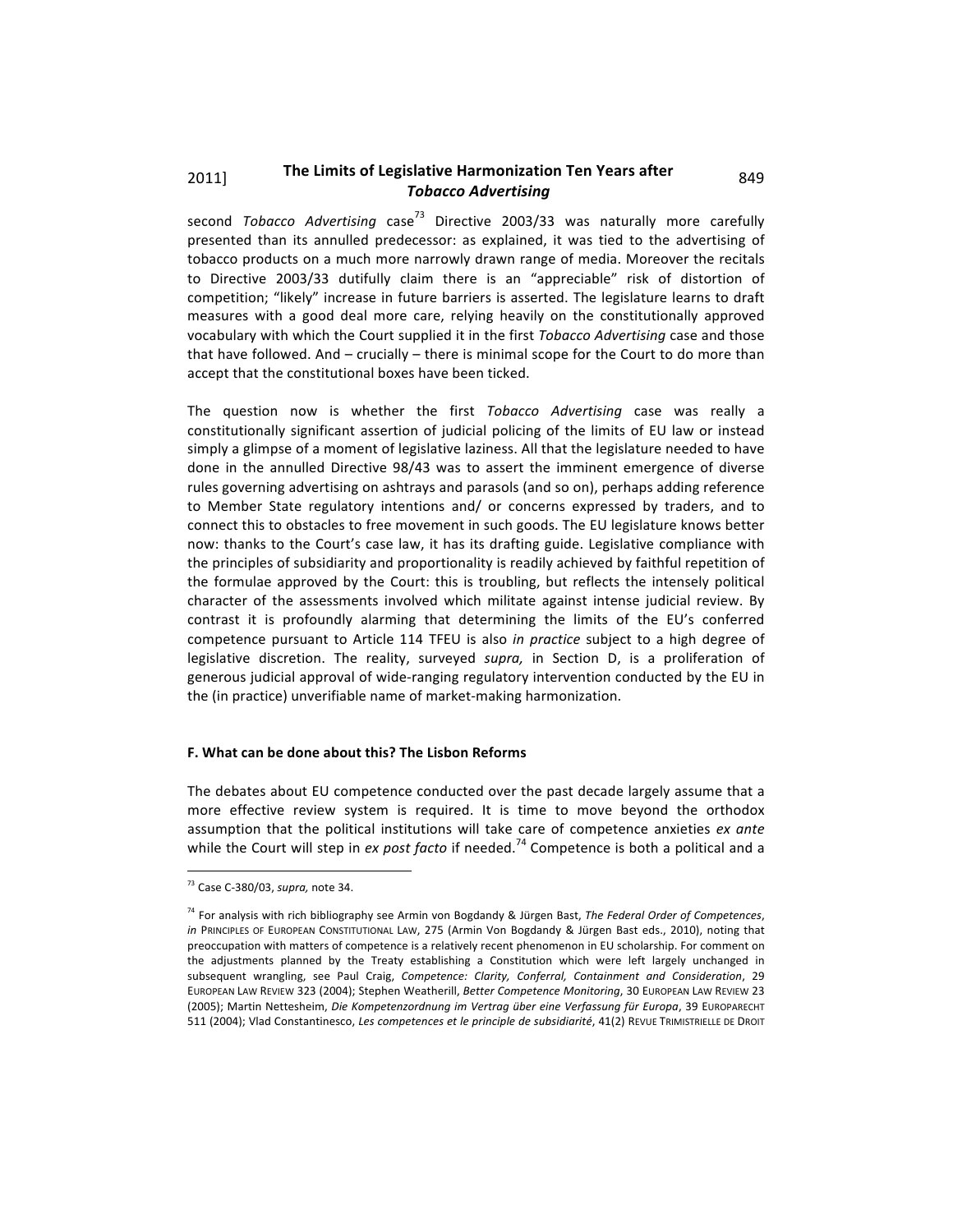legal/constitutional issue. Taking it seriously demands attention to both text and institutional
context.

The Lisbon Treaty has made some useful reforms. But they are badly judged in some respects: this is explained below. Moreover, the need for greater scrutiny has become more pressing as it has become still clearer even after the entry into force of the Lisbon Treaty that the Court's role is and will remain limited. In summary of the examination presented above culminating in the post-Lisbon ruling in Vodafone,<sup>75</sup> the Court's case law does not disclose an effective basis for policing the limits of EU competence in general and those pertaining to Article 114 TFEU in particular. The case law is a drafting guide for the legislature: the Court is empowering, not restraining, the legislative institutions.<sup>76</sup> And proportionality and subsidiarity too have become little more than labels which the legislature attaches to adopted measures in terms which simply mimic the Court's own constitutional
vocabulary.

The Lisbon Treaty aims to clarify more aggressively that the Member States are the source of the competences which are conferred on the Union. This is visible in Article 1(1) TEU. Moreover, the Treaty broadcasts the point that competences not conferred on the Union rest with the Member States. This is visible in Articles 4(1) and 5(2) TEU. These provisions reflect a political desire to emphasize more powerfully the *limited* nature of the EU's powers and functions. But this is novel rhetoric: there is no change of substance. Similarly Title I TFEU on *Categories and Areas of Union competence* (Articles 2-6 TFEU) is a good deal more transparent in its portrayal of the scope, nature and effect of Union legislative competence than anything to be found in the profoundly messy pre-Lisbon Treaty texts. This may well help to improve the quality of the debate about the nature of the EU's competence.
But
in
substance
little
changes.
And,
for
present
purposes,
it
is
important
that textual adjustments made to what are now Articles 26 and 114 TFEU and to the principles of
proportionality
and
subsidiarity
are
cosmetic:
no
attempt
has
been
made
to
re‐draft
the relevant provisions in a way that better serves to *limit* EU action.

One must readily admit that the Lisbon reforms have a conservative taste. More radical proposed alterations were not accepted.<sup>77</sup> So, for example, the idea of a "hard list"

EUROPÉEN 305 (2005). On aspects of the debate even in advance of the Treaty establishing a Constitution see Ingolf Pernice, Rethinking the methods of Dividing and Controlling the Competences of the Union, in THE TREATY OF NICE AND BEYOND: ENLARGEMENT AND CONSTITUTIONAL REFORM, 121 (Mads Andenas and John Usher eds., 2003).

<sup>75</sup>Case
C‐58/08, *supra*,
note
41.

<sup>&</sup>lt;sup>76</sup> See Wyatt, supra, note 19, finding the case law to disclose both competence-restricting and competenceenhancing
elements,
the
latter
steadily
eroding
the
former.

<sup>&</sup>lt;sup>77</sup> On the several ideas aired and largely rejected in the debate over the last decade, see Stephen Weatherill, Competence Creep and Competence Control, 23 YEARBOOK OF EUROPEAN LAW 1 (2004); George Bermann, Competences of the Union, in EUROPEAN UNION LAW FOR THE 21ST CENTURY, VOLUME 1, 65, (Takis Tridimas and Paolisa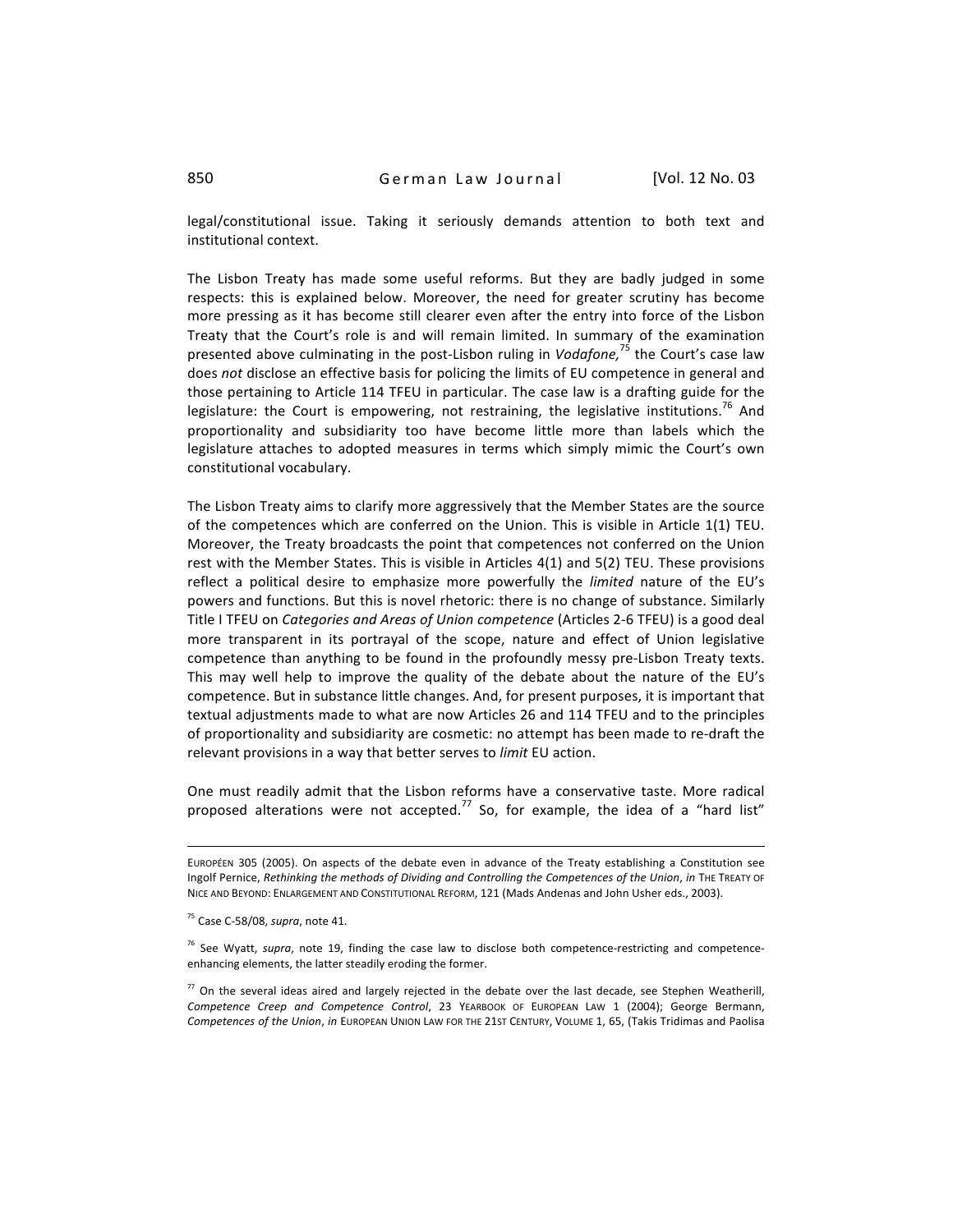# 2011] The Limits of Legislative Harmonization Ten Years after 851 *Tobacco
Advertising*

governing competence, setting an exhaustive and tightly-defined agenda for the EU and/or placing areas off-limits the Union and therefore remaining within the exclusive competence
 of
 the
Member
States,
was
 rejected.
The
 deletion
 of
Articles
 95
and/or
 308 (now 114 and 352) as the principal problem cases in the corrosive trajectory of "competence creep"<sup>78</sup> was rejected. Equipping national Parliaments with a veto, a red card, was rejected. More aggressive judicial control of adopted or even proposed legislation, perhaps involving a freshly minted "court of competence" comprising members drawn
 from
not
only
the
EU
but
also
national
judiciaries,
was
rejected.
The
debates
were heated and in some respects sophisticated, but the basic aim, whichever particular model among the radical alternatives was promoted, is to block "competence creep" and to confine the EU to an agenda which can be reliably identified in advance; and to ensure the whistle can be blown quickly and uncontroversially if the boundary is crossed. The problem is that this will impose significant costs measured in inflexibility. It will diminish the EU's capacity to act effectively in order to address (the wide range of) objectives assigned to it by its Treaties. More broadly, attempting to demarcate EU from State activity suggest a separation that is not only not conducive to flexible problem-solving, it also feeds the pernicious assumption that "Brussels" is an arena divorced from and alien to national political culture. The Treaty revision process was doubtless anchored by a degree of inertia, protective of EU business-as-usual, but there were also good reason for opposing injections of rigidity, and they won the day. Internal market law is a powerful example of how areas of truly exclusive State competence are few and, were it otherwise, the achievement of the core economic objectives of the Treaty would be gravely imperiled. And the establishment of a new competence-specific judicial tribunal would set up tense jurisdictional demarcation disputes. *Tobacco Advertising*<sup>79</sup> would go there. Would ex parte Watts<sup>80</sup> or Viking Line<sup>81</sup> or Mangold?<sup>82</sup>

The only adjustment made by the Lisbon Treaty to the pattern of judicial control concerns standing. Article 8 of the Protocol on the application of the principles of subsidiarity and proportionality refers to the existing jurisdiction of the Court under Article 263 TFEU to check a legislative act's compliance with the principle of subsidiarity. It then adds that the Committee of the Regions may bring an action against legislative acts for the adoption of

Nebbia eds., 2004). For pioneering anxieties, see Joseph Weiler, The European Union belongs to its Citizens: Three *Immodest
Proposals*,
22
EUROPEAN
LAW
REVIEW
150
(1997).

<sup>&</sup>lt;sup>78</sup> Cf. Mark Pollack, Creeping Competence: The Expanding Agenda of the European Community, 14 JOURNAL OF PUBLIC POLICY 95 (1994); Weatherill, supra, note 77.

<sup>79</sup>Case
C‐376/98, *supra,*note
1.

<sup>80</sup>Case
C‐372/04
2006
E.C.R.
I‐4325.

<sup>81</sup> Case
C‐438/05
2007
E.C.R.
I‐10779.

<sup>82</sup>Case
C‐144/04
2005
E.C.R.
I‐9981.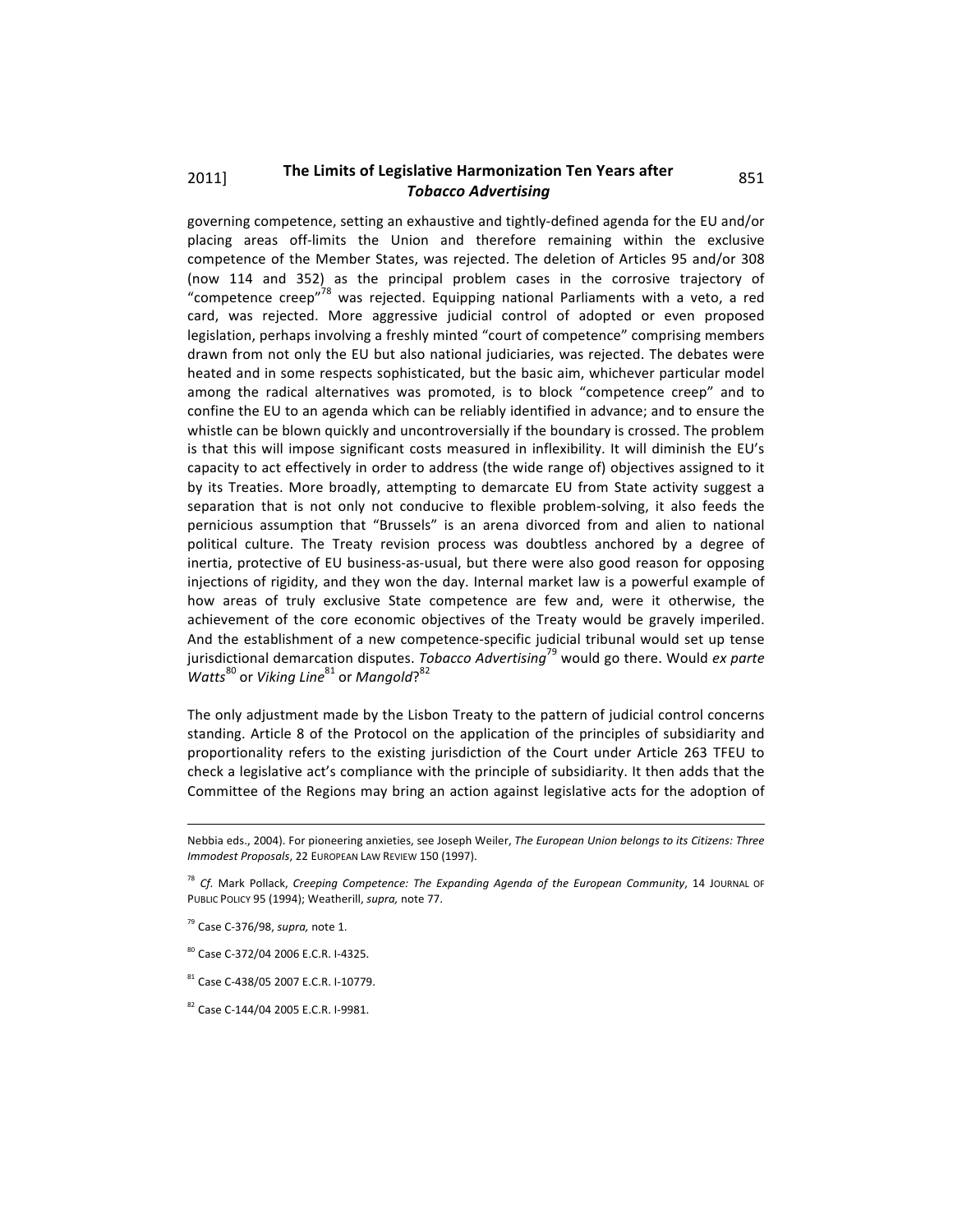which the Treaty on the Functioning of the European Union provides that it be consulted; and, of present relevance, that applications may be brought by Member States or "notified by them in accordance with their legal order on behalf of their national Parliament or a chamber
thereof."
This
is
peculiar.
It
seems
that
this
does
no
more
than
state
the
current position! Perhaps the intent is to confer an *obligation* on a Member State to pursue such an application where its national Parliament or a chamber thereof so resolves: but this is certainly not the inevitable interpretation of this obscure phrasing. Moreover this route is of no practical value if the Court adheres to its cautious approach to judicial review in the name
of
subsidiarity
(explained *supra,*in
Section
E.I).

The dominant assumption throughout the process of review initiated at the Convention on the Future of Europe and concluded in December 2009 on the entry into force of the Lisbon Treaty was that the Court's review function should not be adjusted - though rarely was its actual content ever considered - but that it needed to be supplemented by other political controls. In particular, a more questioning political culture was needed, and it should
infect
the *ex
ante*process.

In this vein, for all its conservative tendencies, the Lisbon Treaty has achieved institutional reform. For the first time national Parliaments are formally granted a direct involvement in the EU lawmaking process. Whereas hitherto the assumption was that their interests would be reflected in the Council and, in turn, that they would hold their representatives in Council
 to
 account,
 this
model
 has
 been
 treated
 as
 inadequate.
 Executive
 power,
 rather than
Parliamentary
control,
has
too
often
been
the
reality
of
Council
practice.
This
is
one reason why EU legislative competence has crept outwards. National Parliaments are the principal losers and giving them a voice is an attractive way to re-balance the EU lawmaking debate in the direction of a more critical tone. Much of this was accepted at the Convention on the Future of Europe. Its proposals were incorporated in the Treaty establishing a Constitution and then with some small adjustment transplanted to the Treaty
of
Lisbon.

A new Article 12 TEU, located in Title II on *Provisions on Democratic Principles*, deals with the role of national Parliaments. They shall "contribute actively to the good functioning of the Union." Competence control is part of this, and is of direct relevance to the current inquiry.<sup>83</sup> The Protocol on the role of national Parliaments deals with the distribution to national Parliaments of information concerning *inter alia* planned legislative initiatives; the submission of a reasoned opinion in cases of suspected violation of the subsidiarity principle by a draft legislative act; an eight week (this is extended from the six week window provided for in the Treaty establishing a Constitution) standstill period designed to give national Parliaments a real practical opportunity to intervene, applicable in all but urgent
cases.

<sup>83</sup> On this, and more generally, see Martin Gennart, Les Parlements Nationaux dans le Traité de Lisbonne: Evolution ou Révolution, 46/1 - 2 CAHIERS DE DROIT EUROPEEN 17 (2010).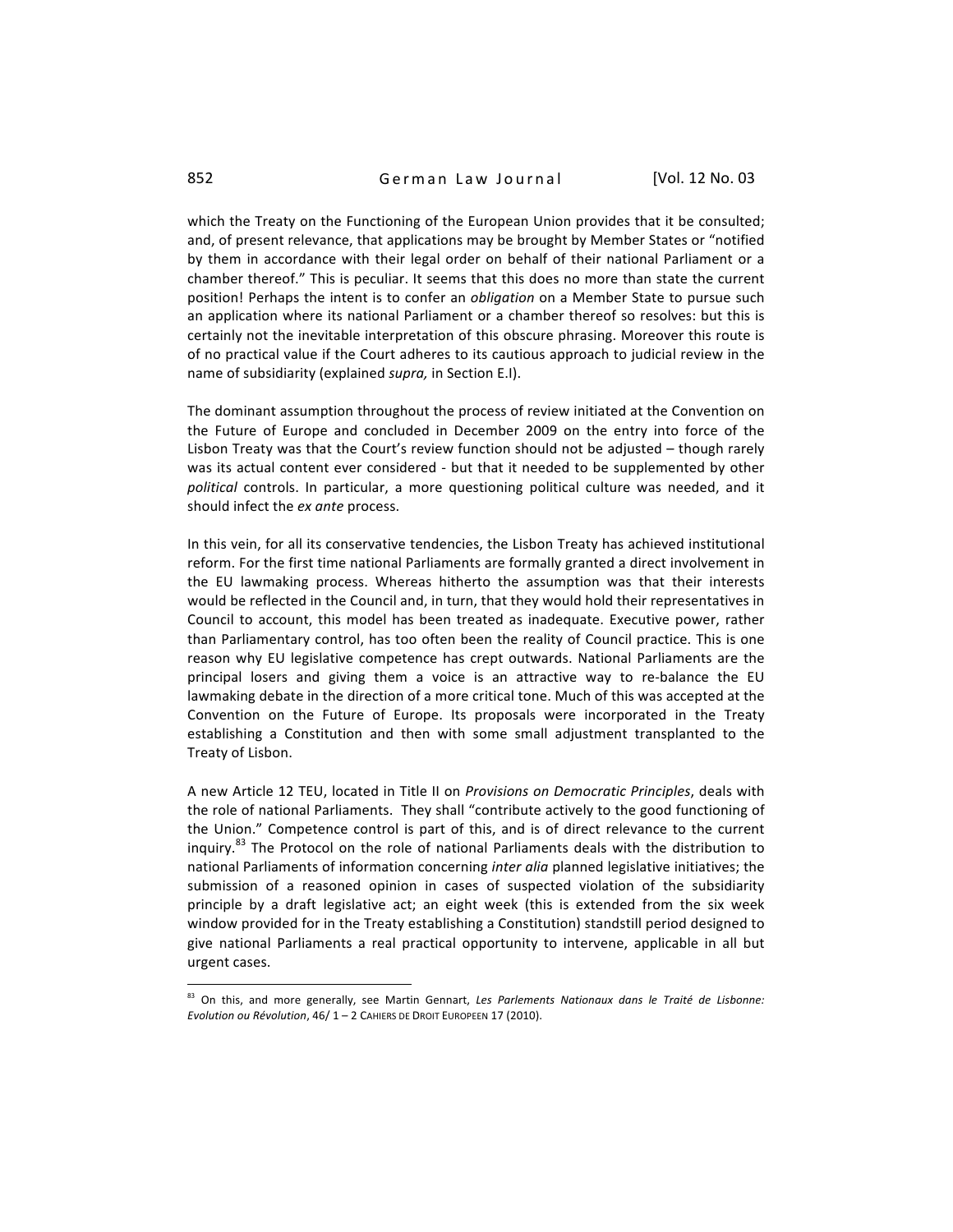## 2011] The Limits of Legislative Harmonization Ten Years after 853 *Tobacco
Advertising*

The Protocol on subsidiarity and proportionality absorbs this procedure in Article 6. Then in Article 7 it puts flesh on the bones. Where reasoned opinions on non-compliance with subsidiarity represent at least one third of all the votes allocated to national Parliaments, the draft legislative act must be reviewed. This is the so-called yellow card. The Commission may then maintain, amend or withdraw the draft, giving reasons for this. Where reasoned opinions on non-compliance with subsidiarity represent a simple majority of
votes
cast
by
national
parliaments,
then
the
Commission
must
review
the
proposal
and, if it decides to maintain it, it must itself present a reasoned opinion setting out its view why the proposal complies with the subsidiarity principle. It is, then, not a red card  $-$  a veto - but rather it has come to be known as an orange card. It was not envisaged by the Treaty establishing a Constitution, so in this respect the Lisbon Treaty, by stepping beyond a mere yellow
card,
has
strengthened
the
control.
These
opinions
are
then
made
available
to
the Union legislator and shall be considered in the manner set out in Article 7(3) of the Protocol, which provides for consideration before the conclusion of the first reading of compliance with subsidiarity coupled to special voting rules allowing Council or Parliament to terminate the proposal. The procedure is applicable not only to subsidiarity concerns arising under any Treaty provision authorizing legislative action: it applies *mutatis mutandis* to any legislative proposal adopted under Article 352 TFEU, where objections need
not
be
confined
to
perceived
violation
of
the
subsidiarity
principle.

There is no red card but objections on a scale sufficient to brandish a yellow card and, all the more so, an orange card will doubtless constitute real political pressure that will be damaging, if not necessarily fatal, to the proposed measure's vitality. It is moreover possible that use of the new ex ante monitoring system will provide the basis for a slightly more intensive ex post control by the Court: in particular one might envisage that if the objections
 of
 several
 national
 Parliaments
 were
 swept
 aside
 with
 contemptuously
 thin reasoning the Court might be inclined to find the measure invalid. The Court could plausibly effect a shift in presumption: the Commission would need to show something approaching a manifest error of appraisal in the objections before it could proceed with the proposal, on pain of annulment.<sup>84</sup> The threat of such ex post control might helpfully induce political actors at EU level to take seriously ex ante critical input by national Parliaments.

The basic aim is to maximize the opportunity for dialogue about EU legislative practice and for the voice of the national Parliaments to be heard more effectively. The Protocol has the potential to serve as a framework which national Parliaments will need actively to complete in order to ensure the procedure does not become a dead letter.<sup>85</sup> It is however

<sup>&</sup>lt;sup>84</sup> See Derrick Wyatt, Could a Yellow Card for National Parliaments strengthen Judicial as well as Political Policing of Subsidiarity?, 2 CROATIAN YEARBOOK OF EUROPEAN LAW AND POLICY 1 (2006): this concerns procedures foreseen by the Treaty establishing a Constitution but applies *mutatis mutandis* to the finally agreed version.

<sup>85</sup>*Cf.*Gennart, *supra,*note
83,
especially
at
p. 46.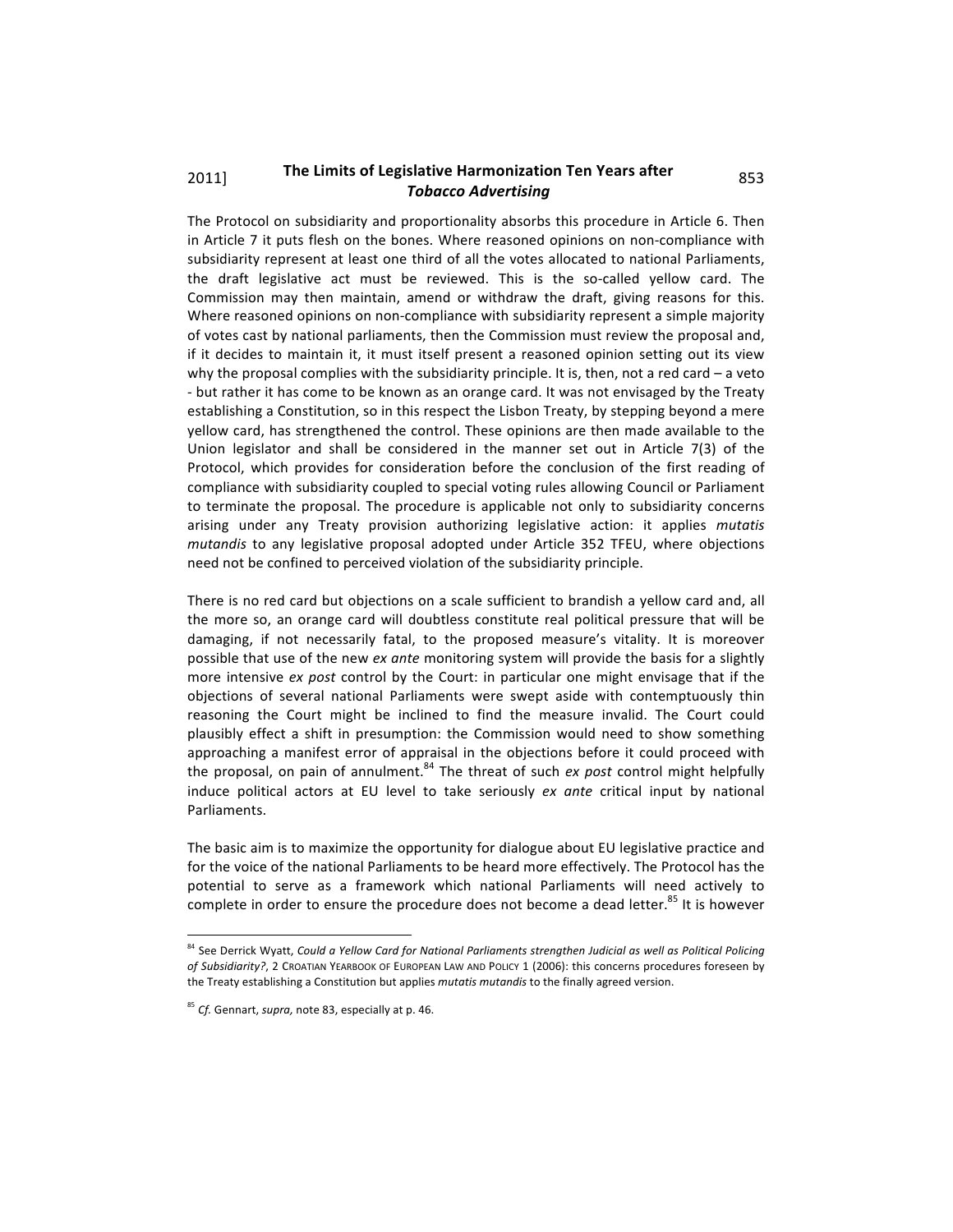likely that the principal role of national Parliaments will remain that of holding executives to account in the context of national political debate  $-$  and it is probable that that is entirely proper and, in particular, sharpening up scrutiny at EU level should be in addition to, and not at the expense of, domestic control.

### **G.
Lisbon:
It
could
have
been
Better**

The Lisbon reforms are shaped according to an assumption that straining the EU's competence is damaging to its legitimacy: under-explained centralization aggravates mistrust. Their relatively conservative character also suggests an anxiety to avoid overhasty abandonment of what used to be known as "Community method." Judged according to the durability of the method of competence allocation and its ex ante and ex post application in order to forestall the slippage of authority from constituent elements to the centre
 the
EU's
orthodox
arrangements
 score
 badly
when
compared
with
 (other)
 federal arrangements.<sup>87</sup> This is not so surprising. The EU is relatively young, and it began life with nothing. The debate of the current decade can be viewed optimistically as a sign of maturity, within which a more balanced assessment may be made about the virtues and vices of centralization and local autonomy in Europe. It is also to be read as a rejection of more aggressive desire to swing the whole debate *against* the possibility of centralization in
the
EU.

The principal place for addressing the problems of "competence creep" must lie in the institutional culture of the EU, nourished by input from national political culture. In fact there is a mix of constitutionally distinct phenomena at stake in this debate about competence. It covers fixing the scope of legislative competence "proper" (which is Article 5(2)
TEU);
the
directions
given
by
the
subsidiarity
and
proportionality
principles
on
when
a legislative competence should be exercised (Articles 5(3) and 5(4) TFEU); and, more broadly, the exhortations to regulate "better," which embrace concern for clarity, simplification, and so on. There is competence creep; legislative creep; and there is poor quality legislating. The ambition to produce "Better Lawmaking" in the EU and, more generally, "Better Regulation" and latterly "Smarter Regulation" reflects these several

<sup>&</sup>lt;sup>86</sup> Anne Peters, European Democracy after the 2003 Convention, 41 COMMON MARKET LAW REVIEW 37, especially at 62 (2004). See on this and more generally Adam Cygan, The Role of National Parliaments in the EU's New Constitutional Order, in EUROPEAN UNION LAW FOR THE 21ST CENTURY, VOLUME 1, 153, (Takis Tridimas and Paolisa Nebbia eds., 2004); Adam Cygan, The Parliamentarisation of EU Decision-Making? The Impact of the Treaty of Lisbon on National Parliaments, 36 EUROPEAN LAW REVIEW (forthcoming, 2012).

<sup>&</sup>lt;sup>87</sup> E.g. Lori Thorlakson, Building Firewalls or Floodgates? Constitutional Design for the European Union, 44 JOURNAL OF COMMON MARKET STUDIES 139 (2006); Wifried Swenden, Is the European Union in need of a Competence Catalogue? Insights from Comparative Federalism, 42 JOURNAL OF COMMON MARKET STUDIES 371 (2004). For general EU/ US comparisons, see KALYPSO NICOLAÏDIS AND ROBERT HOWSE (EDS), THE FEDERAL VISION: LEGITIMACY AND LEVELS OF GOVERNANCE IN THE UNITED STATES AND THE EUROPEAN UNION (2001).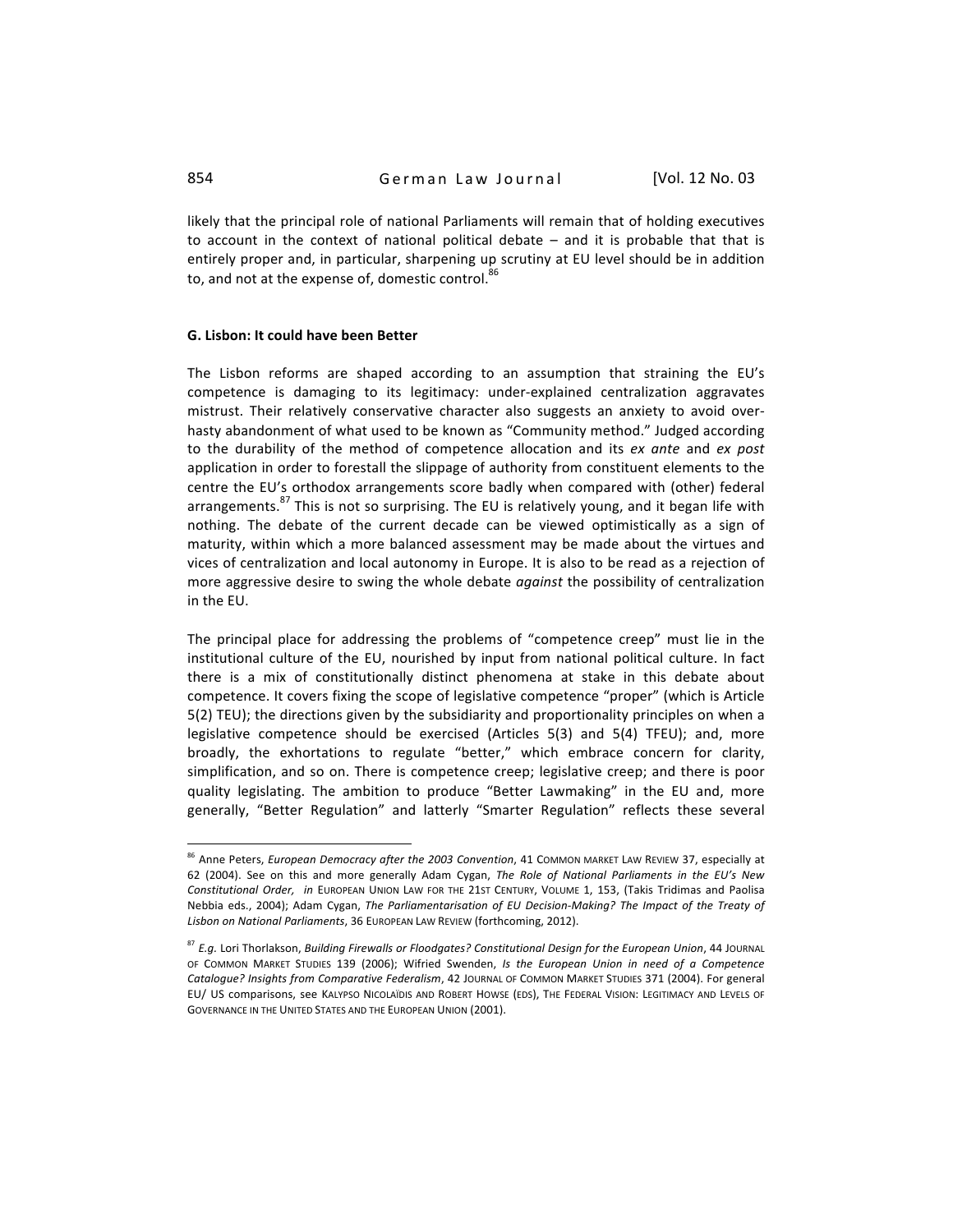## 2011] The Limits of Legislative Harmonization Ten Years after 855 *Tobacco
Advertising*

concerns that the EU identify its allocated task(s) with more precision and discharge them with more care.<sup>88</sup> The stakes are high, for where anxieties mount that local preferences will be discounted, fear of and alienation from centralization is correspondingly greater.<sup>89</sup> The EU's legitimacy is at stake.<sup>90</sup>

Under the Treaty as currently structured, the Court has and can have only a limited role in policing these rules. Enhancing respect for the constitutional fundamentals among the political institutions is the real prize, and the Lisbon involvement of the national Parliaments has at least some potential for promoting that. There are, however, reasons to be skeptical about the virtues of the Lisbon arrangements. The Lisbon Treaty counts in part as a missed opportunity. There are two unfortunate errors in particular: the decoupling of Articles
352
and
114
and
the
decoupling
of
subsidiarity
and
proportionality.

## *I.
The
Decoupling
of
Articles
114
and
352
TFEU*

The Laeken Declaration of December 2001, which set in motion the process that led to the Convention on the Future of Europe, picked out explicitly two Treaty provisions as ripe for review because of their tendency to generate "competence creep." The spotlight was turned on Articles 95 and 308 EC, which are now Articles 114 and 352 TFEU, and no other provisions. But only Article 308 EC, which is now Article 352 TFEU, is picked out in the "reasoned opinion" procedure involving national Parliamentary oversight. So control of the Treaty-conferred competence to harmonize pursuant to Article 95 EC, now Article 114 TFEU, remains focused on judicial control - no extra political dimension has been injected.

This is regrettable. The linkage made at Laeken appears to have been broken at the Convention on the Future of Europe simply because of the distribution of matters among

<sup>&</sup>lt;sup>88</sup> For relevant documentation see http://ec.europa.eu/enterprise/policies/better-regulation/index\_en.htm, last accessed 2 March 2011. The Commission publishes an annual report on "Better Lawmaking" pursuant to the Protocol on the application of the principles of subsidiarity and proportionality. The report on 2006 was the last to cover not only subsidiarity and proportionality but also improving the quality of the regulatory environment: "Better Lawmaking 2006," COM (2007) 286, 6 June 2007. Beginning in 2007 the coverage has been split between a "Report on Subsidiarity and Proportionality," e.g. the report covering 2009 is COM (2010) 547, 8 October 2010, and a separate strategic review of Better Regulation, now to be transformed into Smart Regulation: see Commission Communication "Smart Regulation in the European Union" (COM (2010) 543, 8 October 2010). "Intelligent" would be a more elegant word in English and is indeed the chosen word in the French and German texts - "smart" betrays a strong background American influence. See generally STEPHEN WEATHERILL (ED.), BETTER REGULATION (2007); CLAUDIO RADAELLI AND FABRIZIO DE FRANCESCO, REGULATORY QUALITY IN EUROPE: CONCEPTS, MEASURES, AND
POLICY
PROCESSES
(2007).

<sup>&</sup>lt;sup>89</sup> Cf. the sustained critique in this vein offered by SOMEK, supra, note 47.

<sup>&</sup>lt;sup>90</sup> See Stephen Weatherill, Competence and Legitimacy, in THE OUTER LIMITS OF EUROPEAN UNION LAW, 17, (Catherine Barnard
and
Okeoghene
Odudu
eds.,
2009).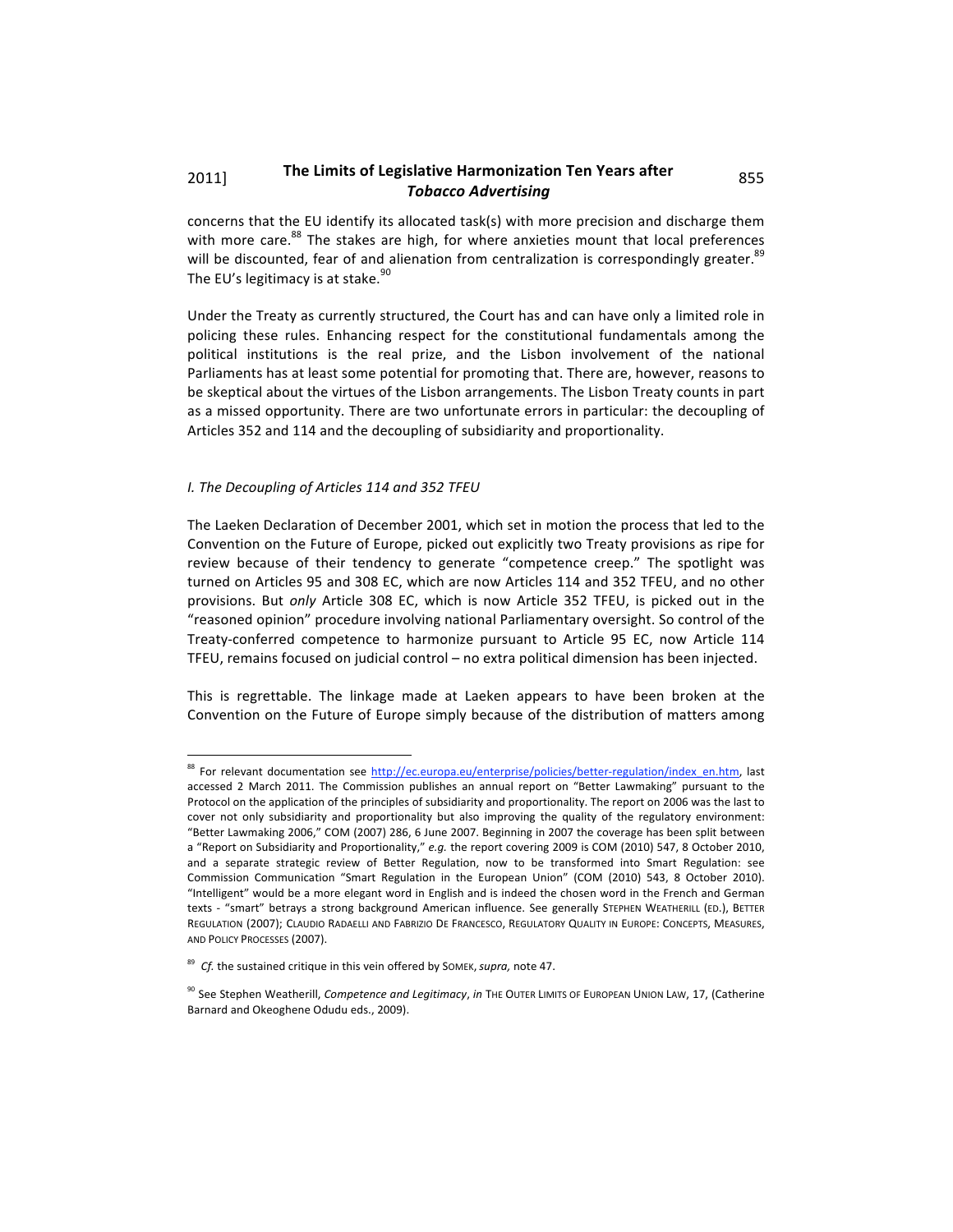the several Working Groups, rather than by any conscious design.<sup>91</sup> And the linkage was never re-established. So the Treaty establishing a Constitution planned special treatment for what is now Article 352 TFEU alone and the Lisbon Treaty retained that narrow focus. It is most unfortunate. Both Article 114 and Article 352 are twinned in the Laeken Declaration
as
problem
cases
from
the
perspective
of
"competence
creep"
and
they
should have remained twinned in the new procedure involving political oversight by national Parliaments.

If anything, Article 114 is *more* of a danger than Article 352: at least, its creeping tendencies are too little appreciated. As explained above, energetic use has been made of Article 114 TFEU to shape the EU's harmonized programme in fields such as public health and consumer policy, where the relevant sector-specific legal bases, Articles 168 and 169 respectively, are narrowly drawn and consequently little used. The breadth of Article 114 in this respect is especially striking when one recalls that the Court has not been so generous in its reading of Article 352. That Treaty provision is commonly damned as the principal threat to the "limits" of the Treaty, but it may not be used where a sector-specific legal base is available: the specific excludes the general. This has been the Court's longstanding approach<sup>92</sup> and its limiting effect on the role of Article 352 was of sufficient political significance for one particular application of it to be inserted by the reforms made by the Lisbon Treaty: this is now Article 352(3) which provides that use of Article 352 shall not
entail
harmonization
of
Member
States'
laws
or
regulations
in
cases
where
the
Treaties exclude such harmonization. Article 114 is not so limited. Perhaps this reflects the need for Article 114 as a functionally broad provision that is apt to ensure the legislative dynamism necessary for the construction of an internal market. Perhaps, too, it reveals a certain lack of appreciation of the bite of Article 114.

It is not only those engaged in drafting what ultimately emerged as the Lisbon Treaty who failed to heed the Laeken Declaration's wise insistence that (what are now) Articles 114 and 352 TFEU should be coupled in appreciation of the perils of "competence creep." The German Bundesverfassungsgericht (Federal Constitutional Court) has gathered a reputation as a concerned observer of the tendency of the EU to play fast and loose with the constitutionally fundamental principle of conferral, now located in Article 5 TEU. In its 1993 Maastricht ruling it asserted a power of review of EU acts to check they remain within the limits mandated by the Treaty: transgression would deprive the measure of legally binding effect in Germany.<sup>93</sup> In its 2009 *Lisbon* ruling it insisted on the primacy of

<sup>&</sup>lt;sup>91</sup> On the progress of the matter at the Convention see Weatherill, *supra*, note 74.

<sup>&</sup>lt;sup>92</sup> E.g. Cases 8/73, Hauptzollamt Bremerhaven v. Massey-Ferguson, 1973 E.C.R. 897; Case 45/86, Commission v. C*ouncil*,
1987
E.C.R.
1493;
Case
C‐350/92,*Spain
v.
Council*,
1995
E.C.R.
I‐1985.

<sup>&</sup>lt;sup>93</sup> Judgment of 12 October 1993, 2 BvR 2134/92, 2 BvR 2159/92, BVerfGE 89, 144 (*Brunner v. European Union Treaty*).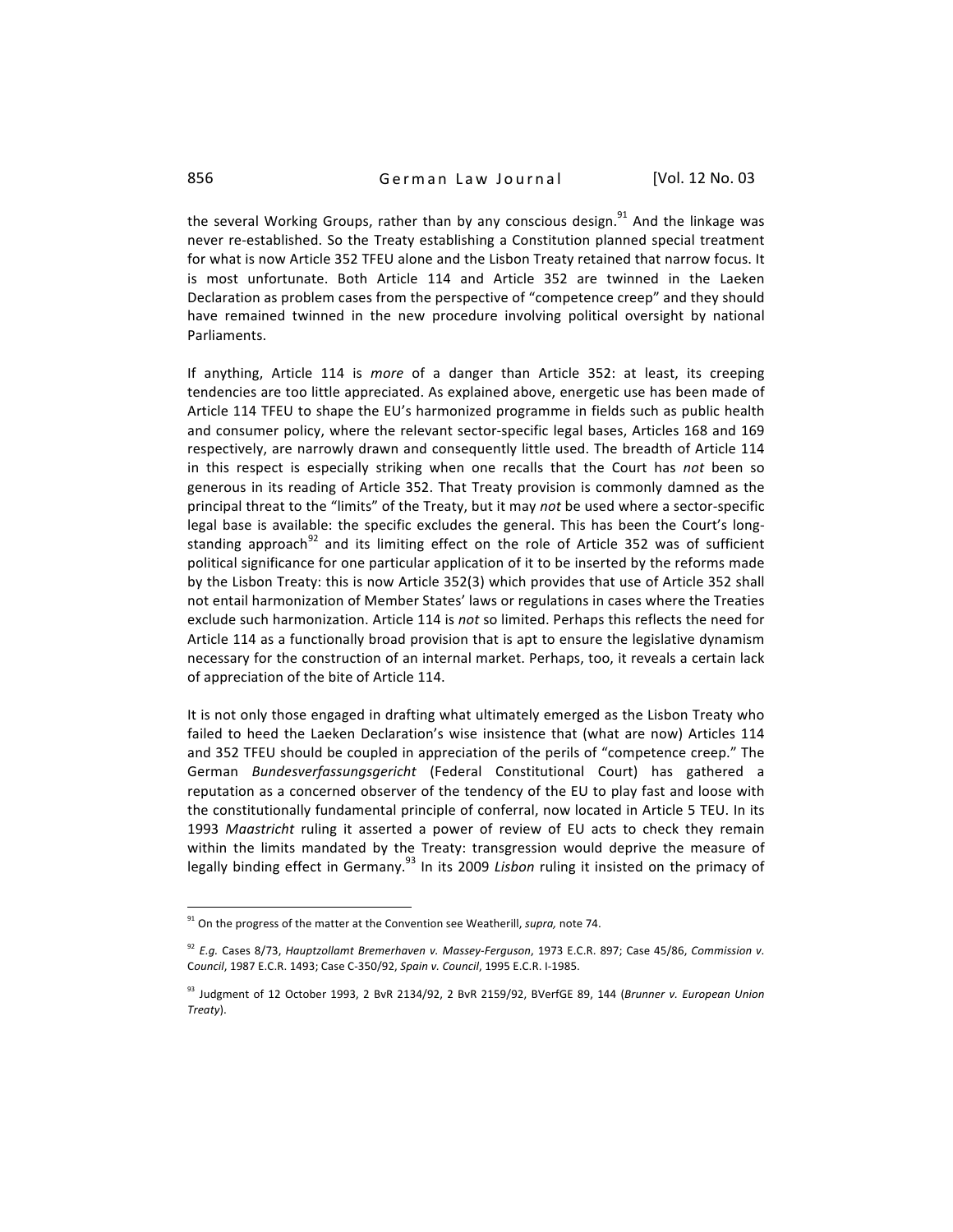## 2011] The Limits of Legislative Harmonization Ten Years after 857 *Tobacco
Advertising*

the principle of conferral as a buffer against the EU asserting Kompetenz-Kompetenz or violating a State's constitutional identity.<sup>94</sup> These rulings disclose hunger for predictability in the scope of EU competence as an essential element in practical supervision of the principle of conferral. The *Bundesverfassungsgericht* has *not* found an EU act to have committed the transgression it deemed impermissible in *Maastricht*; and in *Lisbon* it found the Treaty met its demands and so Germany could and did ratify it. But even absent execution, the *threat* of national judicial refusal to apply an EU act that it treats as lying beyond the Treaty mandate provides a lurking anxiety in the background to the Court of Justice's self-awarded *exclusive* jurisdiction to police the limits to EU legislative activity. And yet for all the skeptical tendencies of the *Bundesverfassungericht* its *Lisbon* ruling is oddly short-sighted. The *Bundesverfassungsgericht's* suspicion of all those actors and institutions
engaged
in
propelling
a
perceived
extravagant
use
of
(what
is
now)
Article
352 TFEU in a way that may undermine the principle of conferral prompted it to make German ratification of the Lisbon Treaty conditional on domestic political reform designed (in short) to enhance the braking power exercisable by the *Länder*. This will undoubtedly diminish, perhaps even halt, EU lawmaking activities pursuant to Article 352.<sup>95</sup> But it had nothing comparable to say about the perils of Article 114 TFEU as a threat in practice to the principle of conferral. The Lisbon judgment takes some account of the reliability of the textual limits placed on the harmonization of *criminal* law but even in this respect its observations are strikingly complacent in assuming the textual limitations in the Treaty can be reliably monitored and maintained.<sup>96</sup> Harmonization of laws is treated by the Bundesverfassungsgericht as a minor threat, if a threat at all, to the principle of conferral. The
practice
speaks
otherwise.

#### *II.
The
Decoupling
of
Subsidiarity
and
Proportionality*

Article 352's ill-considered divorce from Article 114 counts as a deficiency in the arrangements introduced by the Lisbon Treaty. A further regrettable dimension of the arrangements
 introduced
 by
 the
 Lisbon
 Treaty
 concerns
 the
 focus
 of
 national Parliamentary scrutiny on subsidiarity to the exclusion of proportionality. The two principles
are
closely
related
and
in
some
respects
they
overlap.
This
is
most
obvious
when one considers the intensity of an EU measure: does it go beyond what is necessary to achieve the end in view? This engages both proportionality and subsidiarity. So for example the ruling in ex parte BAT confirms compliance with the subsidiarity principle by

 $34$  Judgment of the Second Senate of 30 June 2009 - 2 BvE 2/08.

<sup>&</sup>lt;sup>95</sup> Cf. Philip Kiiver, The Lisbon Judgment of the German Constitutional Court: A Court-Ordered Strengthening of the National Legislature in the EU, 16 EUROPEAN LAW JOURNAL 578 (2010).

<sup>&</sup>lt;sup>96</sup> See especially, but not only, para. 362.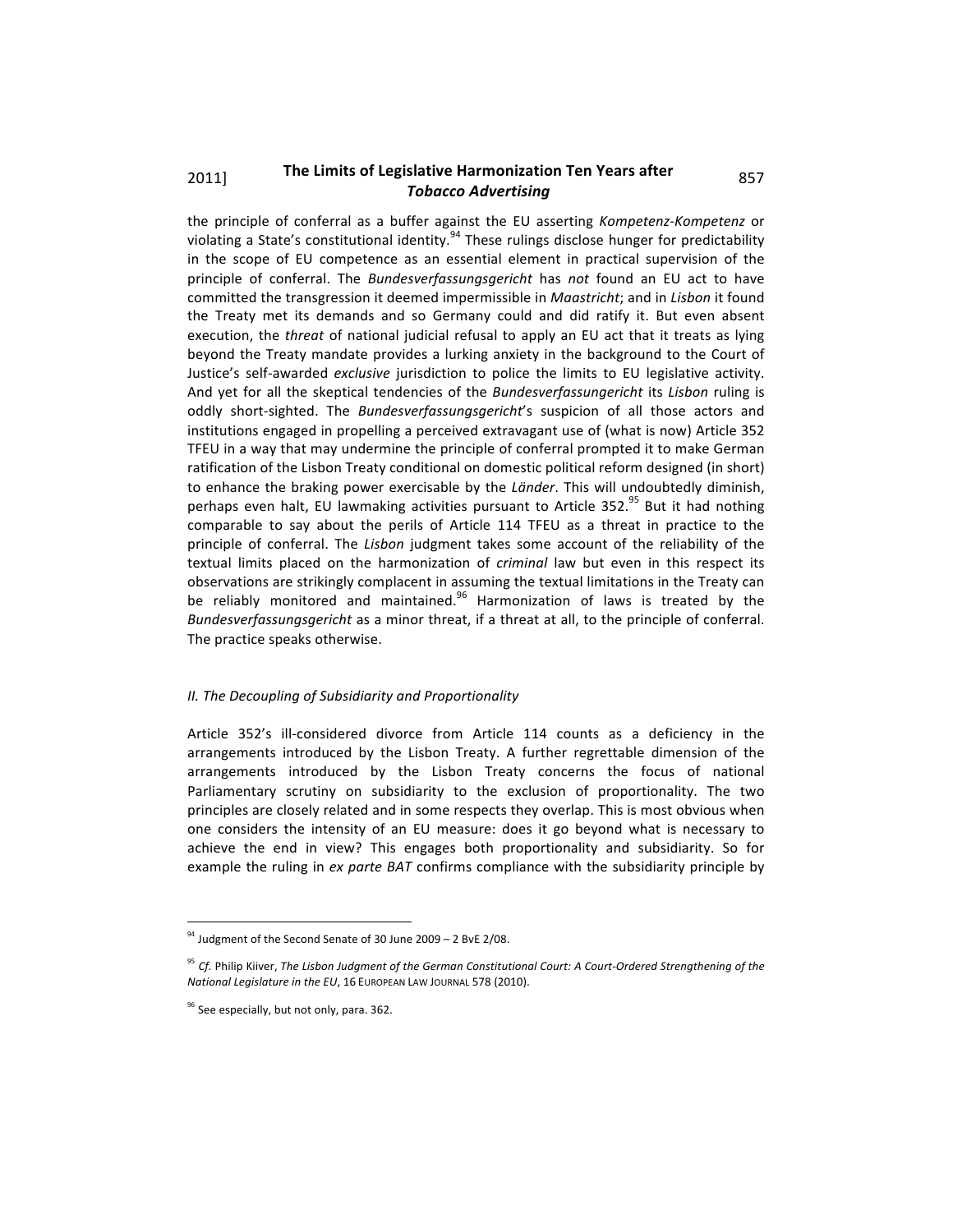simply cross-referring to the paragraphs of the judgment which deal with proportionality.<sup>97</sup> In *Vodafone* the Court was faced with the argument that Regulation No 717/2007 infringed the principles of proportionality and subsidiarity by covering not only wholesale but also retail charges. It resisted on the basis that  $-$  in short  $-$  there is an interdependence between the two levels in the chain which makes the regulation of one but not the other ill-suited to the task at hand. But although the treatment of proportionality is lengthier than that pertaining to subsidiarity the core of the analysis is just the same. Even the Protocol on the principles of subsidiarity and proportionality fails in Article 5 to achieve any clear
separation
between
the
two
principles.

Accordingly to include subsidiarity but not proportionality in the review process conducted by national Parliaments risks triggering unhelpful demarcation disputes. Largely, it seems, as a result of accident not design,<sup>98</sup> the Treaty establishing a Constitution made this mistake,
and,
left
uncorrected,
it
is
repeated
in
the
Lisbon
Treaty.

#### *III.
The
Pressing
Need
for
Fresh
Thinking
and
Constructive
Debates*

These are to some extent technical "lawyer's objections." In practice perhaps national Parliaments will be able to initiate constructive debates without concern for tight textual demarcation of the scope of the "reasoned opinion" procedure. In October 2010 the Conference of Community and European Affairs Committees of Parliaments of the European Union (COSAC) encouraged national Parliaments to "monitor the application of the principles of subsidiarity and proportionality according to the procedures outlined in Protcol 2 annexed to the Treaties"; and, moreover, to "continue the political dialogue with the European Commission not only limited to legislative proposals and going well beyond the issue of subsidiarity."<sup>99</sup> This plainly evidences a desire to slip free of the formal restraints set out in the Treaty and its Protocols. And it is possible that national Parliaments will find the Commission receptive to such practical extension in their involvement. But focus on Article 352 TFEU and on subsidiarity, and exclusion of Article 114 TFEU and proportionality, is ill-advised and needlessly increases the risk of the procedure being treated in a narrow formal manner that will generate political tensions and
risk
it
being
sidelined
as
ineffective.
It
could
have
been
better.

The main issue will, however, be the extent to which constructive dialogue can truly be promoted.
 Pre‐existing
 problems
 such
 as
 sheer
 lack
 of
 time
 to
 turn
 the
 gaze
 away
 from domestic politics to Brussels cannot be solved by creating a procedure on paper. And

<sup>&</sup>lt;sup>97</sup> Case C-491/01, *supra*, note 16: paragraph 184 cross-refers to paragraphs 122 to 141.

<sup>&</sup>lt;sup>98</sup> On the composition and progress of the Working Groups see Weatherill, *supra*, note 74.

<sup>&</sup>lt;sup>99</sup> O.J. 2010 C 340/9, at para 4.4.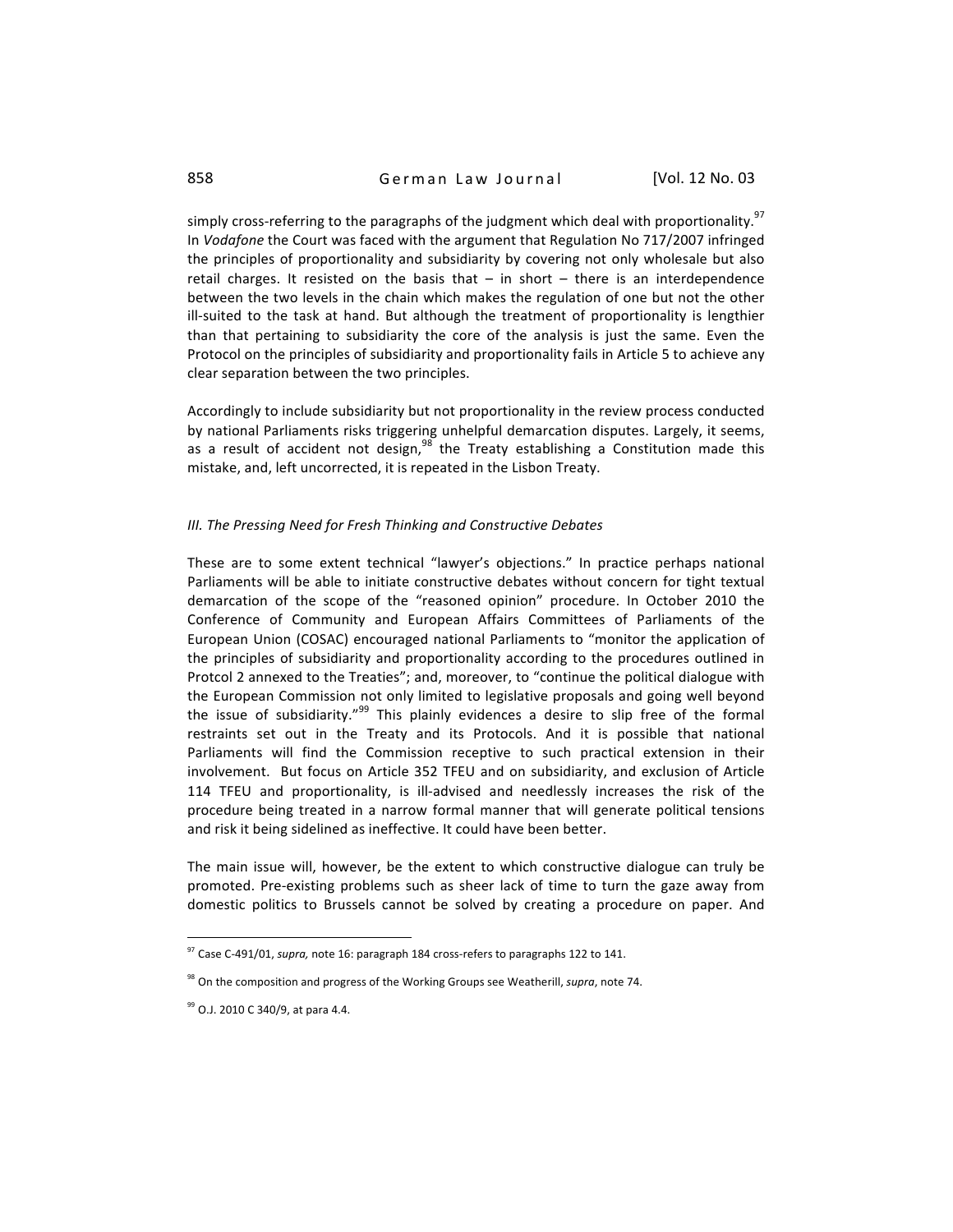## 2011] The Limits of Legislative Harmonization Ten Years after 859 *Tobacco
Advertising*

national executives dominate Parliaments most of the time in most of the Member States. So one needs to be careful in identifying what fresh critical thinking national Parliaments may be able realistically to contribute, and what they may not.<sup>100</sup> But as a minimum this agenda points to the thematic concern of the Lisbon Treaty to raise the profile of nationallevel political processes and controls, and to make thinner the apparent divide between "Brussels"
and
national
political
life.
This
is
to
be
applauded
–
loudly.

It is absolutely critical to the success of the new arrangements that a vocabulary is found that goes beyond the very narrow reading of subsidiarity which the Court uses for the purposes of (avoiding) judicial review of adopted acts. If national Parliamentary protests advanced in the name of subsidiarity are dealt with by formal recourse to the judicial mantra that only the EU can deliver common rules then nothing useful will emerge: in fact this may generate new and thoroughly unhelpful antagonisms. But at the same time subsidiarity review cannot be allowed to collapse into a general rancorous cry by grumpy national politicians to "keep Brussels out." So a wider, more sophisticated and more questioning version of subsidiarity is required - one which allows the dialogue to address in
 an
 informed
 sector‐specific
 context
 whether
 an
 EU
 initiative,
 though
 coherent
 even compelling when viewed from the perspective of the achievement of the objectives of the EU, is nonetheless sufficiently detrimental to national or local values or interests to deserve rejection. There may be some small scope for the Court to improve the quality of this debate by insisting more sternly on transparency and reason-giving in support of legislative choices made. Acts bare of any serious attempt to explain why a conferred competence
has
been
exercised
in
the
manner
selected
deserve
annulment:
so
too
those that
fail
to
describe
the
process
of
and
influence
exerted
by
consultation.
The
Court
does not
demand
pious
legislative
adherence
to
an *ex
ante*Commission
impact
assessment:
but it correctly requires that any departure be properly explained.<sup>101</sup> The yellow and orange cards introduced by the Lisbon Treaty offer the Court further opportunities to promote dialogue about the nature and purpose of EU laws by withholding validity from an act adopted in the absence of serious engagement with objections raised by national Parliaments.<sup>102</sup> Such review, however, remains predominantly procedural. The Court properly seeks to push the legislative institutions to adopt a fuller and more transparent approach to the question 'why legislate?' but answers given are not apt for judicial invalidation, unless manifestly absurd. As elaborated *supra*, in Section E.1, the wider political (social, cultural) assessment of whether or not to adopt centralized rules in the EU

<sup>&</sup>lt;sup>100</sup> For a helpfully nuanced discussion see Katrin Auel, Democratic Accountability and National Parliaments: Redefining the Impact of Parliamentary Scrutiny in EU Affairs, 13 EUROPEAN LAW JOURNAL 487 (2007). For a skeptical View of the value of national Parliaments in this area see PHILIP KIIVER, THE NATIONAL PARLIAMENTS IN THE EUROPEAN UNION - A CRITICAL VIEW ON EU CONSTITUTION-BUILDING (2006).

<sup>&</sup>lt;sup>101</sup> Case C-343/09, supra, note 50 (where there was such departure, adequately explained); Case C-58/08, supra, note
41
(where
there
was
no
departure).

<sup>102</sup> *Cf.*Wyatt, *supra,*note
84.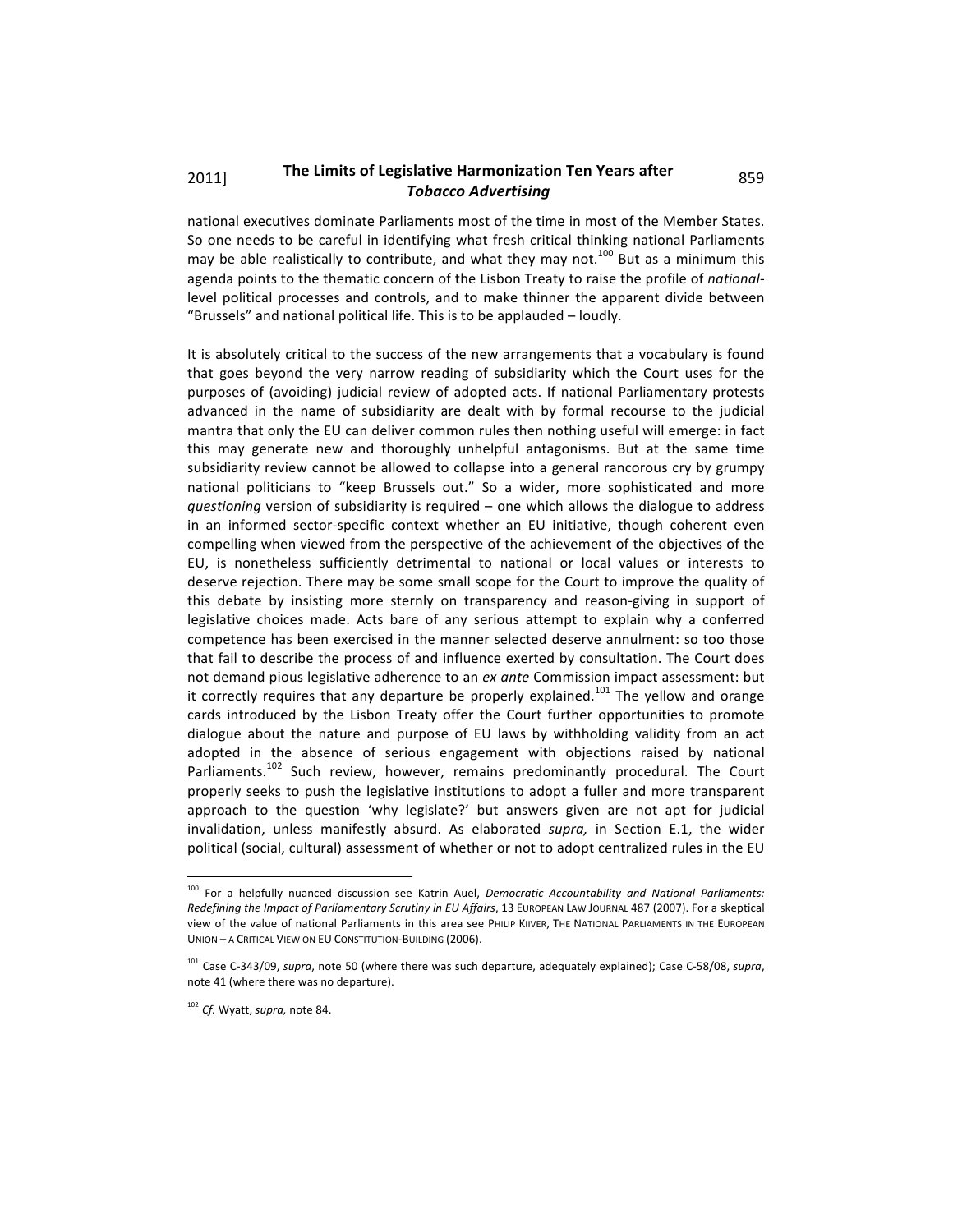is not of a type that serves as a basis for judicial review of the *substance* of adopted acts. Accordingly it must be loaded more effectively into the deliberations of the Commission, Council and Parliament. In this regard it is worth repeating that national Parliaments' primary,
if
no
longer
exclusive,
means
of
access
to
the
EU
lawmaking
process
is
by
holding their representatives in Council to account, not least where under-explained centralization is favored. Generally the point of greater involvement by national Parliaments is not to inject radical change but rather to nudge the political system in the direction of a more critical approach to EU lawmaking. It is worth trying.<sup>103</sup>

#### **H.
Conclusion**

The title of this article was made in Washington. The accusation that lenient judicial control becomes no more than a "drafting guide" which enables easy legislative compliance with the principle of conferral is extracted from the Opinion of Sandra Day O'Connor in the US Supreme Court's 2005 ruling in Gonzalez v. Raich.<sup>104</sup> This concerned a challenge to the constitutionality of a federal law adopted under the US "Commerce Clause," which has close functional similarities to Article 114 TFEU. The federal law in question, the Controlled Substances Act enacted in 1970, placed controlled substances drugs, in short - into five categories and defined exhaustively how, if at all, they may be manufactured,
supplied
or
possessed.
Of
particular
relevance
to
the
litigation
in
the
case, which had emerged from California, the federal act prohibited intra-State non-commercial cultivation and possession of cannabis for personal medical purposes. Was this within Congress's legislative power? The Supreme Court held that it was. Regulating purely intrastate or local activity was justified for fear that permitting it would "undercut" the wider interstate régime: that is, the very notion of purely local trade was treated as improbable in a market that is economically integrated. And Congress had a "rational basis"<sup>105</sup> both to find the need to curtail such undercutting and to place the particular targeted ban at stake within the wider scheme of a national regime devoted to drugs generally.

Bringing even such local activities within the regime was treated as valid. To check this, the majority went to the introductory sections of the Act itself - and were satisfied with what

<sup>&</sup>lt;sup>103</sup> On emergent practice even pre-Lisbon see Commission Report on Better Lawmaking 2006, COM (2007) 286, 6 June 2007, pages 8-9; see also the (short) report of the Conference of Community and European Affairs Committees of Parliaments of the European Union (COSAC), O.J. 2007 OJ C 206/7, section 2. The Commission Report on Subsidiarity and Proportionality covering 2009 (COM (2010) 547, 8 October 2010) also contains brief mention of pre-Lisbon practice (para. 3.2) and promises an overview of post-Lisbon co-operation with national Parliaments in the following year's report (para. 5).

 $104$  545 U.S. 1 (2005).

<sup>&</sup>lt;sup>105</sup> 545 U.S. 1, *supra*, note 104, Majority Opinion pages 16, 19, 24, 28, 30.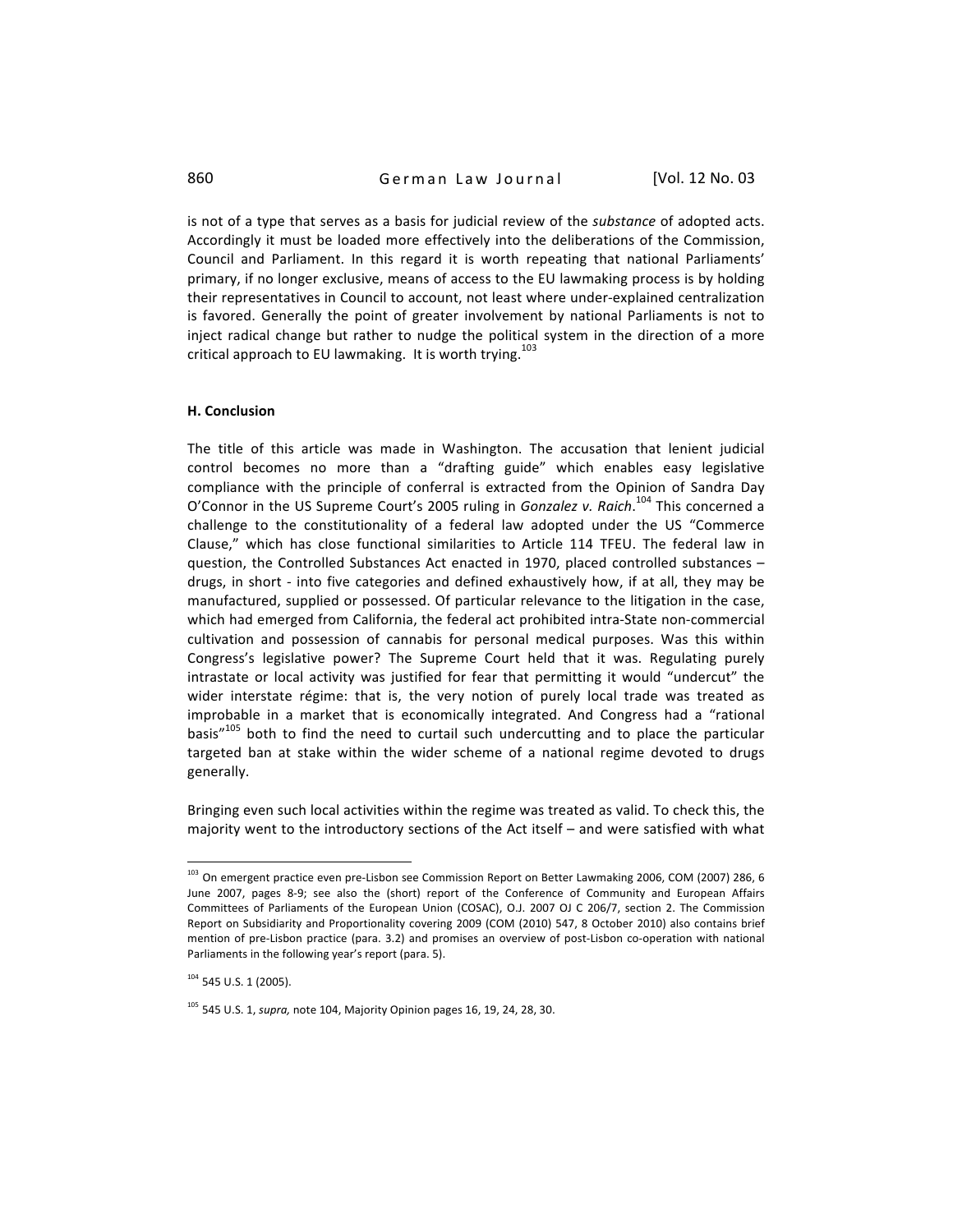## 2011] The Limits of Legislative Harmonization Ten Years after 861 *Tobacco
Advertising*

was there even in the absence of any "particularized findings" concerning this element of the wider regime.<sup>106</sup> The ruling has much in common with several of those considered above, perhaps most evidently of all Alliance for Natural Health<sup>107</sup> and, on the "benevolent" reading provided supra, in Section D.II, Swedish Match<sup>108</sup>: a wide regime within which particular niche/targeted prohibitions are embedded is treated as valid with reference to the preferences of the lawmaker, which is plainly a very soft standard of review. Given how low the threshold is for finding the required commercial impact on inter-state trade, this is not so surprising. The similarities are evident throughout: *Gonzalez* v. Raich and previous case law establishes that Congress has the power to regulate activities that *substantially* affect interstate commerce, which immediately evokes the Luxembourg Court's concern to find some notional threshold to prevent Article 114 becoming a claim to general regulatory competence. The majority makes nothing of how to quantify that element of substantiality (though Judge Scalia, in a separate Opinion approving the Act, expressly makes clear it serves to place limits on federal power): it is a legislative
task,
it
seems.

It seems highly probable the Court of Justice would similarly uphold the validity of such a measure were it introduced in the EU as a measure of harmonization adopted pursuant to Article 114 TFEU. Once this is conceived as a ban on X in order to open up the market for Y, then the threshold for invocation of Article 114 TFEU is crossed. The question as to whether to exercise such a competence is *political* – but there is *legal* competence to do so. The Court has plainly produced a drafting guide for Article 114 TFEU and the likely outcome is that in practice a great deal of autonomy from constitutional review is conferred on the legislative institutions. The US and the EU confront similar problems and, at
least
for
the
time
being,
their
leading
courts
have
adopted
comparable
solutions.

Very occasionally the limits of Article 114 TFEU are found to be breached: as in the first Tobacco Advertising case. Recent Supreme Court decisions where federal laws adopted under the Commerce Clause have fallen foul of constitutional review notably include Lopez<sup>109</sup> concerning possession of a firearm in a school zone and *Morison* concerning violence against women.<sup>110</sup> These were much narrow measures, lacking the comprehensive scheme of regulation at stake in *Gonzalez* v. Raich. Again, the troubling intimation is that the smart/intelligent legislature should draft a wide regime, in which the prohibition is packaged as simply one element of a broad regulatory framework. So the

 $\overline{a}$ 

110
529
U.S.
598
(2000).

<sup>106</sup> 545
U.S.
1, *supra,*note
104,
pages
17‐18.

<sup>107</sup>*Supra,*note
31.

<sup>108</sup>*Supra,*note
20.

<sup>&</sup>lt;sup>109</sup> 514 U.S. 549 (1995).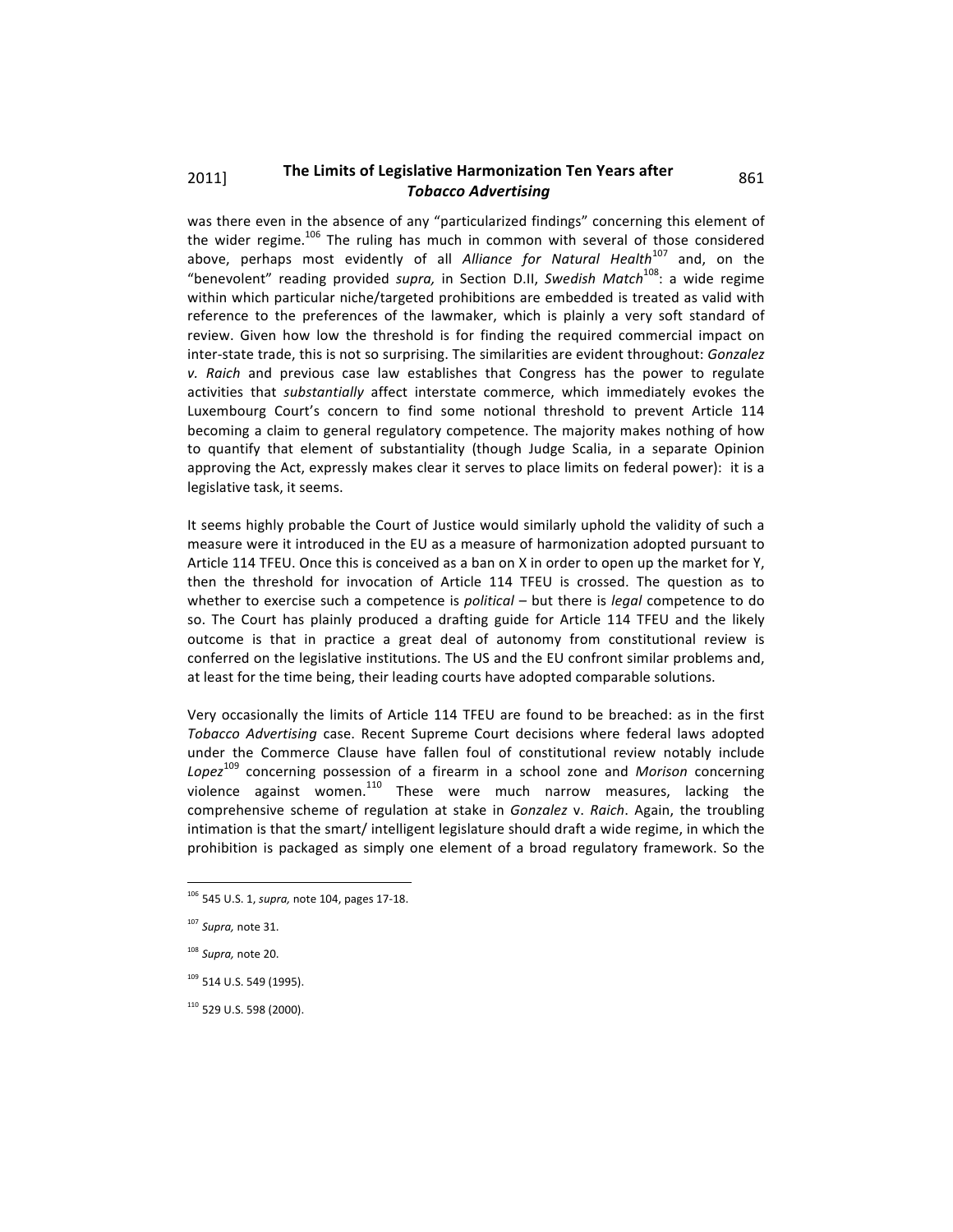principle of *limits* to legislative activity is in practice wholly turned on its head! The error in Lopez and in Morison, as in Tobacco Advertising, was simply not to be bolder.

And
this
was
exactly
the
protest
made
by
Justice
Day
O'Connor
in
her
dissenting
Opinion
in Gonzalez v. Raich. She complained that the Congress has a "perverse incentive" to legislate broadly rather than with precision, and she protested that the majority's receptivity to such "packaging" allowed Congress "to set the terms of the constitutional debate." In terms strikingly reminiscent of the European debate she viewed this as "tantamount to removing meaningful limits" on the scope of the relevant power, granted by the Commerce Clause. The case law has become a mere "drafting guide."<sup>111</sup> She therefore prefers much more vigorous review. She finds "objective markers"<sup>112</sup> which cast sufficient doubt on Congress's largely unexplained preference to lump everything, including such local activity, into one statute for her to refuse to approve the Act as a proper use of the Commerce Clause. The "bare declarations" and the "abstract assertions" in the Controlled Substances Act do not persuade.<sup>113</sup> She wants more precision. The majority in Washington, like
the
Court
in
Luxembourg,
does
not.

The purpose of this article is not at all to embark on a comparison of EU and US practice in this area. That is a quite different, though intriguing, project. I confine myself to two observations. First, that the Supreme Court split 6-3 on this apparently simple question. The United States has been tackling these kind of questions for more than two centuries and still it has no finality. This suggests that federal questions of this nature are incapable of uncontroversial resolution, but rather that they are cyclical. The EU is at an early stage in its evolution. Second, Justice Day O'Connor was dissenting. The majority was constitutionally
 comfortable
with
 case
law
which
 she
lambasted
as
a
legislative
 "drafting guide." So the Supreme Court, like the Court of Justice, is exposed to the criticism that it is a poor guardian of "states' rights."<sup>114</sup> The implication is that the political process should take the strain: indeed the majority Opinion in *Gonzalez v. Raich* concludes by handing responsibility
for
change
to
the
democratic
process.

Similarly in the EU the practical consequence of the Court's approach is to entrust the legislature with a high level of discretion in choosing whether and how to harmonize laws. Once can easily criticize the Luxembourg Court for lax standards of review and for

<sup>&</sup>lt;sup>111</sup> 529 U.S. 598, *supra*, note 110, the quotes are from pages 2, 4, 4, 4 & 6, and 5 respectively.

<sup>112</sup> 529
U.S.
598, *supra,*note
110,
page
6.

<sup>&</sup>lt;sup>113</sup> 529 U.S. 598, *supra*, note 110, pages 13 and 17 respectively.

<sup>&</sup>lt;sup>114</sup> Innocent Europeans should be aware that although the phrase "states' rights" seems to capture rather well the intent behind controlling the limits of the competence of the central authorities (federal or EU), for Americans it carries echoes of the struggle by Southern states to protect slavery and, later, racial segregation in the name of state
autonomy.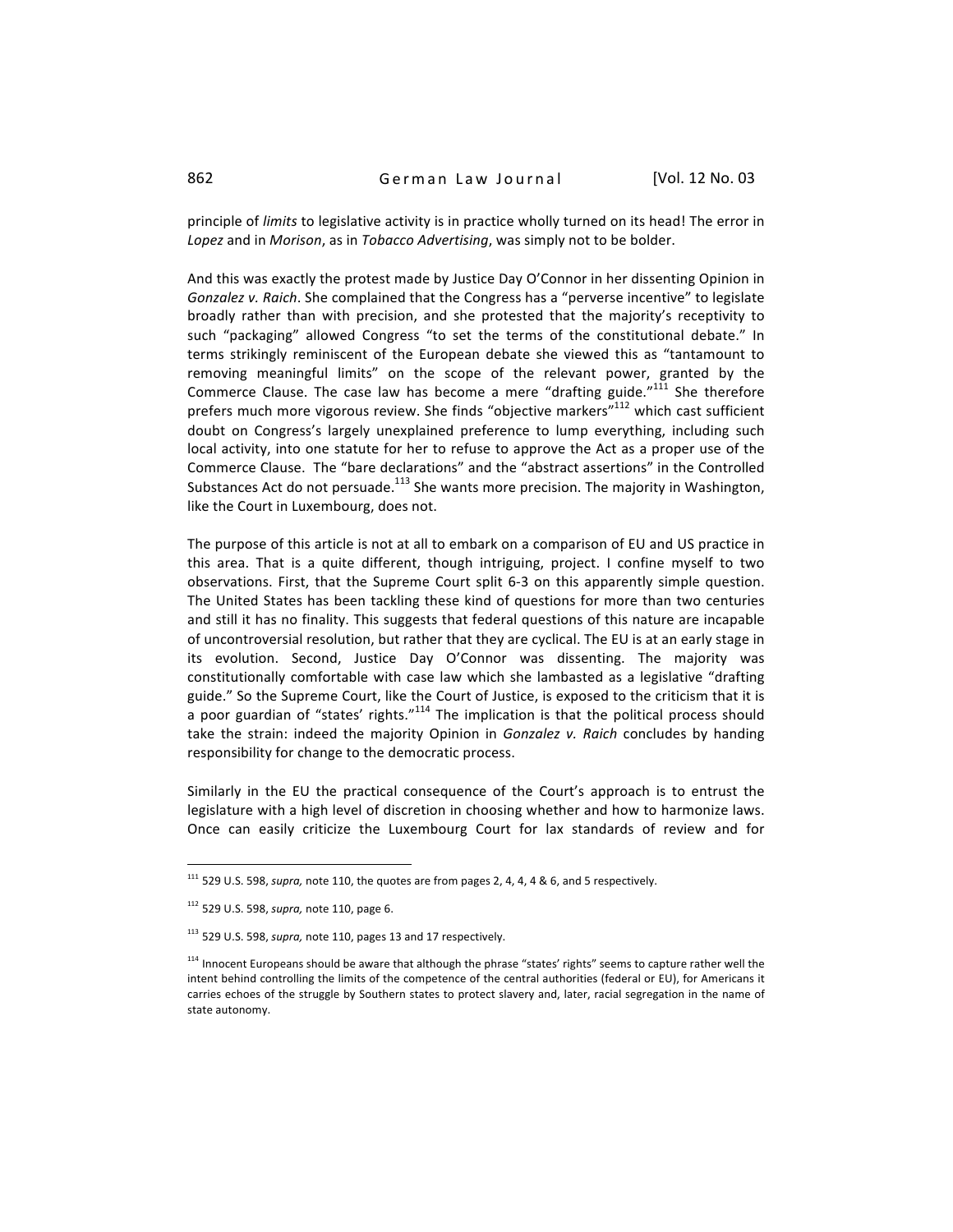## 2011] The Limits of Legislative Harmonization Ten Years after 863 *Tobacco
Advertising*

inventing words – *appreciable*, likely – which carry the highest constitutional significance, for they define the limits of EU legislative competence, yet the lowest degree of operational precision (supra, Section C). But the fundamental and inescapable problem here is not primarily the Court but the wording of Article 114 TFEU and of Article 26 TFEU to which Article 114 is explicitly connected. This is a classic instance of the need to confer flexible powers on the EU so that it can effectively perform its broad and ill-defined mission:
tightly
written
controls
would
militate
against
effective
discharge
of
tasks.
And
yet this immediately challenges the principle of conferral in Article 5 TEU. Pure in principle, in practice it is tainted by the functional breadth of the two principal "problem provisions," Articles
114
and
352.

This, indeed, is where we came in. Advocate General Fennelly in his Opinion in the first *Tobacco
Advertising*case
observed:

The Community's internal market competence is not limited, a priori, by any reserved domain of Member State power. It is a horizontal competence, whose exercise displaces national regulatory competence in the field addressed. Judicial review of the exercise of such a competence is a delicate and complex matter. On the one hand, unduly restrained judicial review might permit the Community institutions to enjoy, in effect, general or unlimited legislative power, contrary to the principle that the Community only enjoys those limited competences, however extensive, which have been conferred on it by the Treaty with a view to the attainment of specified objectives. This could permit the Community to encroach impermissibly on the powers of the Member States. On the other hand, the Court cannot, in principle, restrict the legitimate performance by the Community legislator of its task of removing barriers and distortions to trade in goods and services. It is the task of the Court, as the repository of the trust and confidence of the Community institutions, the Member States and the citizens of the Union, to perform this difficult function of upholding the constitutional division of powers between the Community and the
Member
States
on
the
basis
of
objective
criteria.

It is indeed a "difficult function"! The circular pattern whereby the Court's analysis of the proper scope of legislative harmonization and the requirements of the principles of proportionality and subsidiarity is conveniently recycled into the explanations routinely presented
to
support
EU
measures
of
legislative
reveals
how
in
practice
"the
constitutional division
of
powers"
between
the
Union
and
its
Member
States
is
unreliably
policed.
Placing a *formal* limit on conferred competences is central to the constitutional strategy for preserving diversity and local autonomy in the EU but the problem is the inflation of centralized authority *in practice*. The EU's legitimacy is thereby imperiled. This is why such hope is invested in the Lisbon reforms: the fresh if in some respects poorly framed involvement of national Parliaments in critically reviewing proposals for compliance with subsidiarity (but regrettably not proportionality) and with the scope of Article 352 (but regrettably not Article 114). And, more generally, there is pressing need for all actors and institutions to engage with the crucial assessments of how much centralization is worth